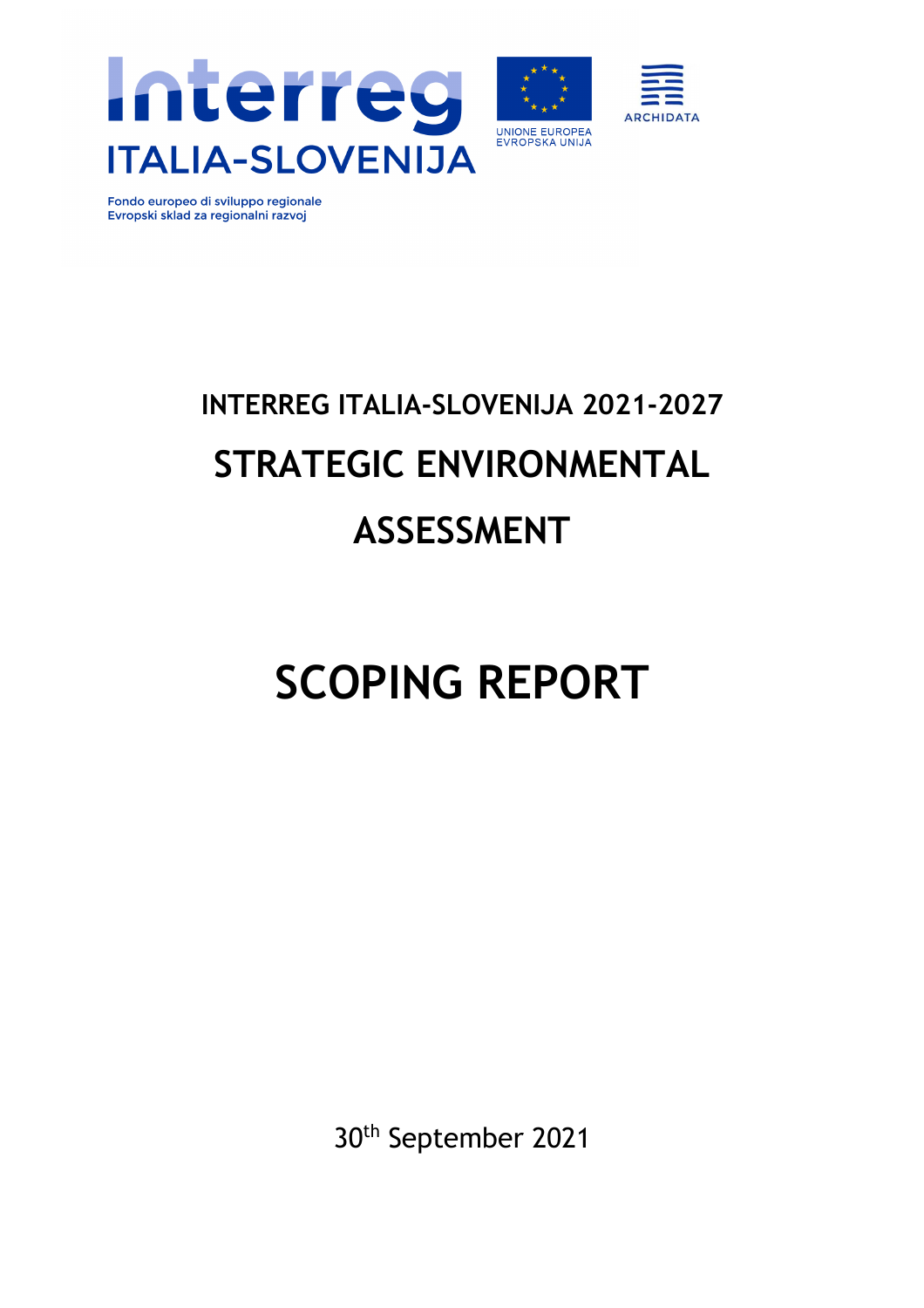# **CONTENT**

| 1.2 Biodiversity, natural resources and sustainability in the area: a summary 3       |  |
|---------------------------------------------------------------------------------------|--|
| 2. Strategic Environmental Assessment Process for the Interreg Italia-Slovenija 2021- |  |
|                                                                                       |  |
|                                                                                       |  |
|                                                                                       |  |
|                                                                                       |  |
| 3. Objectives and Environmental Issues in Interreg VI Italia-Slovenija 2021-2027      |  |
|                                                                                       |  |
|                                                                                       |  |
|                                                                                       |  |
|                                                                                       |  |
| 4. Received comments to the draft of the Scoping Report with responses of the SEA     |  |
|                                                                                       |  |

**Attachment: Received comments to the Preliminary Scoping Report for the Interreg VI Italia-Slovenija 2021-2027 Programme**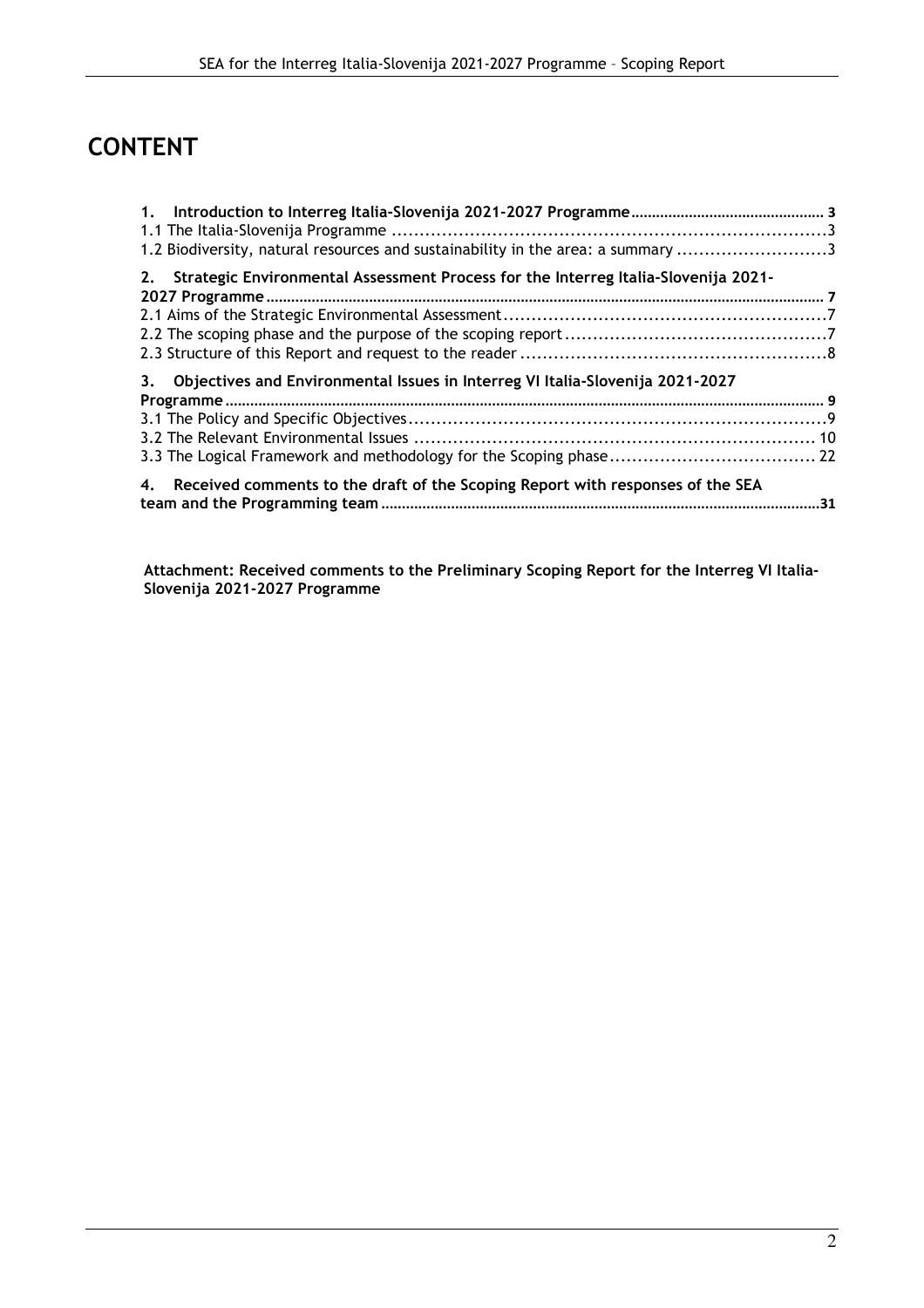# **1.Introduction to Interreg Italia-Slovenija 2021-2027 Programme**

## **1.1 The Italia-Slovenija Programme**

The Interreg Italia-Slovenija Programme is one of the crossborder cooperation programmes established in the framework of the EU Cohesion Policy and Territorial Cooperation.

As for the other European Territorial Cooperation (ETC) programmes, the Italia-Slovenija Programme is supported by the European Regional Development Fund (ERDF). It aims to promoting cooperation among the involved regions.

The Interreg Italia-Slovenija Programme covers five Italian NUTS3 regions (Venice, Udine, Pordenone, Gorizia and Trieste) and five Slovenian NUTS3 regions (Primorsko-Notranjska, Osrednjeslovenska, Gorenjska, Obalno-kraška and Goriška), extending over a total surface of 19,841 square kilometers and a population of approximately three million inhabitants.

The area is characterized by the presence of quite diverse natural landscapes and the existence of both – predominantly densely populated areas (Trieste, Udine, Gorizia, Ljubljana, Pordenone, Venice the conurbation Koper-Izola-Piran, Nova Gorica, Kranj and Postojna), and more rural areas on the Slovenian side.



*Picture 1: The Interreg Italia-Slovenija Programme Area*

### **1.2 Biodiversity, natural resources and sustainability in the area: a summary**

The Programme area is characterized by a relevant richness in biodiversity and by different landscapes, ranging from the Alps to the Adriatic Sea. The territory encompasses Alpine landscapes, foothills and plains, two river basin areas (among which the crossborder Vipava and Soča/Isonzo), seashore lagoons and coastal areas.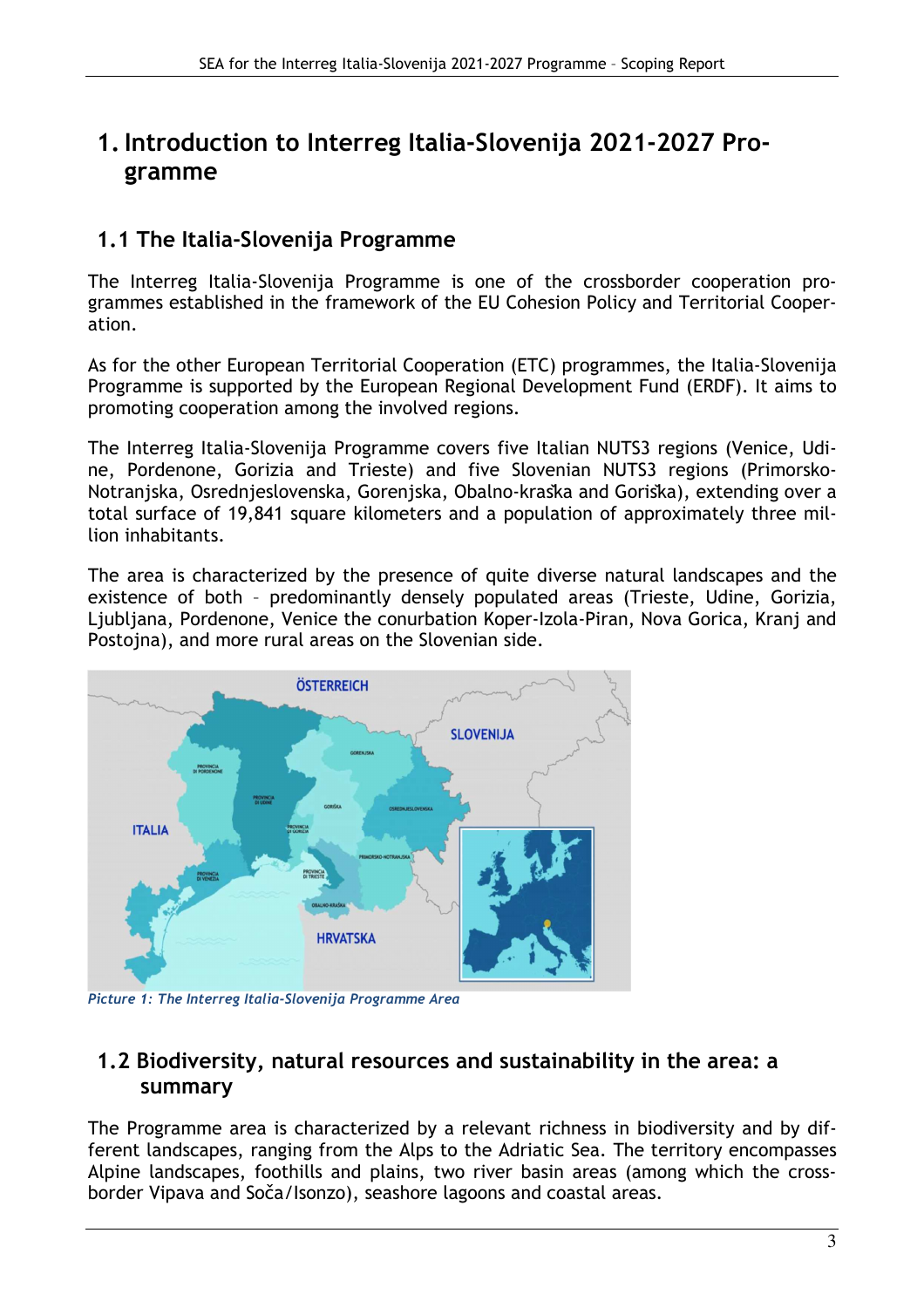The Programme area can list a remarkable number of natural parks and protected areas: National and Regional Parks, Marine protected areas, Nature (Municipal, State and Regional) Reserves, according to the national and IUCN classification system. Friuli Venezia Giulia, can list a Marine Protected Area (Miramare, in the NUTS III of Trieste), two regional parks (Friuli Dolomites, in the NUTS IIIs of Pordenone and Udine, and Julian Prealps in the NUTS III of Udine), 15 reserves, more than 30 biotopes and 63 Natura 2000 sites, covering 19% of the regional territory. The list of protected areas is completed by the Sile River (Venice Metropolitan City), and the Triglav National Park, Sečovljesalina nature park, the Škocjanskejame park and the Notranjska Regional Park on the Slovenian side. Both Friuli Dolomites and Škocjan Caves take part of the UNESCO World Heritage List. Among the UNESCO sites there is also the Snežnik forest in Slovenia, one of the beech woods belonging to the UNESCO World Heritage Series "Ancient and Primeval Beech Forests of the Carpathians and Other Regions of Europe". Finally, the large crossborder MAB (Man and Biosphere) Reserve of the "Julian Alps" covers part of the former NUTS III of Udine and Slovenia, including the aforementioned Parks of the Julian Pre-alps and Triglav, as well as the neighboring territories.

Another relevant environmental endowment of the area is given by the geological heritage, with the Geological Park of Idrija (Slovenia) and the institutions of two additional protected areas are planned for the future: the regional geopark of Karnische Alps (NUTS III of Udine) and the trans-boundary geopark of Carso-Kras. As a matter of fact, the Karst plateau is a unique environmental habitat, covering a region shared between Italy and Slovenia.

With respect to water management and the connected environmental issues, the Venice area has been characterized by the special relationships with water, both internal and marine, throughout its history. The territory is interested by the final stretch of many important Italian rivers flowing in the Adriatic Sea: Livenza, Piave, Sile, Brenta-Bacchiglione, and Adige. Most of the watercourses are dammed, in some cases with the riverbed higher than the countryside level, typical of reclaimed lands. Those natural conditions, conjoint with a strong overbuilding, are the reasons for progressively more frequent flooding events, due to the difficulty in absorbing rainwaters. According to ARPA's data, the pollution of hydrographic basins of the cited rivers are good. In a Likert scale 1 (very good)-5 (very bad), 93% of the 66 hydrometric stations shows a water quality assessed as "good" (2) or "very good" (1), with the missing 7% (equal to 11 stations) covered by the "medium" level (3). The latter category regards almost uniquely the Brenta-Bacchiglione, where 10 hydrometric stations out of 28 (37%) register a 3 value.

In Friuli Venezia Giulia there are basins of national (Isonzo, Tagliamento, Livenza), interregional (Lemene and Piave) and regional importance (Slizza, Levante and many watercourses that deliver to the Grado and Marano lagoon and the Trieste Karst). There are also two transnational basins between Slovenia and Italy: Soča/Isonzo and Timavo/Reka Reka. Tagliamento, Livenza, Lemene and Piave are also shared with the NUTS III of Venice, where there are also other important waterways such as the Bren-ta and the Adige, together with other more local ones, including the Basin of the Ven-ice Lagoon, the Bacchiglione and others. Sava, Vipava, Idrijca, Rižana, Sora in Ljubljanica represent major rivers of the Slovenian part of the programme area, which is divided into two river basins – Danube river basin to the east and Adriatic river basin to the west. The chemical condition of all stated water bodies was estimated as good in 2019, while ecological status was predominantly good, with exception of few sections of Sava, Sora and Ljubljanica river.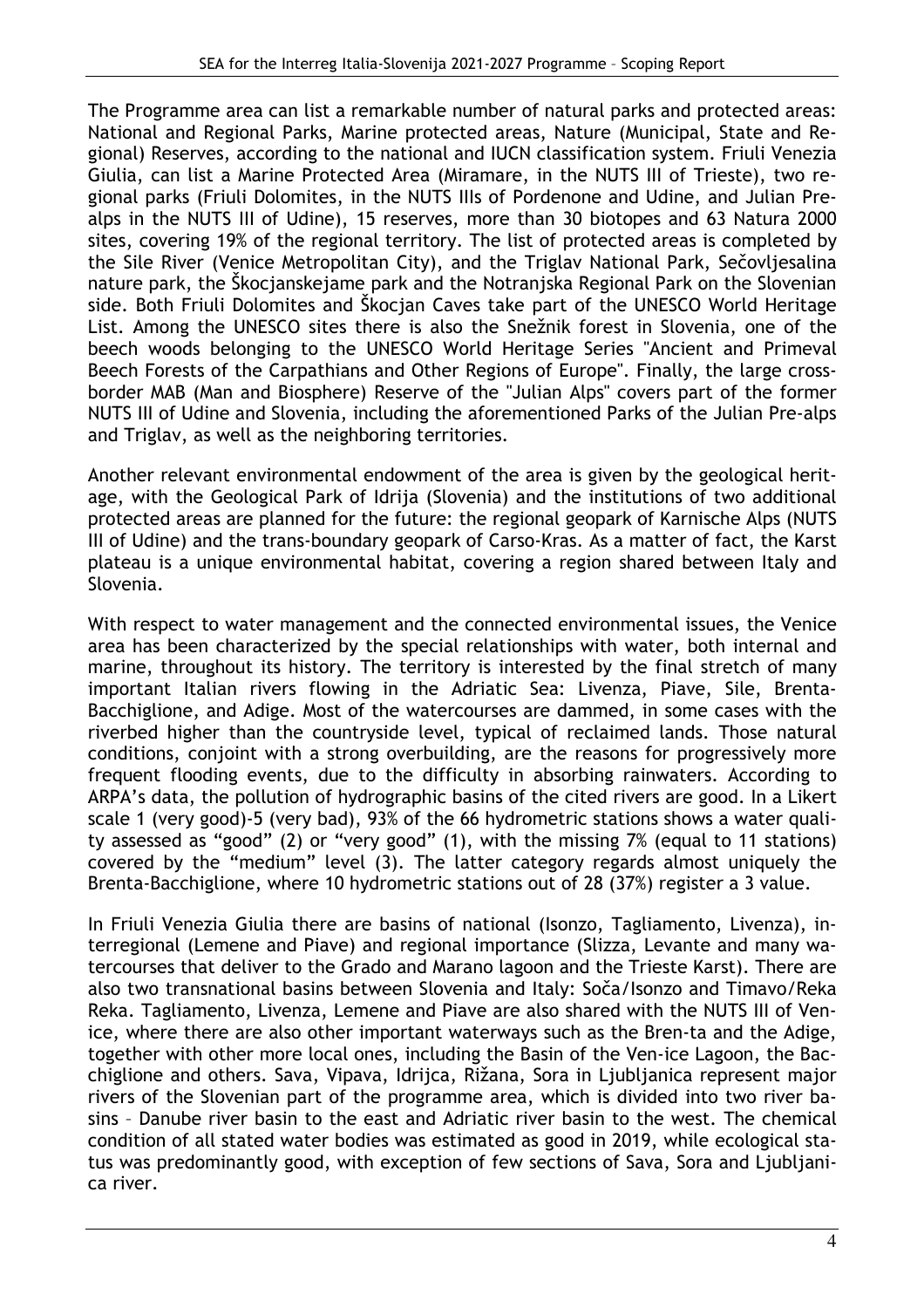Maritime waters in the Friuli Venezia Giulia and gulfs and lagoons show a potentially good condition. The most problematic spots are in the area of Marano and Grado Lagoon closer to the coast. Nonetheless, the whole Lagoon is a SCI of Natura 2000 network (SCZ – IT3320037). Maritime waters in Obalno-kraška region are in similar good conditions, also due to the same water currents. No potentially bad quality spot is signaled by the environmental monitoring system in the Gulf of Trieste, also characterized by the presence of the mentioned National Marine Protected Area of Miramare, and in Obalno-kraška region the Slovenian coast. The climate change impact, with the rise in air temperatures, will be negative and cause an additional rise of the sea waters, as on the entire coast of the Northern Adriatic

In 2015, all United Nations Member States (Italy and Slovenia too) approved the 2030 Agenda for Sustainable Development. The document entails 17 Sustainable Development Goals. Both countries have a high score in year 2020, Slovenia ranks 12th with a score of 79,8 and Italy ranks 30th with a score of 77,07 out of 162. Both countries urgently need to take up climate change action . Following the UN agreements on climate change and EU strategies, all EU countries have to prepare and adopt a 10-year integrated National Energy and Climate Plan (NECP). The document contains a national agenda of each EU Member State for energy efficiency, renewable energy, reduction of emissions, interconnections and R&I. Both Italy and Slovenia have submitted the final versions of their NECP. Main elements of these climate plans envisage the reduction of fossil energy sources in traffic, industry, households and agriculture (e.g. thermic renovation of buildings, strengthening environmental friendly production processes, increasing the attractiveness and thus the share of public transport systems, sustainable forestry), the promotion of renewable energy (solar, geothermal, wind, biomass) and the protection of biodiversity and habitats. Important in all CO2 reduction plans are also measures for increasing the awareness about these thematic in the population and R&D activities. Strategies are also dealing with actions that are helping to better adapt the various sectors of society and economy to the undergoing and upcoming to the inevitable effects of climate change. Main focusses that are also relevant for the region are e.g. regarding the management of surface and underground waters, flood risk prevention, measures for improving biodiversity, adaptation of agricultural crops and forest management, disaster prevention and response measures and support of sustainable tourism and diversification in tourism, many of them under the umbrella concept of circular economy.

Circular economy has potential in supporting bottom-up approaches in designing and implementing material flow in loops that are terminating at local or regional level (i.e. waste of one industry is material for another, leading in reduced pressure on natural resources, etc.). The Government has declared circular economy and green development as Slovenia's strategic objectives and adopted the Framework Programme for the Transition to a Green Economy in 2016. Furthermore, a Roadmap towards Circular Economy in Slovenia was prepared in 2018. In Slovenia, Strategic Research and Innovation Partnership Circular economy connects business sector, educational and research institutions, NGOs and other partners into new value chains. Such partnerships focus on sustainable energy, biomass and alternative raw materials, secondary row materials, functional materials, processes and technologies, and circular business models. Several attempts were also made to introduce circular practices into tourism.

EU Directives on Circular economy have been transposed in the Italian legal system through Legislative Decree no. 116/2020, mainly focused on waste reduction and recycling. It has been anticipated by Friuli Venezia Giulia Regional Law No. 34/2017, that enforces the regional waste management system emphasizing reuse, restore and recycling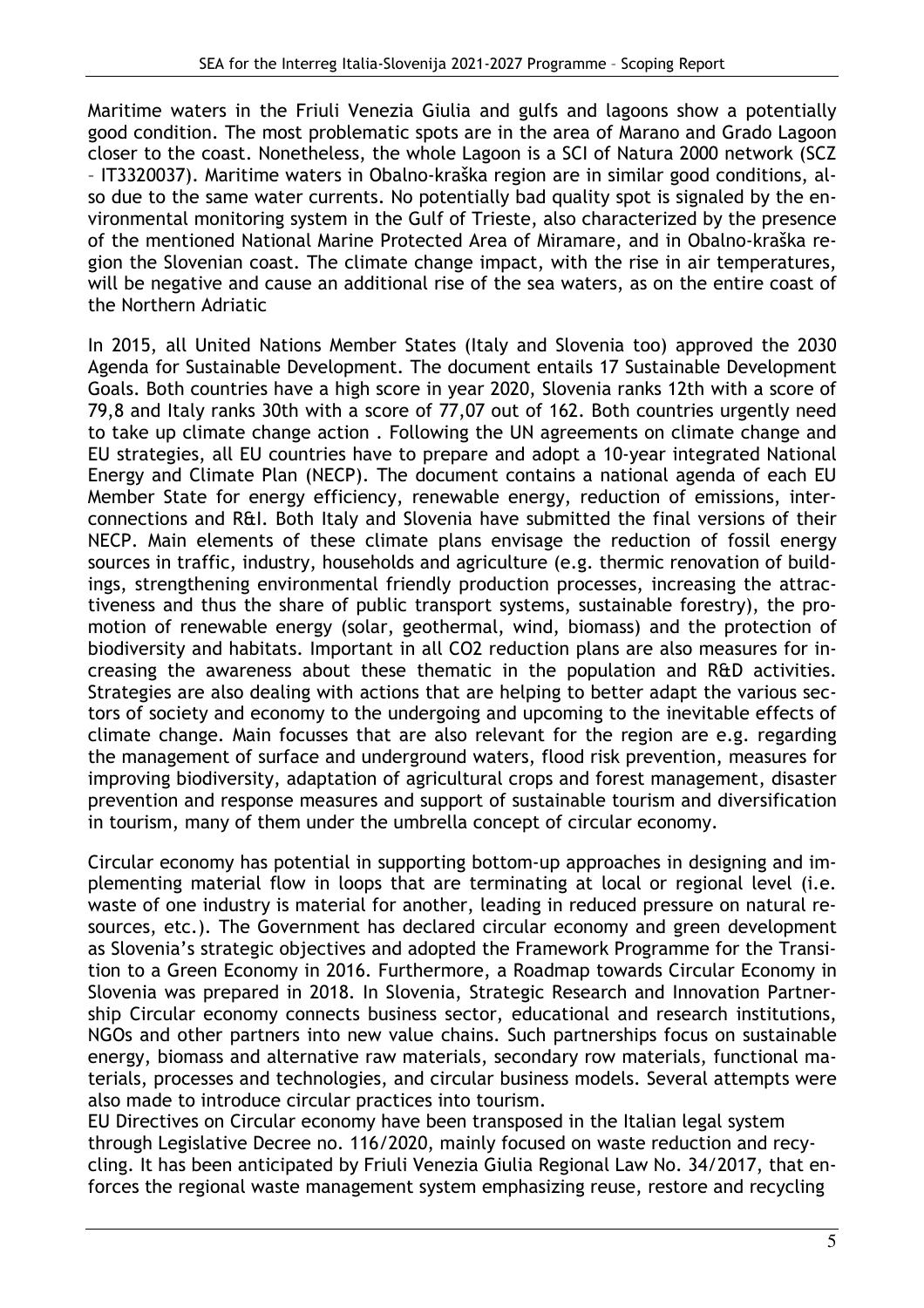besides of the reduction in waste production, introduces a regional forum on circular economy composed by experts and stakeholders, and enhances the practice of Green Public procurement.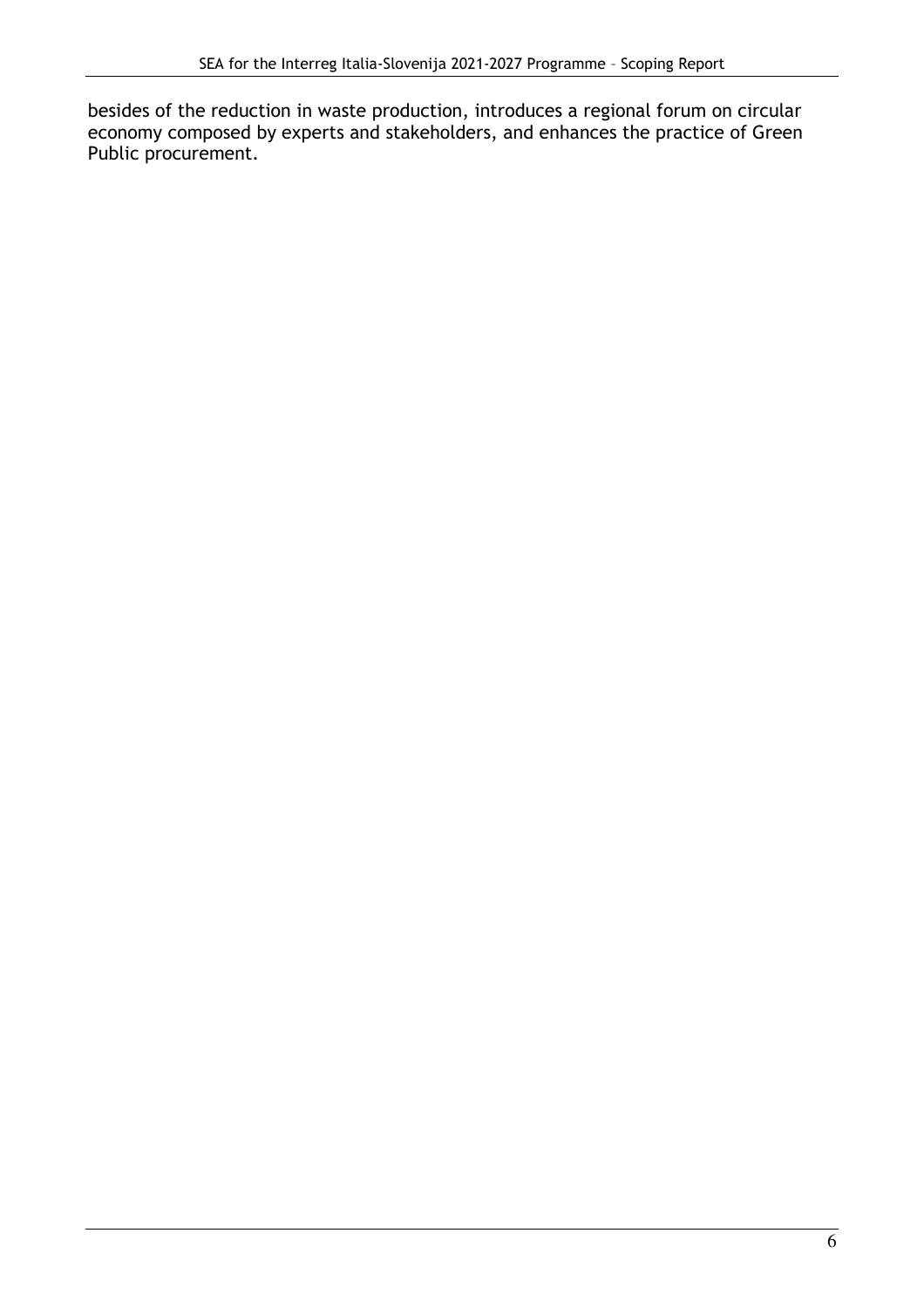# **2. Strategic Environmental Assessment Process for the Interreg Italia-Slovenija 2021-2027 Programme**

## **2.1 Aims of the Strategic Environmental Assessment**

The Strategic Environmental Assessment (hereafter SEA) is an evaluation process aimed to integer the consideration for environmental issues in planning activities and programmes. European Union introduced it with 2001/42/EC Directive, suggesting a continuous flow of information on environmental impacts and problems of a plan from the beginning and during the whole planning process. Driven by the Precautionary Principle (COM/2000/0001), the first goal of SEA is to analyze existing relations among the programme and the state of the environment in the programme area, assessing the impact of the programme itself on the ecological assets and on the eco-system services provision.

In this procedure, the goal of SEA is to strengthen environmental considerations into the preparation and adoption of the Interreg Italia-Slovenija 2021-2027 Programme, aiming to:

- consider impacts and contributions of the proposed programme on the relevant environmental policy objectives adopted at the European Union level;
- assess the likely significant impacts (positive and adverse) of interventions proposed in the programme and their cumulative effects on key environmental issues in the programme area;
- suggest mitigation measures that help to avoid, minimize or offset potentially adverse impacts and enhancement measures that amplify environmental benefits and positive side-effects of the programme;
- support sustainable development considerations and aspirations formulated, e.g. in the European Green Deal during the elaboration of the programme proposal;

Furthermore, due to the rapidly evolving policy and development context associated with outbreak caused by the SARS-CoV-2, the assessment also considers the relevant health concerns in accordance with the recommendations contained in the Resource Manual to Support Application of the Protocol on SEA (UN, 2012).

## **2.2 The scoping phase and the purpose of the scoping report**

In the whole SEA process the Scoping phase, the first one to be activated, is aimed to provide information for relevant environmental authorities in the involved territories, in order to obtain their advice on the scope of the SEA study and on the level of detail of the information to be considered to assess the potential impacts of the Programme. Nonetheless, redacting the SEA in parallel with the preparation of the whole programme means the impossibility to have a final draft of operation and specific objectives, axis and measures to be discussed with Environmental Authorities.

For this reason, the present Scoping report is based on the first outcomes of the context analysis and of the Draft Strategic Orientations collected by the experts of Archidata. It has to be stated that documents are still in a draft form and can be subject to change.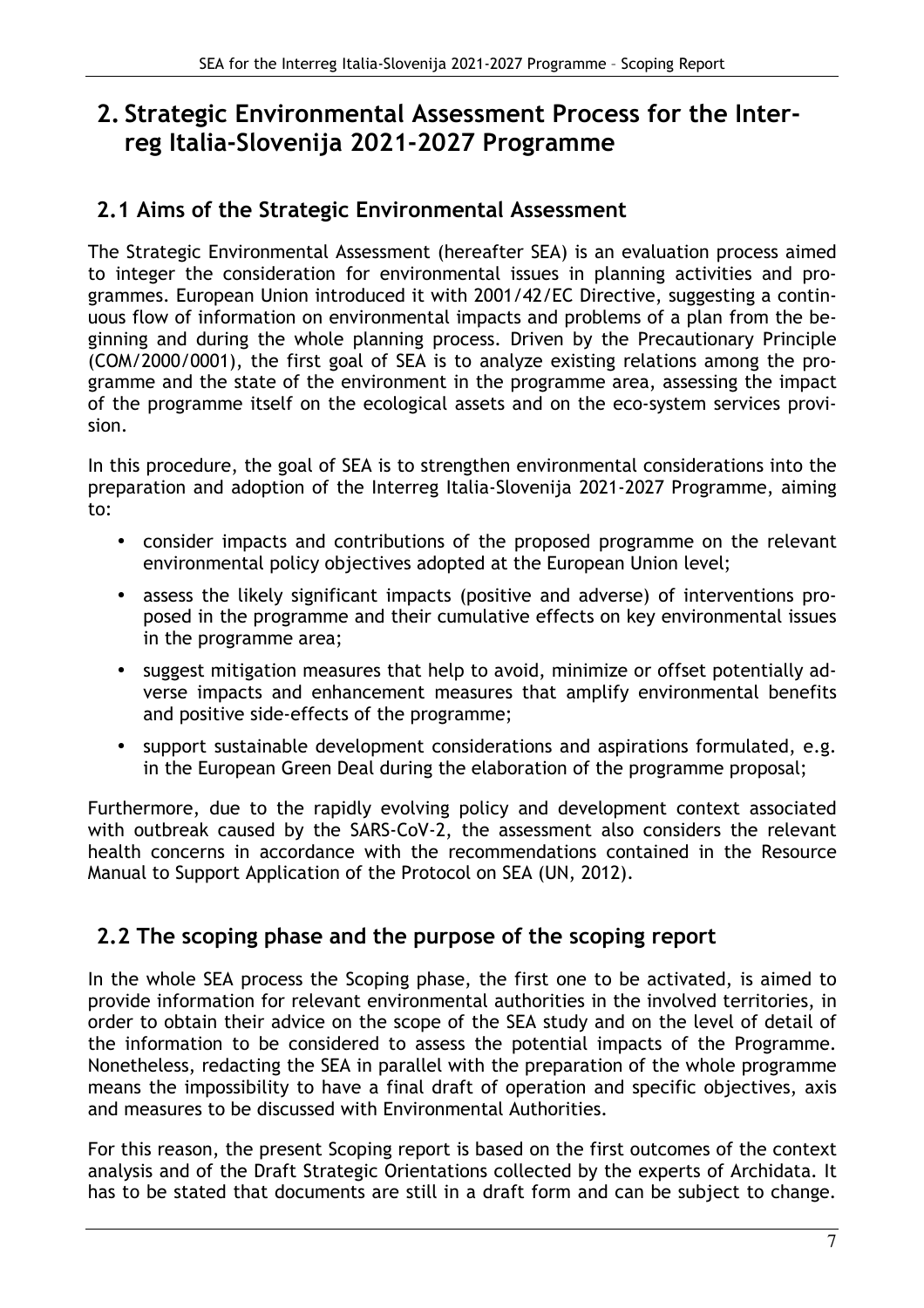However, the SEA team assesses that the Programme intervention logic discussed in first 15 Meetings of the Task Force Interreg VI Italy-Slovenia 2021-2027 during 2021, represents the core basis of the CP Italia-Slovenija 2021-2027, and it can be used for scoping purposes. If any significant changes will happen in the following process the conclusions of the scoping phase will be revised and adequately supplemented.

Consequently, next step in the SEA process is presentation of the expected likely significant environmental effects and environmental objectives to the relevant environmental authorities in order to receive their opinion and confirmation of the scoping conclusions.

## **2.3 Structure of this Report and request to the reader**

The SEA scoping report presents the relevant environmental policy framework for Interreg VI Italia-Slovenija 2021-2027 and the preliminary review of interactions between the proposed Policy Objectives (POs) and Specific Objectives (SOs) of this programme and the relevant environmental issues potentially connected with them.

Readers of this report are invited to share their views on two primary questions:

- are there any other important linkages between the relevant environmental issues and the priorities and the objectives of the Interreg VI Italia-Slovenija 2021-20207 programme?
- Does this scoping report omit any significant environmental issue that should be considered within the Interreg VI Italia-Slovenija 2021-2027 programming process? What should be added or changed?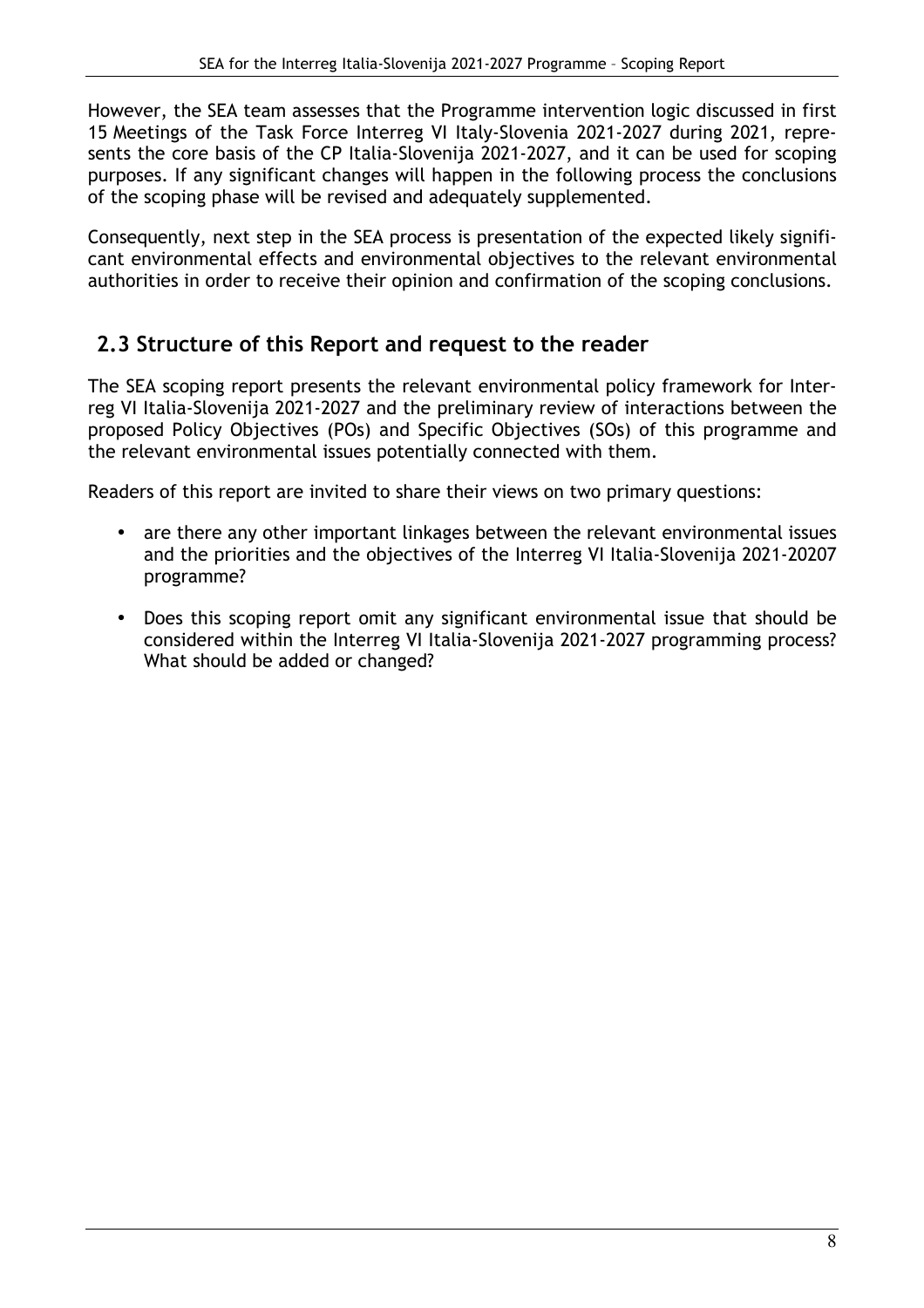## **3. Objectives and Environmental Issues in Interreg VI Italia-Slovenija 2021-2027 Programme**

## **3.1 The Policy and Specific Objectives**

The General Regulation proposes a cohesion policy design with no interruptions from the previous 2014-2020 programme period and the development of new solutions for strategical and management simplification as a response to the beneficiaries and Management Authorities indications.

It points out five strategic or Policy Objectives (POs), claimed to favor more complementarities within the objectives and to over-take some theoretical distinctions among different policy areas that contribute to the same objective, allowing even a wider flexibility in the financial resources reallocation during the programmes implementation, due to a larger perimeter of the identified objectives. With respect to Italia-Slovenia programme, just three out of the mentioned five POs have been elicited:

- PO 1 A more competitive and smarter Europe by promoting innovative and smart economic transformation and regional ICT connectivity
- PO 2 A greener, low-carbon transitioning towards a net zero carbon economy and resilient Europe by promoting clean and fair energy transition, green and blue investment, the circular economy, climate change mitigation and adaptation and risk prevention and management;
- PO 4 A more social and inclusive Europe implementing the European Pillar of Social Rights;

In addition the first Interreg Specific Objective (ISO1) – A better cooperation governance has been selected.

As we can see in Logical Framework section (see Tab. 3), the Draft Strategic Orientations dropped two POs as not relevant for Interreg VI Italia-Slovenija 2021-27, contextually selecting the following set of related SOs:

- SO 1.4 Developing skills for smart specialization, industrial transition and entrepreneurship;
- SO 2.4 Promoting climate change adaptation and disaster risk prevention, resilience, taking into account ecosystem-based approaches;
- SO 2.6 Promoting the transition to a circular and resource efficient economy;
- SO 2.7 Enhancing protection and preservation of nature, biodiversity, and green infrastructure, including in urban areas, and reducing all forms of pollution;
- SO 2.8 Promoting sustainable multimodal urban mobility, as part of transition to a net zero carbon economy;
- SO 4.6 Enhancing the role of culture and sustainable tourism in economic development, social inclusion and social innovation;
- ISO 1.ii Enhance efficient public administration by promoting legal and administrative cooperation and cooperation between citizens, civil society actors and institutions, in particular, with a view to resolving legal and other obstacles in border regions;
- ISO 1.iii Build up mutual trust, in particular by encouraging people-to-people actions;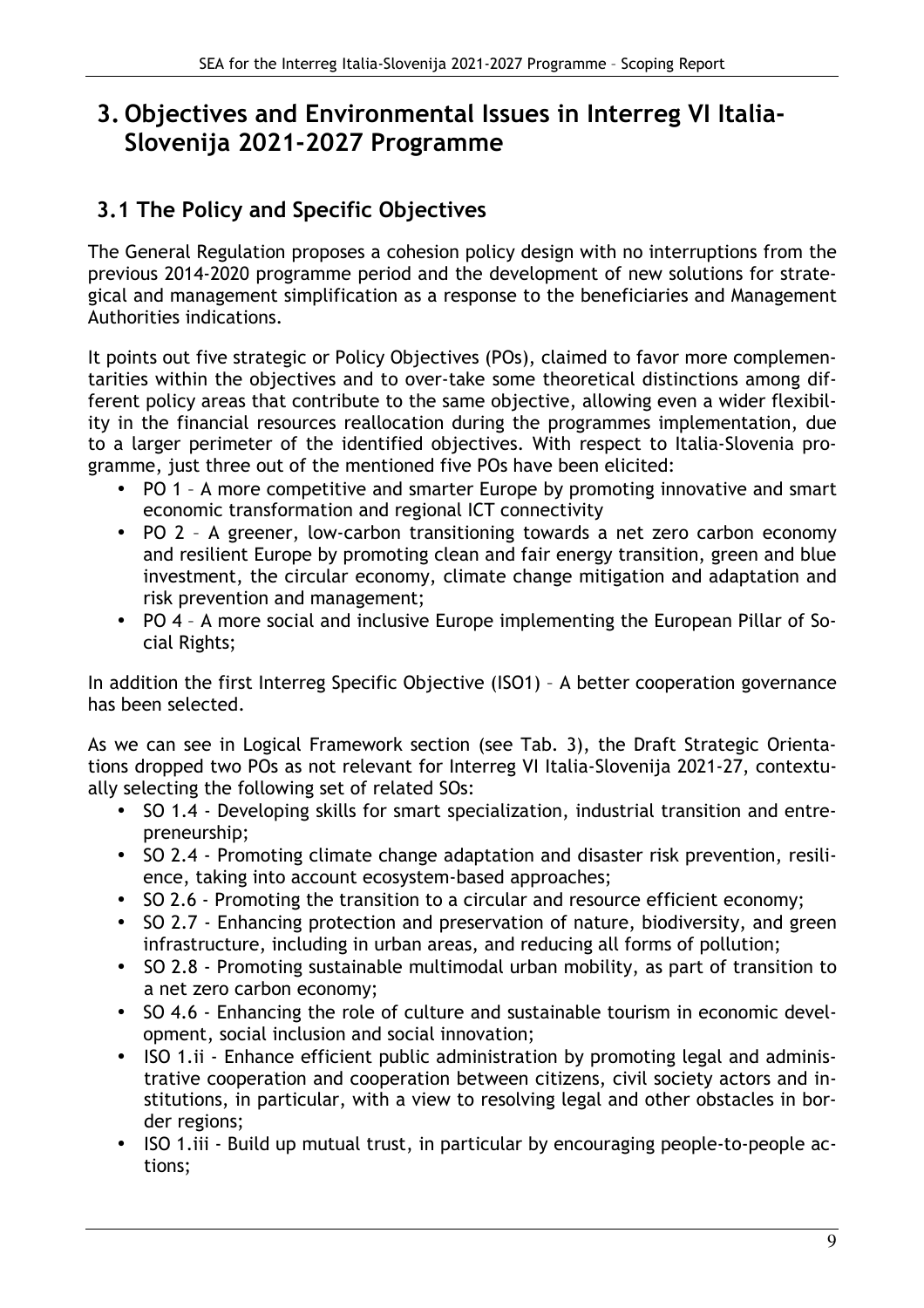## **3.2 The Relevant Environmental Issues**

The SEA main purpose is to frame the Relevant Environmental Issues (REIs) potentially involved by the programme, to assess their relevance, and to propose a set of mitigation measures. According to the Guidelines for the SEA procedure by Italian National Environmental Agency (ISPRA - Istituto Superiore per la Protezione e la Ricerca Ambientale) consistent with the Italian legislation (Dlgs no. 152, 3rd April 2006), REIs are classified by environmental element and listed as follows:

#### **1. AIR: Air pollution; Population exposure to air pollution.**

**2.** In the Italian part of the Programme area, among the most common pollutants only PM10 (daily limit value) and O3 (daily maximum of the 8-hour moving aver-age) show widespread exceedances within the limits of the law, to which is added a local excess in the limits of benzopyrene (a measuring point in Province of Venice). Pollution by PM10 afflicts the areas of the Po Valley, while O3 is a much more widespread pollutant, which in certain years exceeds the limits in all monitored stations. **CLIMATE CHANGE: Effects on human and animals' health; Increasing in hydrogeological in-stability; Effects on water resources; Marine ecosystems alteration; Coastal erosion; Soil degradation; Deglaciation and permafrost dissolution; Effects on forests; Effects on biodiversity; Effects on air quality.** 

Climate change affects the Programme area, in terms of global warming and increasing average temperature, vulnerability to floods and natural disasters. The latest data on GHGs emissions provided by European Environment Agency (EEA) and Eurostat (published October 2020, situation in 2018) confirm that both Italy (- 17.9%) and Slovenia (-7.2%) are reducing emissions compared to 2005 level, but still not reaching the -20% target set for 2020 by the EU Climate and Energy Package. Annual average temperatures in Friuli Venezia Giulia and Veneto shows an increase between +1°C and + 2°C in last 50 years, accelerating after 1991. Since 2000, average temperature in the regional lowlands have never get back to 13°C, while in 2015 five heath waves were registered, maximum temperatures exceeded 40°C and, relating to Trieste, the summer season has lasted 140 days against an average of 75 days in 1971-2000.

The increase in the share of renewables is essential to reach the EU climate and energy goals. The EU target is to reach 20% of its energy from renewable sources by 2020 and at least 32% by 2030: Italy has reached its national 2020 target, although its share is below the EU average 20%. Slovenia has not yet reached its national 2020 target (-3.9 pp), however with a national share above the EU average 20%. In Slovenia, in 2015, the domestic energy sources – domestic coal, electricity produced by nuclear power and hydropower and other renewable energy sources (solar, biomass, biogas, and waste) covered 51% of the energy needs. Slovenia produces negligible amounts of oil and refined oil and natural gas, and thus is completely reliant on imports of these two fuels. Transport is the main energy consumer, followed by manufacturing and construction, and households. The energy demand in Slovenia is expected to remain fairly constant through the next years, but with a significant difference between the different energy sources: oilbased energy consumption will most probably remain the most used energy source, but its usage will probably decline. Programmes put in place to promote the use of renewable energy sources such as hydropower will increase, and supply of natural gas will be prioritized. In 2018, Friuli Venezia Giulia Region produced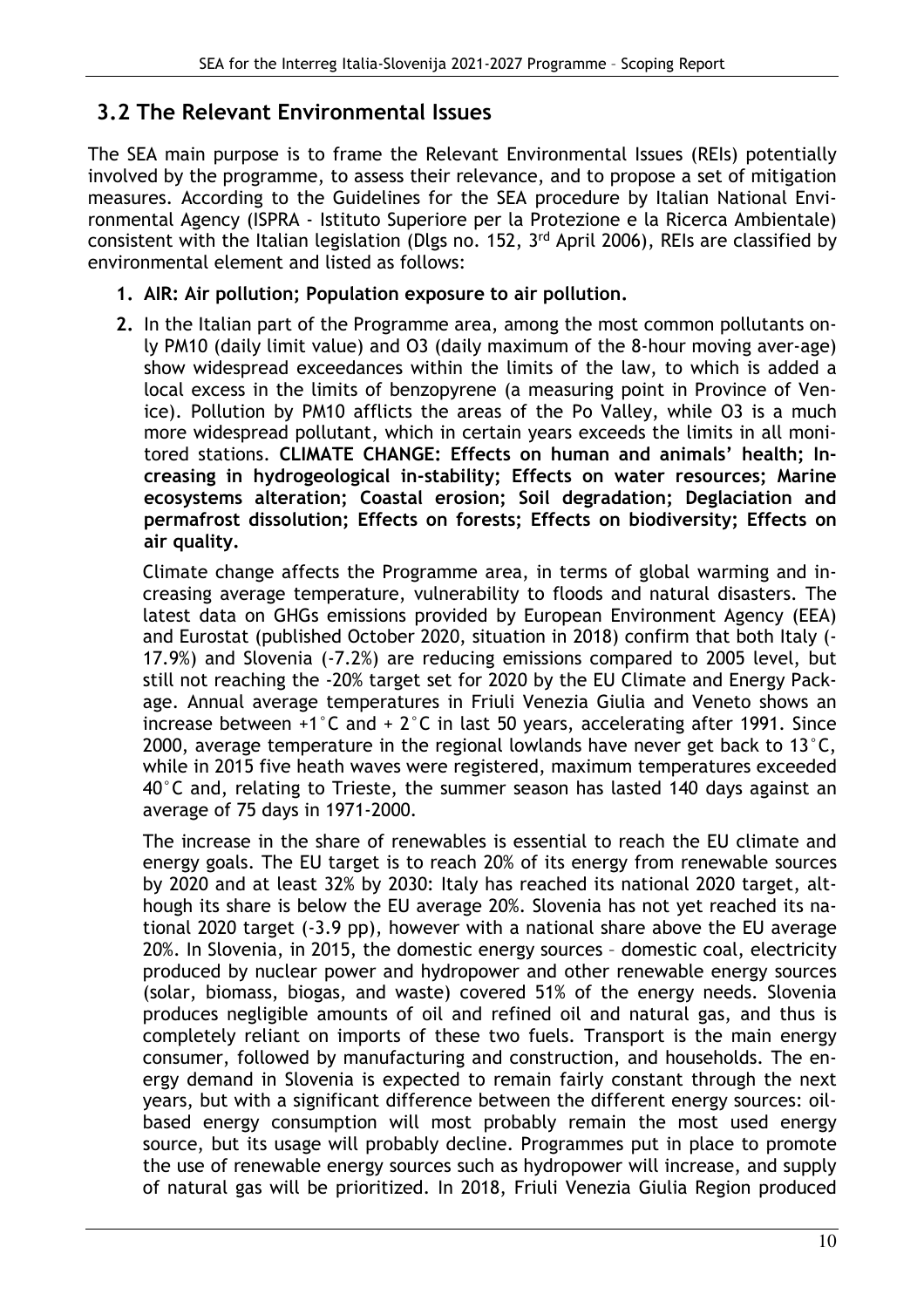10,494 GWh of electricity, with a deficit of 580.7 GWh compared to consumption (a percentage of 5.5%). The Veneto Region, on the other hand, has a deficit between production and consumption of electricity of 48.1%, also due to one of the most developed production systems in Italy. The demand for energy for housing and productive system consumption is growing, although the current sanitary emergency could reverse the trend. Both Friuli Venezia Giulia and Veneto Regions are growing in the production of energy from renewable sources, in line with the effort at national level with respect to the achievement of European and international targets.

At the local level, 75 out of the 259 municipalities of the Italian side territorially involved in the Programme are signatories of the Covenant of Mayors for Climate and Energy (29%), with an absolute preeminence in the NUTS III area of Udine (25 municipalities) and Pordenone (24 municipalities), and a relative one in the NUTS III area of Trieste (50%) and Pordenone again (49%), Venezia and Meolo in the metropolitan area of Venice. Many Slovenian municipalities are also signatories, the majority is located in Gorenjska region, but there are also others, among which Idrija, Koper, Nova Gorica, Ajdovščina, Pivka and the two urban municipalities of Nova Gorica and Liubliana.

**3. INTERNAL, TRANSITION AND MARINE WATERS: Pollution of water resources; Efficient use, saving and reuse of water resources; Saline intrusion; Waste in the sea; Sea and marine habitats conservation.** 

The Venice area has been characterized by the special relationships with water, both internal and marine, throughout its history. The Italian territory is interested by the final stretch of many important Italian rivers flowing in the Adriatic Sea, mostly of them heavily dammed, but with a good and very good water quality with respect to pollutants. In Friuli Venezia Giulia the quota of river and lake with high and good quality of waters is 42.1%, similar to the national value (41.7%), while treated waste raised of 5% in last 10 years, even though remaining below the national average and the North-eastern Italy values. The Slovenian side is divided into two river basins, Danube river basin to the east and Adriatic river basin to the west. The chemical condition of all stated water bodies was estimated as good in 2019, while ecological status was predominantly good, with exception of few sections of Sava, Sora and Ljubljanica river.

Maritime waters show a potentially good condition, with some problematic spots in the Venice Lagoon and in Marano and Grado Lagoon. They are all nodes of Natura 2000 network, from the wide Lagoon of Venice system (IT3250033, IT3250046, IT3250030, IT3250031), the Mort and Eraclea Lagoon (IT3250013) in Venice metropolitan City, the Marano and Grado Lagoon (IT3320037) in Friuli Venezia Giulia, and the Stjuža (SI5000031) in Slovenia. In the area are located two National Protected Marine Area: Miramare (UNESCO Biosphere Reserve), in the Gulf of Trieste, and the Slovenian Strunjan Reserve, in the homonymous gulf. In Friuli Venezia Giulia the percentage of bathing coasts is 42%, lower than the national (66.5%) and the North-eastern Italy (56.5%) values.

#### **4. SOIL: Soil consumption and flashing; Soil contamination; Hydrogeological instability; Desertification, loss in organic materials, and saline intrusion; Loss in forestry; Coastal erosion; Loss in valuable agricultural land.**

The lowlands in the area, belonging essentially to the Venice area, are characterized by the typical reclaimed land landscape and by strong overbuilding, making it to progressively more frequent flooding events, due to the difficulty in absorbing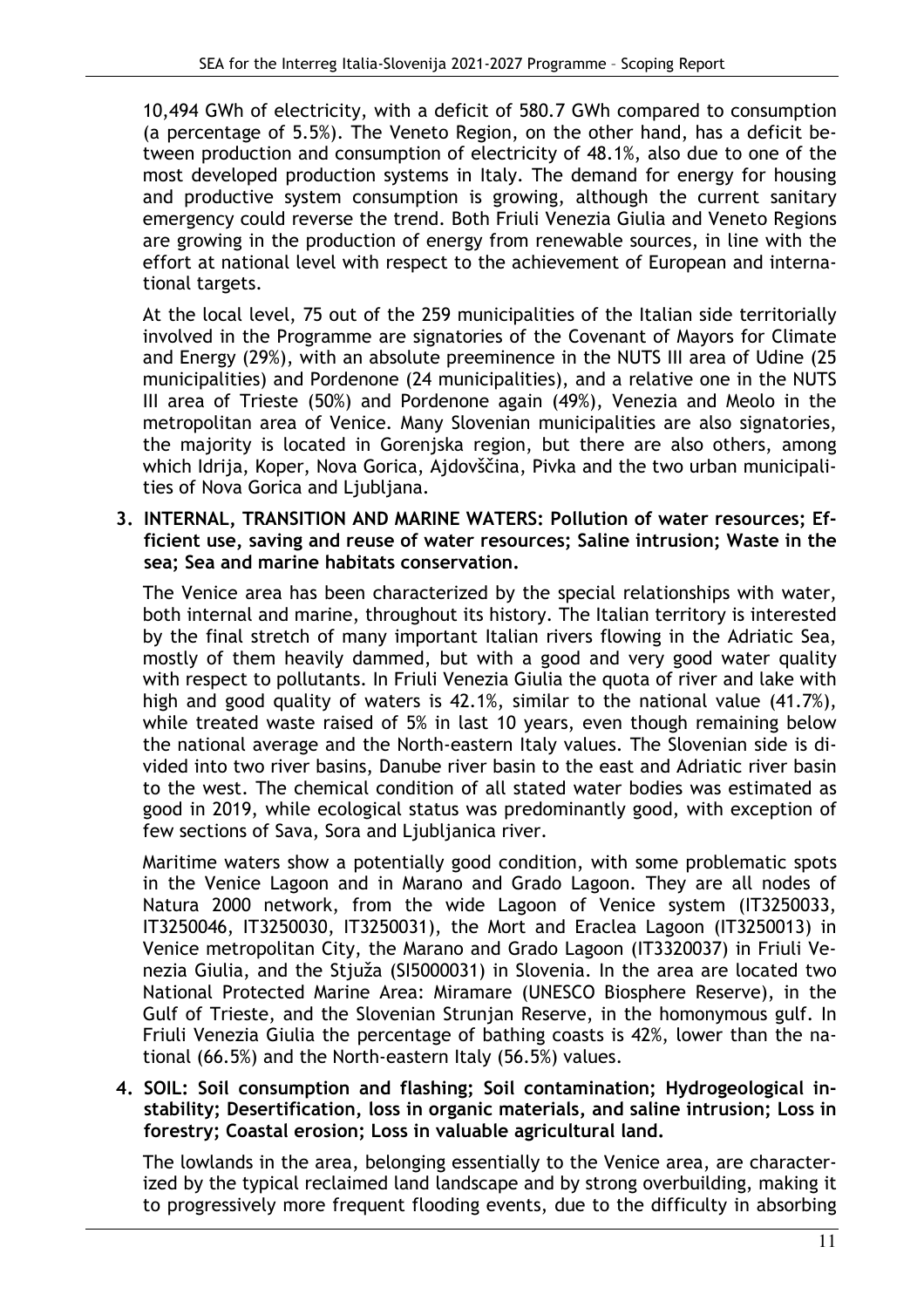rainwaters, and related loss in arable land. The mountain territory on both sides of the borderline is subjected to landslides, but in Friuli Venezia Giulia the population exposed to them is 0.5%, far below the national average (2%); the same happens for exposure to flooding (7% against 10% of the Italian average).

One of the most prominent environmental issues in the Italian part of the Programme area is the territorial and agricultural soils fragmentation, calculated in 44% for Friuli Venezia Giulia and in 58% in Veneto, the top value for the whole Italy.

#### **5. BIODIVERSITY: Disturbance and loss in species and habitats; Allochthonous species diffusion; Ecosystem services loss; ecological connectivity loss.**

The area lists a remarkable number of natural parks and protected areas. Top of the list for its uniqueness is the area of Classical Karst, destined to become a Geopark, the second one to be established in the region after Geopark Idrija. In the Italian part, Friuli Venezia Giulia can list sixty-three Natura 2000 sites, covering 19.3% of the regional territory, slightly below the national value (21.6%); similarly, in the Metropolitan City of Venice there are 32 sites Natura 2000 (24% of the total provincial area). In the Slovenian side, 41% of the territory is covered by Natura 2000 sites. Besides of the afore mentioned Marine Protected Areas, the Programme area hosts six Natural Parks: the Triglav National Park, located in the statistical regions of Gorenjska and Goriška, the Friuli Dolomites, the Julian Prealps (Friuli Venezia Giulia), the Sile River (Venice Metropolitan City) on the Italian side; the Sečovlje salina nature park, the Škocjanskejame park and the Notranjska Regional Park on the Slovenian side. The Triglav National Park and the Julian Prealps are included in a UNESCO area declared The Julian Alps Biosphere Reserve. Snežnik forest (Slovenia) is one of UNESCO's "Ancient and Primeval Beech Forests of the Carpathians and Other Regions of Europe"

#### **6. LANDSCAPE AND CULTURAL ASSETS: Landscape transformation; Loss and deterioration of Landscape and cultural items; Landscape continuum interruption; Loss of naturality in landscape.**

The Programme area is characterized by landscapes, ranging from the Alps to the sea. Plenty of natural resources, but also the necessity of tackling actions against its fragility due to hydrogeological and seismic risks, as well as the risk of subsidence and coastal erosion. Cultural heritage is an asset of the Programme area, strictly connected with its natural heritage. A number of UNESCO World Heritage Sites are located both in the Slovenian and the Italian regions of the area, highlighting the most valuable cultural and tourist sites, to cite some: Venice, the Prehistoric Pile Dwellings site of Palù di Livenza Idrija, Aquileia, Ljubljana and Ljubljansko barje, the Dolomites, Cividale del Friuli, Lipica, Trieste, Koper, Bled and Štanjel castle, Palmanova and Piran. This mix of history, traditions and culture that is one of its most attractive assets of the area will certainly get the possibility to be further explored at the time of the 2025 activities of the Nova Gorica-Gorizia European Capital of Culture.

The Programme area is characterized by a great geological heritage. This is particularly true for Friuli Venezia Giulia and Slovenia. Indeed, Friuli Venezia Giulia is one of the richest Italian regions in geosites (234) and it also boasts the presence of 22 geosites of international interest (i.e. a good part of those present in Italy); in addition, it shares with Slovenia one of the most unique environments, the Classical Karst, which is preparing to become a transboundary geopark. Other ar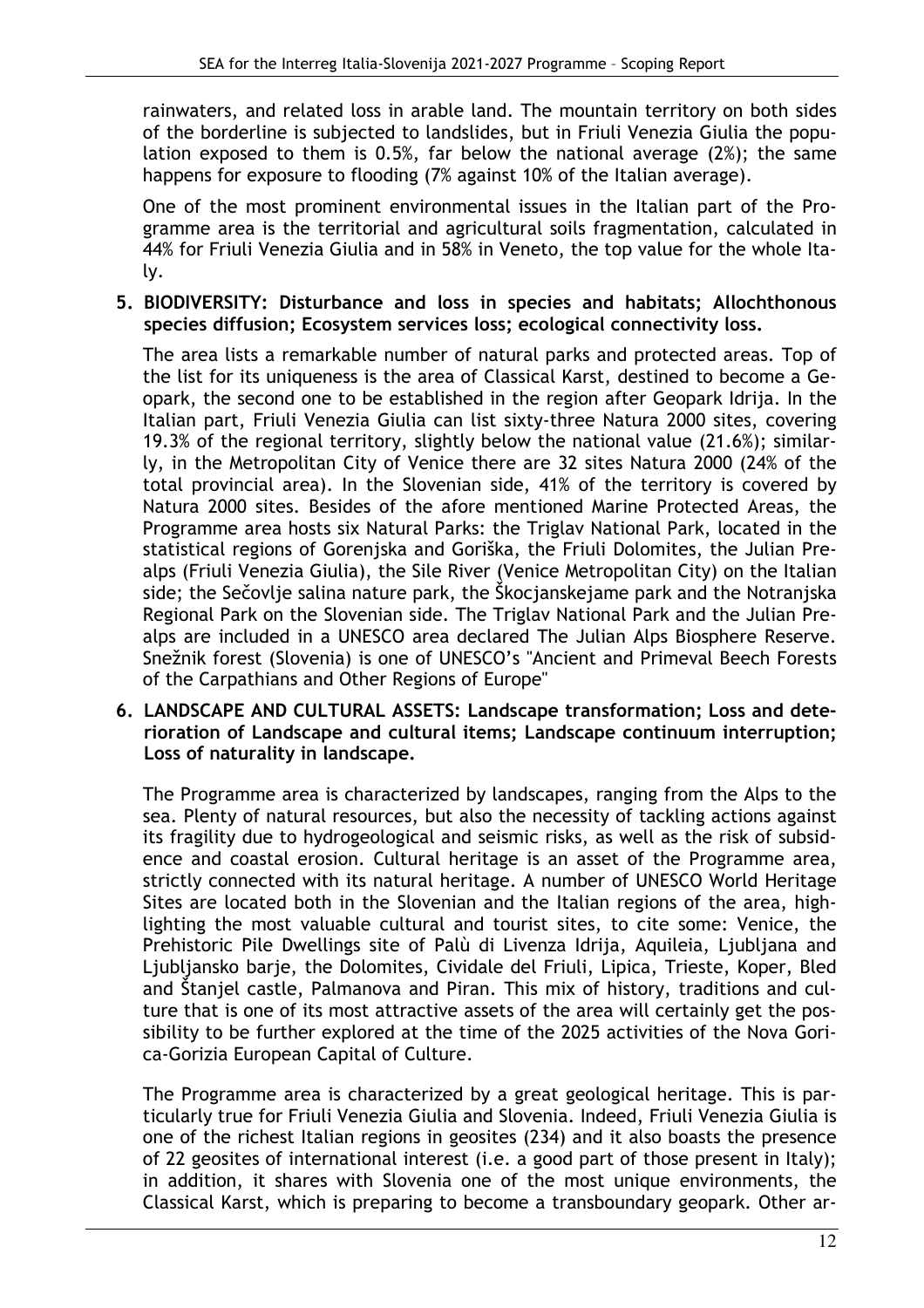eas that stand out for geodiversity are the already recognized the UNESCO Geopark of Idrija (Slovenia) and the planned regional geopark of Karnische Alps (NUTS III of Udine). In the NUTS III of Venice, instead, there are only three geosites.

Finally, even due to the new scenario depicted by pandemic, we suggest considering an additional REI:

**7. POPULATION AND HUMAN HEALTH: impacts by climate change and environmental issues on population (heatwaves, floods and changes in the distribution of vector-borne diseases), impact of loss of biodiversity and land degradation on human well-being, societal or health pressures.** 

The Healthcare Sector of both Italy and Slovenia has been heavily affected by the pandemic like the rest of the world. Nonetheless, structural indicators seem to reflect a change in the mainstream of services, with a shift from hospital care towards the place-based one, confirming the downsizing of the supply of hospital services. The approach aimed at shifting part of the treatments from the hospital level to the district level (not only basic medicine and affiliated pharmaceuticals, but also, for example, territorial emergency and home and residential sociohealth assistance) responds to principles of efficiency (minor management cost) and appropriateness (adequacy of treatment with respect to the disease), but requires a strong integration between the two levels and compensation in the allocation of expenditure. According to Eurostat and to National Institute for Public Health of the Republic of Slovenia data, both Italy and Slovenia are facing a decreasing number of hospital beds per capita. In Italy that number – in percentage fell from 3.9 beds per 1.000 inhabitants in 2007 to 3.2 in 2018, against a European average which decreased from 5.7 to 5. In Slovenia, considering a wider interval from 1980 to 2018, the decrease of hospital beds per capita ranges from 6.9 beds per 1.000 inhabitants to 4.4. Looking at NUTS II level regions, 2018 data show better figures for the border regions in the Programme area compared to the national ones: in the cohesion region Zahodna Slovenija the percentage of beds per 1.000 inhabitants reaches 5.2, while in Vzhodna Slovenija is 3.8. Similarly, region Friuli Venezia Giulia has a ratio of 5.2 beds per 1.000 inhabitants, while Veneto 3.5.

Table 1 shows and summarizes the most relevant objectives associated to previous EI at the EU level, for the two member states of Italy and Slovenia.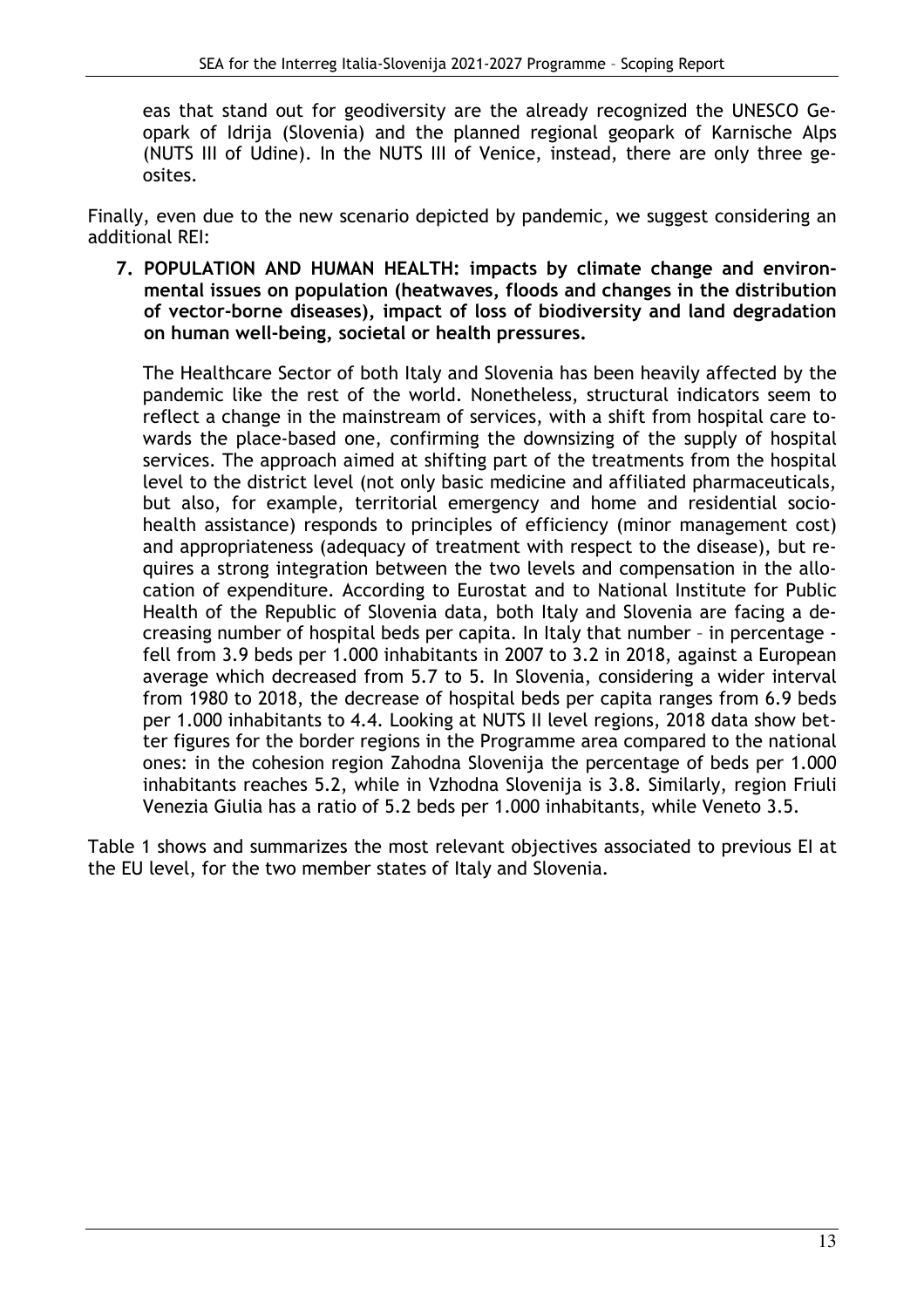| <b>ENVIRONMENTAL</b> | <b>KEY ENVIRONMENTAL</b>                                                                 | ENVIRONMENTAL POLICY FRAMEWORK AT                                                                                                                                                                                                     |                                                                                                                                                                                                                                                                                                                                                                                                                                                                                                                                                                                                                                                                                                           |                                                                                                                                                                                                                                                                                                                                                                                                                                                                                                                                                           |
|----------------------|------------------------------------------------------------------------------------------|---------------------------------------------------------------------------------------------------------------------------------------------------------------------------------------------------------------------------------------|-----------------------------------------------------------------------------------------------------------------------------------------------------------------------------------------------------------------------------------------------------------------------------------------------------------------------------------------------------------------------------------------------------------------------------------------------------------------------------------------------------------------------------------------------------------------------------------------------------------------------------------------------------------------------------------------------------------|-----------------------------------------------------------------------------------------------------------------------------------------------------------------------------------------------------------------------------------------------------------------------------------------------------------------------------------------------------------------------------------------------------------------------------------------------------------------------------------------------------------------------------------------------------------|
| <b>ISSUES</b>        | <b>ISSUES AND CONCERNS</b>                                                               | <b>INTERNATIONAL LEVEL</b>                                                                                                                                                                                                            | <b>NATIONAL LEVEL - ITALY</b>                                                                                                                                                                                                                                                                                                                                                                                                                                                                                                                                                                                                                                                                             | NATIONAL LEVEL - SLOVENIA                                                                                                                                                                                                                                                                                                                                                                                                                                                                                                                                 |
| Air                  | Impacts on human<br>health and well-being                                                | By 2030, cut the health impacts of<br>air pollution (in terms of prema-<br>ture mortality due to PM and O3)<br>by 52 % compared with 2005.<br>Clean Air Programme for Europe<br>(EC, 2013); SDG 11 Sustainable cit-<br>ies (UN, 2015) | The emissions of the following substances<br>must be reduced compared to 2005:<br>nitrogen oxides NO X: by 40% each<br>year until 2029, then by 65%;<br>sulfur dioxide SO 2: by 35% each year<br>until 2029, then by 71%;<br>non-methane volatile organic com-<br>pounds NMVOC: by 35% each year until<br>2029, then by 46%;<br>ammonia NH 3: by 5% each year until<br>2029, then by 16%;<br>fine particles PM 2.5: by 10% each<br>year until 2029, then by 40%.<br>Dlgs 81/2018 (reduction of national<br>emissions of certain atmospheric pollu-<br>tants. Implementation of directive<br>2016/2284 /EU)                                                                                                | By 2030, emissions of the following substances<br>will be reduced compared to 2005:<br>- nitrogen oxides NO X : by 65%,<br>non-methane volatile organic compounds<br>NMVOC: by 53%,<br>- sulfur dioxide SO 2 : by 92%,<br>ammonia NH $3:$ by 15%,<br>- fine particles PM 2.5 : by 60%.                                                                                                                                                                                                                                                                    |
|                      | Impacts on ecosystems                                                                    | Achieve the national exposure re-<br>duction target for SO2 and NOx.<br>Ambient Air Quality Directive (EU,<br>2008); Clean Air Programme for<br>Europe (EC, 2013)                                                                     |                                                                                                                                                                                                                                                                                                                                                                                                                                                                                                                                                                                                                                                                                                           | Resolution on the National Environmental Pro-<br>tection Program for the period 2020-2030<br>(ReNPVO20-30)                                                                                                                                                                                                                                                                                                                                                                                                                                                |
| Climate              | Mitigation (GHG emis-<br>sion reductions, renew-<br>able energy, energy ef-<br>ficiency) | EU-wide emissions and removals of<br>greenhouse gases regulated in Un-<br>ion law shall be balanced at the<br>latest by 2050, thus reducing emis-<br>sions to net zero by that date.<br>European Climate Law proposal<br>(EC, 2020)   | 33% reduction of non-ETS sectors' 2005<br>emissions by 2030 (+3% of EU target)<br>30% of energy gross final consumption<br>covered by renewable energies within<br>2030 (-2% of EU target)<br>22% of energy consumption in transports<br>covered by renewable energies within<br>2030 (+8% of EU target)<br>1.3% of annual increase in energy con-<br>sumption for heating and cooling covered<br>by renewable energies within 2030 (equal<br>to EU target)<br>43% of primary energy consumption with<br>respect to PRIMES 2007 scenario (+11,5%<br>of EU target) by 2030<br>0,8% of annual decrease of end-use ener-<br>gy savings through energy efficiency obli-<br>gation scheme (equal to EU target) | By 2030:<br>- reducing the total greenhouse gas emissions by<br>36%,<br>- at least a 35% improvement in energy efficien-<br>cy, which is higher than the target adopted at EU<br>level (32.5%),<br>- at least a 27% share of renewable energy<br>sources; due to the relevant domestic circum-<br>stances, Slovenia had to agree to a lower target<br>than that of the EU (32%), but will strive to in-<br>crease this ambition in the next NEPN update<br>(2023/24)<br>Integrated National Energy and Climate Plan of<br>the Republic of Slovenia (NEPN) |

| Table 1: Environmental Issues and related objectives on international and national levels relevant for the Interreg VI Italia-Slovenija 2021-2027 area |  |  |
|--------------------------------------------------------------------------------------------------------------------------------------------------------|--|--|
|                                                                                                                                                        |  |  |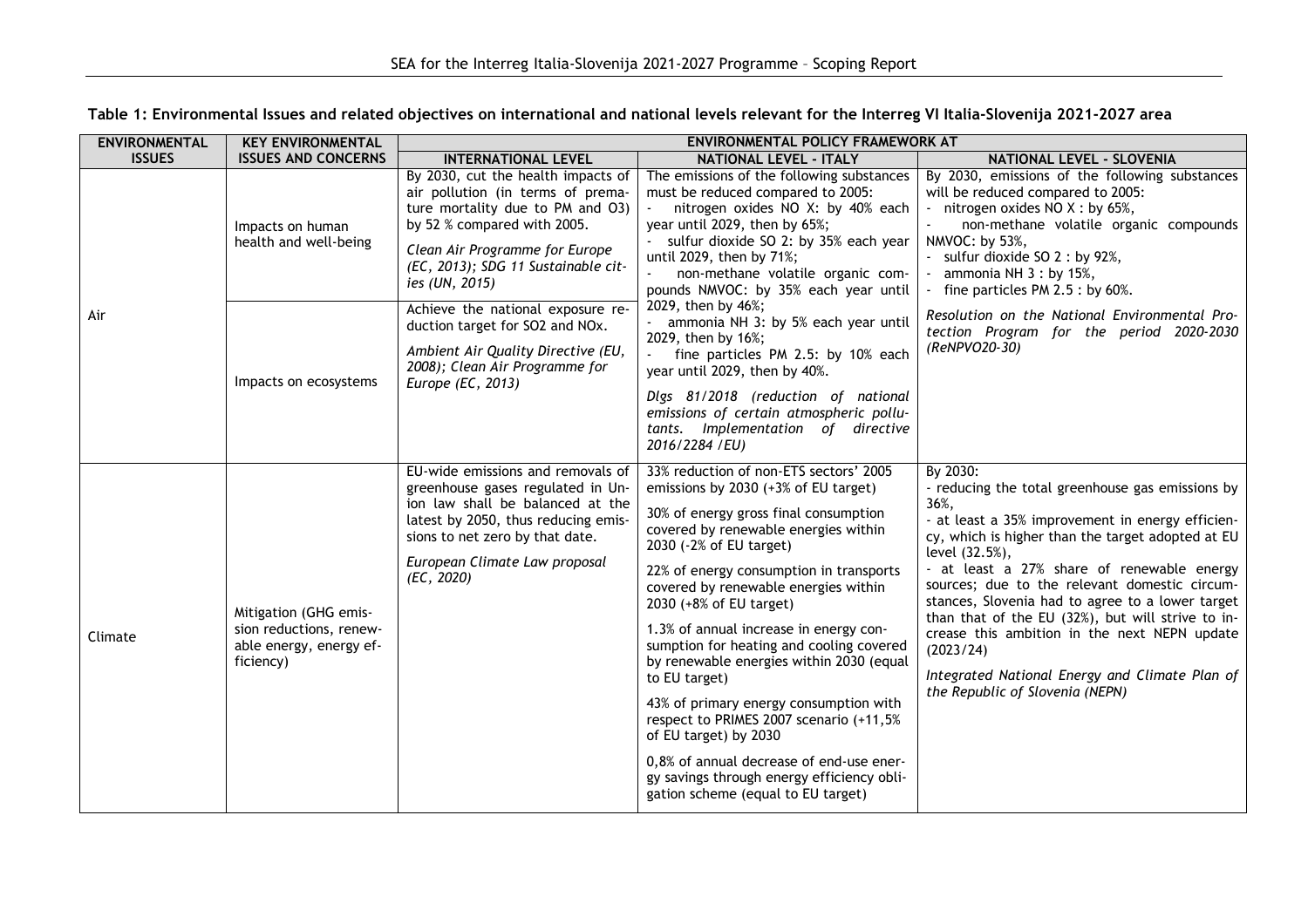|       | Adaptation (adaptive<br>capacity and adaptation<br>measures)          | Strengthen resilience and the ca-<br>pacity to adapt to climate-related<br>hazards and natural disasters in all<br>countries.<br>SDG target 13.1 (UN, 2015a); Paris<br>Agreement (UNFCCC, 2015b)<br>Mitigate the effects of floods and<br>droughts.<br>Water Framework Directive<br>(2000/60/EC)<br>Reduce the adverse consequences<br>associated with floods.<br>Floods Directive (2007/60/EC) | 10% of electrical interconnectivity level<br>(-5% of EU target)<br>14.375 MW of electrical interconnection<br>capacity (>5.090 MW respect EU target)<br>Carbon phase out from electricity pro-<br>duction by 2025<br>Integrated national energy and climate<br>plan (2019)<br>- Containment of vulnerability and in-<br>crease of the adaptability of natural, so-<br>cial and economic systems;<br>- Promote training, awareness and the<br>exchange of information between public<br>decision makers, the scientific communi-<br>ty, local communities and citizens;<br>National strategy (2015) and Plan (2018)<br>for adaptation to climate change<br>- Within 2020 substantial reduction of CC<br>on biodiversity through adaption and in-<br>creasing in resilience of natural and<br>semi-natural ecosystems<br>National strategy for biodiversity (2010) | Climate change adaptation measures in Slovenia<br>will result in lower exposure to the effects of<br>climate change, sensitivity and vulnerability, and<br>increased resilience and adaptability of society.<br>Resolution on the National Environmental Pro-<br>tection Program for the period 2020-2030<br>(ReNPVO20-30)<br>In the field of water regulation:<br>- protection against the adverse effects of water,<br>- water quantity conservation and balancing.<br>National Water Management Program (NPUV)<br>within Resolution on the National Environmental<br>Protection Program for the period 2020-2030<br>(ReNPVO20-30) that is based on River basin man-<br>agement plans for the Danube Basin and the<br>Adriatic Sea Basin 2016-2021 and Flood Risk<br>Management Plan 2017-2021 |
|-------|-----------------------------------------------------------------------|-------------------------------------------------------------------------------------------------------------------------------------------------------------------------------------------------------------------------------------------------------------------------------------------------------------------------------------------------------------------------------------------------|------------------------------------------------------------------------------------------------------------------------------------------------------------------------------------------------------------------------------------------------------------------------------------------------------------------------------------------------------------------------------------------------------------------------------------------------------------------------------------------------------------------------------------------------------------------------------------------------------------------------------------------------------------------------------------------------------------------------------------------------------------------------------------------------------------------------------------------------------------------|--------------------------------------------------------------------------------------------------------------------------------------------------------------------------------------------------------------------------------------------------------------------------------------------------------------------------------------------------------------------------------------------------------------------------------------------------------------------------------------------------------------------------------------------------------------------------------------------------------------------------------------------------------------------------------------------------------------------------------------------------------------------------------------------------|
|       | Protection and restora-<br>tion of water ecosys-<br>tems and wetlands | Protect, conserve and enhance<br>freshwater and marine water, as<br>well as the biodiversity that sup-<br>ports this natural capital<br>7th EAP, PO 1 (EC, 2013)                                                                                                                                                                                                                                | - 11 targets to be hit by 2024 to have<br>good ecological status of marine waters<br>(biodiversity conservation, water and<br>seafood pollution, marine energy sources<br>sustainability)                                                                                                                                                                                                                                                                                                                                                                                                                                                                                                                                                                                                                                                                        | By 2030 in the field of water protection and use:<br>- good chemical and ecological status of all sur-<br>face water bodies and prevention of deteriora-<br>tion of all surface water bodies,<br>- good ecological potential and good chemical<br>status for all artificial and heavily modified sur-                                                                                                                                                                                                                                                                                                                                                                                                                                                                                            |
| Water | Hydro-morphological<br>pressures                                      | Good chemical and ecological sta-<br>tus of surface water bodies<br>Good chemical and quantitative<br>status of groundwater bodies.<br>Framework<br>Water<br><b>Directive</b><br>(2000/60/EC)<br>Good environmental status of ma-                                                                                                                                                               | Italian strategy for the sea for the peri-<br>od 2018-2024<br>The EU objective of achieving the "good"<br>quality status at 2015 for all water bodies<br>in Italy had to deal with the real possibil-<br>ity of achieving WFD's objectives. While<br>keeping this objective in mind, the Re-                                                                                                                                                                                                                                                                                                                                                                                                                                                                                                                                                                     | face water bodies.<br>good chemical and quantitative status of<br>groundwater,<br>- preventing the further deterioration of aquatic<br>ecosystems and protecting and improving the<br>status of surface and groundwater-dependent<br>ecosystems,<br>- the gradual reduction of pollution by priority                                                                                                                                                                                                                                                                                                                                                                                                                                                                                             |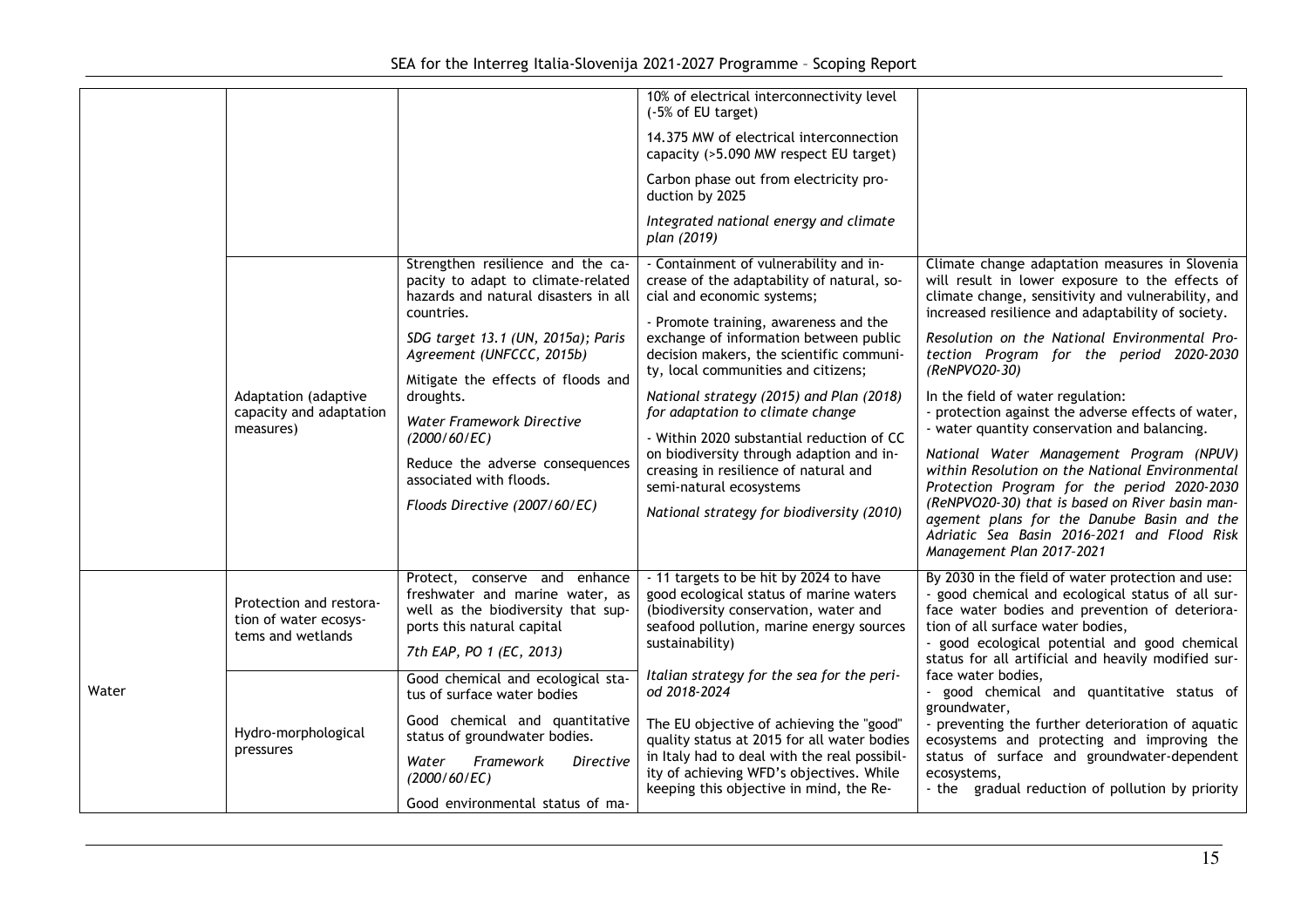| Pollution pressures on<br>water and links to hu-<br>man health<br>Water abstraction and<br>its pressures on surface<br>water bodies and<br>groundwater | rine waters.<br>Marine Strategy Framework Di-<br>rective (2008/56/EC)<br>Eliminate challenges to human<br>health and well-being, such as wa-<br>ter pollution and toxic materials<br>7th EAP, PO 3 (EC, 2013)<br>Water stress in the EU is prevented<br>or significantly reduced<br>7th EAP; PO 2 (EC, 2013)<br>Provide the sufficient supply of<br>good quality surface water and<br>groundwater.<br>Water<br>Framework<br><b>Directive</b><br>(2000/60/EC) | gions have formulated others:<br>- where existing, the "high" state of envi-<br>ronmental quality shall be maintained<br>(Veneto Region, Water protection plan)<br>- where existing, the maintenance of<br>"good" and "high" environmental quality<br>shall be ensured (Friuli-Venezia-Giulia<br>Region, Water protection plan)<br>- Extension to the achievement of the<br>objective of the chemical status of sur-<br>face waters for 4 water bodies of the<br>Ven-ice Lagoon that have recently dete-<br>riorated and of the objective of the<br>chemical status of groundwater for some<br>water bodies in Veneto and Friuli Venezia<br>Giulia (Water management plan of the<br>Eastern Alps, 2015-2021)<br>- Derogation to the achievement of the<br>objective of the ecological status of sur-<br>face waters for 41 water bodies (less<br>stringent objective) of Veneto and Friuli<br>Venezia Giulia for pressures that cannot<br>be mitigated or only partially mitigated,<br>and of the objective of the chemical sta-<br>tus of surface waters for 15 coastal water<br>bodies in Friuli Venezia Giulia for histori-<br>cal pollution with a persistent impact.<br>(Water management plan of the Eastern<br>Alps, 2015-2021)<br>-exemption to the achievement of the<br>objective of the ecological status of sur-<br>face waters for some water bodies in Ve-<br>neto and Friuli Venezia Giulia due to lack<br>of knowledge of the causes of degrada- | substances and the cessation or phasing out of<br>emissions, discharges and losses of priority haz-<br>ardous substances,<br>- changes in all significant and sustained increas-<br>es in the concentration of any pollutant resulting<br>from the impact of human activity in order to<br>gradually reduce groundwater pollution,<br>- sustainable use of water, enabling different<br>types of use, taking into account the long-term<br>protection of available resources and their quali-<br>ty,<br>- programming, planning and implementation of<br>water use in such a way as not to worsen the<br>state of water, to enable protection against<br>harmful effects of water, preservation of natural<br>processes, natural balance of aquatic and ripari-<br>an ecosystems,<br>- protection, improvement and restoration of<br>groundwater bodies and ensuring a balance be-<br>tween groundwater abstraction and restoration,<br>- implementation of the principle "polluter pays<br>the costs caused by the pollution of the environ-<br>ment" and "the user pays for the use of the natu-<br>ral resource",<br>- international coordination in a river basin in<br>which water management may have transbound-<br>ary effects<br>By 2030, in the field of protection of the marine<br>environment:<br>- improving and / or maintaining the good status<br>of the marine environment in relation to biodi-<br>versity, which means that the quality and pres-<br>ence of habitats and the distribution and abun-<br>dance of species are in line with the prevailing |
|--------------------------------------------------------------------------------------------------------------------------------------------------------|--------------------------------------------------------------------------------------------------------------------------------------------------------------------------------------------------------------------------------------------------------------------------------------------------------------------------------------------------------------------------------------------------------------------------------------------------------------|------------------------------------------------------------------------------------------------------------------------------------------------------------------------------------------------------------------------------------------------------------------------------------------------------------------------------------------------------------------------------------------------------------------------------------------------------------------------------------------------------------------------------------------------------------------------------------------------------------------------------------------------------------------------------------------------------------------------------------------------------------------------------------------------------------------------------------------------------------------------------------------------------------------------------------------------------------------------------------------------------------------------------------------------------------------------------------------------------------------------------------------------------------------------------------------------------------------------------------------------------------------------------------------------------------------------------------------------------------------------------------------------------------------------------------------------------------------|------------------------------------------------------------------------------------------------------------------------------------------------------------------------------------------------------------------------------------------------------------------------------------------------------------------------------------------------------------------------------------------------------------------------------------------------------------------------------------------------------------------------------------------------------------------------------------------------------------------------------------------------------------------------------------------------------------------------------------------------------------------------------------------------------------------------------------------------------------------------------------------------------------------------------------------------------------------------------------------------------------------------------------------------------------------------------------------------------------------------------------------------------------------------------------------------------------------------------------------------------------------------------------------------------------------------------------------------------------------------------------------------------------------------------------------------------------------------------------------------------------------------------------------------------------------------------|
|                                                                                                                                                        |                                                                                                                                                                                                                                                                                                                                                                                                                                                              | tion and of the objective of the chemical<br>status of groundwater for two water bod-<br>ies (one per Region) due to the impossi-<br>bility of achieving the objective (Water<br>management plan of the Eastern Alps,<br>2015-2021)<br>Progressively de-polluting the waters dis-<br>charged into the lagoon to bring them<br>back to levels of contamination that al-<br>low everywhere the conditions of meso-<br>trophic stability already existing in large                                                                                                                                                                                                                                                                                                                                                                                                                                                                                                                                                                                                                                                                                                                                                                                                                                                                                                                                                                                                  | physiographic, geographical and climatic condi-<br>tions.<br>- improving and / or maintaining the good state<br>of the marine environment in terms of nutrient<br>enrichment, so that eutrophication due to human<br>activity does not lead to adverse effects (biodi-<br>versity loss, ecosystem degradation, harmful al-<br>gal blooms and lack of oxygen in the lower water<br>layers),<br>- the state of the seabed at a level which en-<br>sures the protection of the structure and func-                                                                                                                                                                                                                                                                                                                                                                                                                                                                                                                                                                                                                                                                                                                                                                                                                                                                                                                                                                                                                                                                              |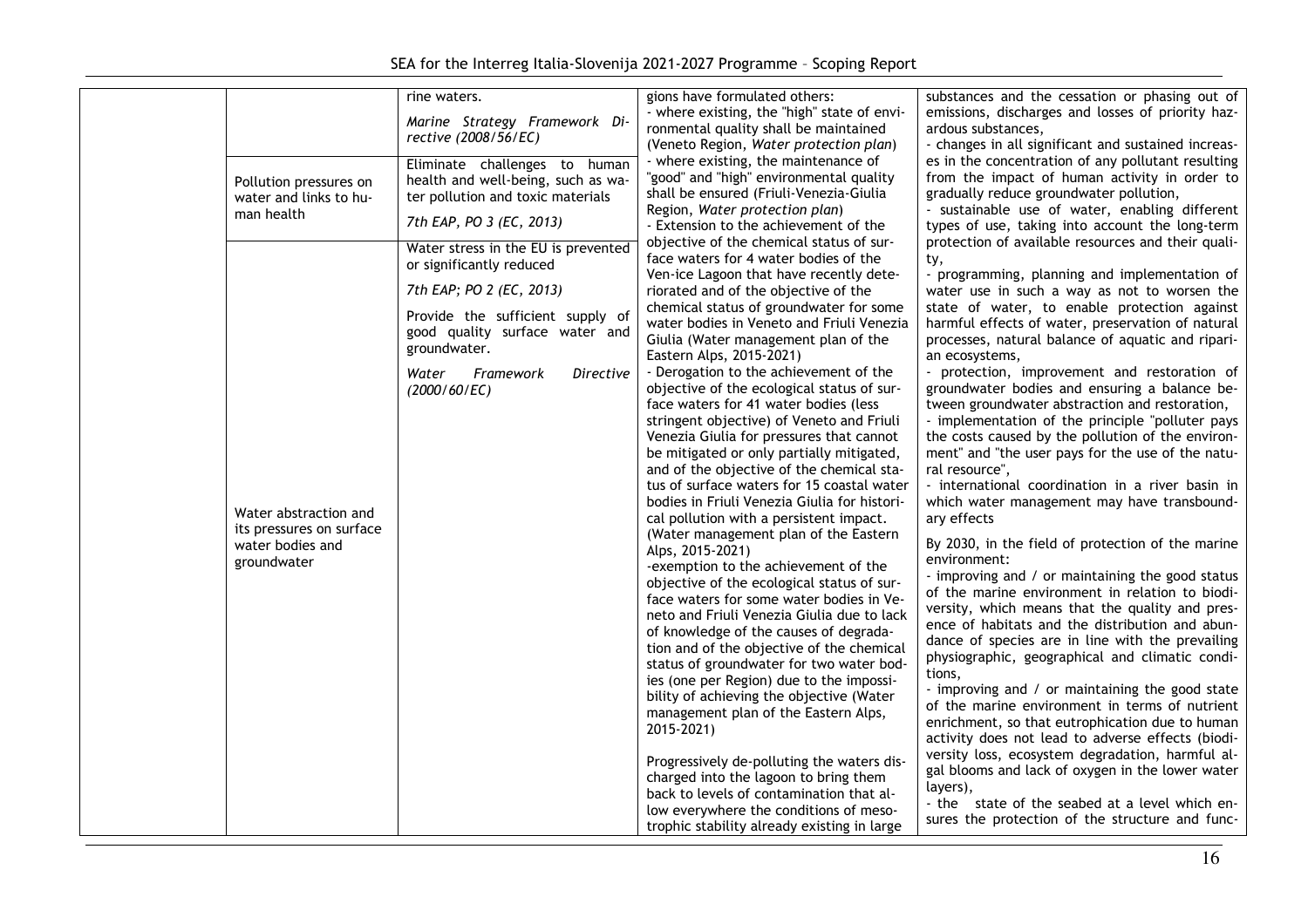|                                 |                                                                            |                                                                                                                        | neighboring lagoon areas.<br>Director Plan 2000, Veneto Region<br>- Implement integrated water manage-<br>ment at all planning levels<br>- Maximize water efficiency and adapt<br>withdrawals to water scarcity<br>National strategy for sustainable devel-<br>opment (2017)                                                                 | tions of ecosystems and prevents adverse ef-<br>fects, in particular on benthic ecosystems,<br>changes in hydrographic conditions do not<br>change or only slightly change the ecological<br>conditions (do not cause biodiversity loss, habitat<br>degradation, harmful algal blooms and lack of<br>oxygen in the bottom layer),<br>pollutant concentrations are at levels that do<br>not adversely affect organisms, populations,<br>communities or ecosystems,<br>- concentrations of contaminants in fish and<br>shellfish intended for human consumption do not<br>exceed the limit values,<br>- the presence of marine litter does not harm the<br>marine water ecosystem,<br>- the level of marine noise does not harm the<br>marine ecosystem.<br>National Water Management Program (NPUV)<br>within Resolution on the National Environmental<br>Protection Program for the period 2020-2030<br>(ReNPVO20-30) that is based on River basin man-<br>agement plans for the Danube Basin and the<br>Adriatic Sea Basin 2016-2021 and Marine envi-<br>ronment management plan 2017-2021 |
|---------------------------------|----------------------------------------------------------------------------|------------------------------------------------------------------------------------------------------------------------|----------------------------------------------------------------------------------------------------------------------------------------------------------------------------------------------------------------------------------------------------------------------------------------------------------------------------------------------|---------------------------------------------------------------------------------------------------------------------------------------------------------------------------------------------------------------------------------------------------------------------------------------------------------------------------------------------------------------------------------------------------------------------------------------------------------------------------------------------------------------------------------------------------------------------------------------------------------------------------------------------------------------------------------------------------------------------------------------------------------------------------------------------------------------------------------------------------------------------------------------------------------------------------------------------------------------------------------------------------------------------------------------------------------------------------------------------|
|                                 | Ensuring sustainable use<br>of land and soil                               | No net land take by 2050<br>7 <sup>th</sup> EAP (EC, 2013)<br>Reduce soil erosion, increase soil                       | - By 2030 stop soil consumption and fight<br>desertification (aspirational objective)<br>National strategy for sustainable devel-                                                                                                                                                                                                            | Increased capacity to provide soil ecosystem ser-<br>vices by:<br>- managing degradation processes related to the<br>reduction of soil organic matter, the prevention                                                                                                                                                                                                                                                                                                                                                                                                                                                                                                                                                                                                                                                                                                                                                                                                                                                                                                                       |
| Soil                            | Preventing loss of soil<br>and soil pollution                              | organic matter, and promote re-<br>medial work on contaminated sites<br>Roadmap to a resource efficient<br>Europe (EU) | opment (2017)<br>- Zero soil consumption by 2050 (legal<br>objective for Veneto region)<br>L.R. 14/2017 (Provisions for the con-<br>tainment of soil consumption)<br>By 2030 reconstruct, prevent, simlpify<br>and strengthen the governance on hydro-<br>logical instability<br>National plan for hydrogeological risk<br>mitigation (2019) | of soil erosion, the prevention of soil pollution<br>and the remediation and revitalization of de-<br>graded areas.<br>- through sustainable land and land management<br>and reduced net annual growth of built-up land<br>by 25% by 2030 and with the goal of zero growth<br>of built-up area from 2050 onwards.<br>Resolution on the National Environmental Pro-<br>tection Program for the period 2020-2030<br>(ReNPVO20-30)                                                                                                                                                                                                                                                                                                                                                                                                                                                                                                                                                                                                                                                             |
| Biodiversity and<br>Natura 2000 | Protection and preser-<br>vation of biodiversity<br>and natural ecosystems | Effectively manage all protected<br>areas, defining clear conservation<br>objectives and measures, and mon-            | <b>Within 2030:</b><br>- Safeguard and improve the conservation                                                                                                                                                                                                                                                                              | To maintain a high level of biodiversity and pre-<br>serve natural values, while achieving the follow-<br>ing specific objectives:                                                                                                                                                                                                                                                                                                                                                                                                                                                                                                                                                                                                                                                                                                                                                                                                                                                                                                                                                          |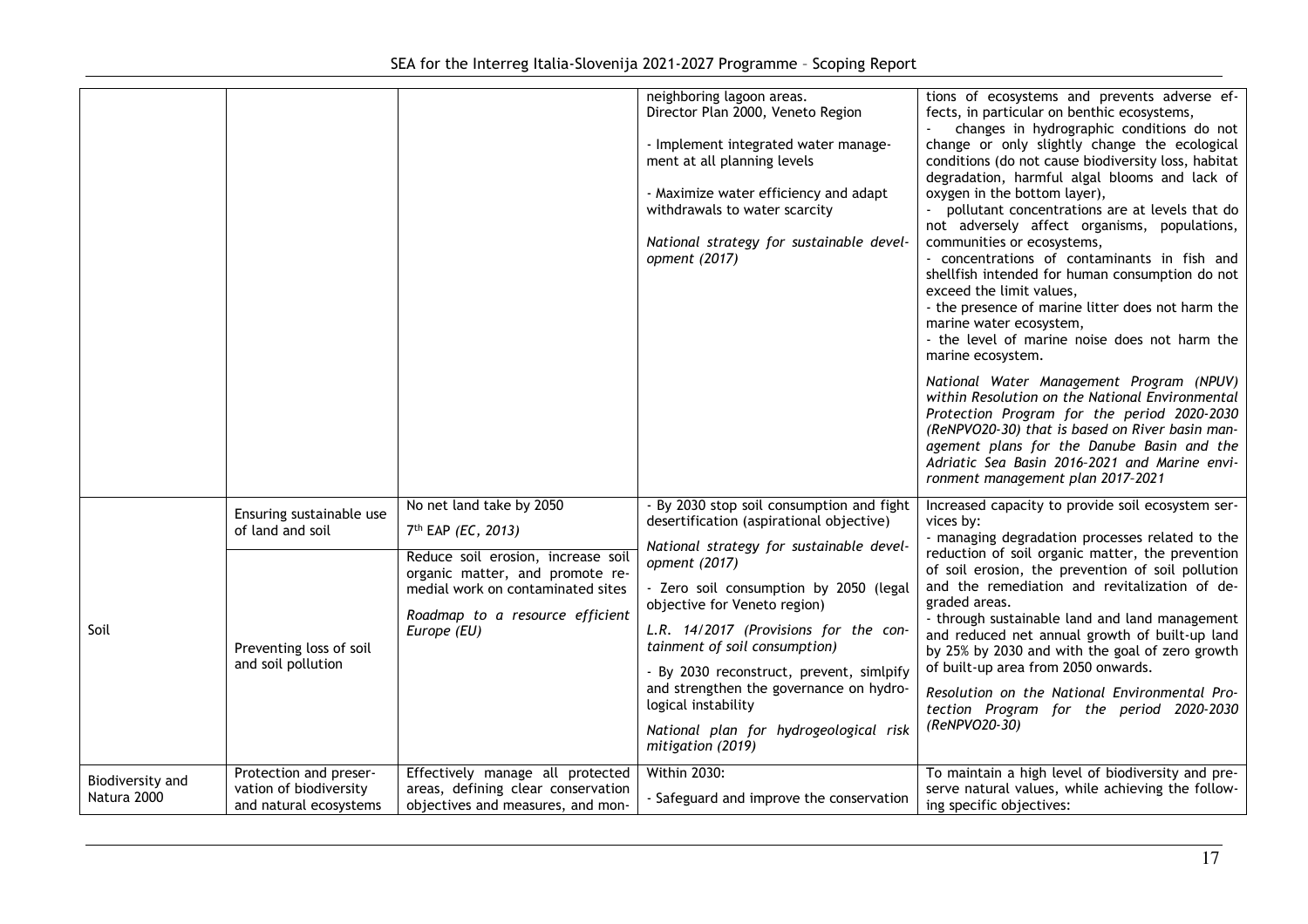|                          | itoring them appropriately          | status of species and habitats for ecosys-                                            | - maintaining the favorable status of indigenous                                                     |
|--------------------------|-------------------------------------|---------------------------------------------------------------------------------------|------------------------------------------------------------------------------------------------------|
|                          |                                     | tems, both terrestrial and aquatic                                                    | wild species,                                                                                        |
|                          | EU biodiversity strategy to 2030    |                                                                                       | - maintaining a favorable status for the range                                                       |
|                          | Integrate green infrastructure (GI) | - Stop alloctonous invasive species diffu-                                            | and quality of habitat types, in particular those                                                    |
|                          | into key policy areas, improving    | sion                                                                                  | in ecologically important and Natura 2000 sites                                                      |
|                          | the knowledge base and encourag-    | - Increase the land and sea protected ar-                                             | (detailed objectives and measures are defined in                                                     |
|                          | ing innovation in relation to GI,   | ea and ensure the effectiveness of man-                                               | the RMP),                                                                                            |
| Promotion of green in-   | improving access to finance includ- | agement                                                                               | - preventing the introduction and spread of inva-                                                    |
| frastructure and ecosys- | ing supporting EU-level GI pro-     |                                                                                       | sive alien species or controlling their introduc-                                                    |
| tem-based management     | jects.                              | - Ensuring the sustainable management<br>of forests and fighting their abandonment    | tion and spread,                                                                                     |
|                          | Green infrastructure - Enhancing    | and degradation                                                                       | - identification, evaluation and conservation of                                                     |
|                          | Europe's natural capital (GI strat- |                                                                                       | landscape diversity and landscape features im-                                                       |
|                          | egy)                                | - Protect and restore genetic resources                                               | portant for the conservation of biodiversity,                                                        |
|                          |                                     | and natural ecosystems related to agri-                                               | - monitoring the situation to the extent that it is                                                  |
|                          | Protect species and habitats under  | culture, forestry and aquaculture                                                     | possible to determine the state of conservation<br>of all European important species and species     |
|                          | the nature directives               | - Integrate the value of natural capital                                              | and habitat types, crucial as indicators of the                                                      |
|                          | Birds Directive, Habitats Directive | (of ecosystems and biodiversity) into                                                 | situation, and the state of natural values,                                                          |
|                          | (EU, national); EU biodiversity     | plans, policies and accounting systems                                                | - fair and equitable sharing of the benefits aris-                                                   |
|                          | strategy to 2020, Target 1; Action  |                                                                                       | ing out of the utilization of genetic resources and                                                  |
|                          | plan for nature, people and the     | National strategy for sustainable devel-                                              | their subsequent use and marketing,                                                                  |
|                          | economy                             | opment (2017)                                                                         | - mapping and evaluation of ecosystem services                                                       |
|                          |                                     |                                                                                       | and their value taken into account in the prepa-                                                     |
|                          |                                     |                                                                                       | ration and adoption of development, spatial and                                                      |
|                          |                                     | Within 2020: Ensure biodiversity conser-<br>vation and ecosystem services restoration | other strategic or operational documents,                                                            |
|                          |                                     |                                                                                       | - establishment and maintenance of critical                                                          |
|                          |                                     |                                                                                       | green infrastructure,                                                                                |
|                          |                                     |                                                                                       | - increase knowledge of biodiversity and its im-                                                     |
| Protection and preser-   |                                     |                                                                                       | portance at all levels of society;                                                                   |
| vation of Natura 2000    |                                     |                                                                                       | - long-term preservation of natural values in such                                                   |
| species and habitats     |                                     |                                                                                       | a way that their value properties change as little                                                   |
|                          |                                     |                                                                                       | as possible,                                                                                         |
|                          |                                     |                                                                                       | - use of natural values, which, as a priority over<br>other forms of general or special use, enables |
|                          |                                     |                                                                                       | everyone to get to know and experience natural                                                       |
|                          |                                     |                                                                                       | values in their natural characteristics and givens,                                                  |
|                          |                                     |                                                                                       | - regulated and controlled general special use of                                                    |
|                          |                                     |                                                                                       | natural values without negative effects on the                                                       |
|                          |                                     |                                                                                       | value properties of natural values,                                                                  |
|                          |                                     |                                                                                       | - improved data on natural values and their con-                                                     |
|                          |                                     |                                                                                       | dition, including value properties by individual                                                     |
|                          |                                     |                                                                                       | species,                                                                                             |
|                          |                                     |                                                                                       | - regular monitoring of the state of natural val-                                                    |
|                          |                                     |                                                                                       | ues:                                                                                                 |
|                          |                                     |                                                                                       | - effective management of already established                                                        |
|                          |                                     |                                                                                       | protected areas,                                                                                     |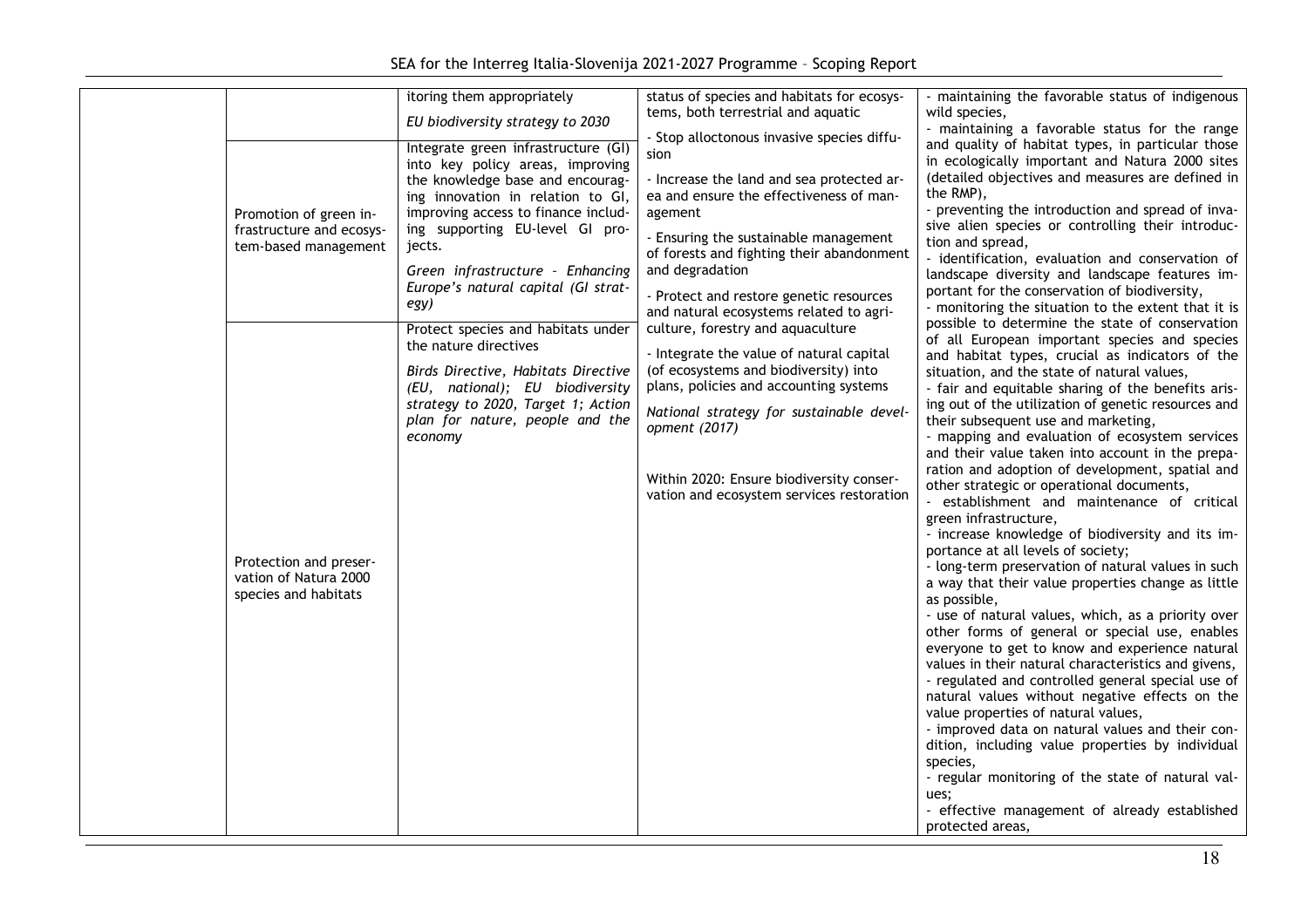|                                  |                                                            |                                                                                                                                                                                                                                                                                                                       |                                                                                                                                                                                                                                                                                                                                                                                                                                                                                                                                                                                                | - establishment of new wider protected areas<br>(map shown in Figure 4) and narrower protected<br>areas, preferably in the most nature-sensitive<br>areas;<br>Resolution on the National Environmental Pro-                                                                                                       |
|----------------------------------|------------------------------------------------------------|-----------------------------------------------------------------------------------------------------------------------------------------------------------------------------------------------------------------------------------------------------------------------------------------------------------------------|------------------------------------------------------------------------------------------------------------------------------------------------------------------------------------------------------------------------------------------------------------------------------------------------------------------------------------------------------------------------------------------------------------------------------------------------------------------------------------------------------------------------------------------------------------------------------------------------|-------------------------------------------------------------------------------------------------------------------------------------------------------------------------------------------------------------------------------------------------------------------------------------------------------------------|
|                                  |                                                            |                                                                                                                                                                                                                                                                                                                       |                                                                                                                                                                                                                                                                                                                                                                                                                                                                                                                                                                                                | tection Program for the period 2020-2030<br>(ReNPVO20-30)                                                                                                                                                                                                                                                         |
| Population and hu-<br>man health | Public health and envi-<br>ronmental health                | Contributing to innovative and sus-<br>tainable health systems, increasing<br>access to better and safer<br>healthcare for citizens, promoting<br>good health and preventing diseas-<br>es, protecting citizens from cross<br>border health threats<br>EU Health for Growth Programme<br>(2014-2020) (COM (2011) 709) | - Within 2025: improving population's<br>health literacy, empowering people to<br>act for personal and common health, im-<br>proving health system efficiency through<br>programming and networking of health<br>institutions in different territories.<br>National prevention plan for the period<br>2020-2025<br>- Decrease the exposure of the popula-<br>tion to environmental and anthropogenic<br>risk factors<br>- Counteracting risk factors and the im-<br>pact of health emergencies: perfect early<br>warning and prevention mechanisms<br>National strategy for sustainable devel- | Protect the population from environmental risks.<br>Resolution on the National Environmental Pro-<br>tection Program for the period 2020-2030<br>(ReNPVO20-30)                                                                                                                                                    |
|                                  |                                                            | Define a common approach in-                                                                                                                                                                                                                                                                                          | opment (2017)<br>- Creation by each municipality of the                                                                                                                                                                                                                                                                                                                                                                                                                                                                                                                                        | pattern of reducing the number of people<br>The                                                                                                                                                                                                                                                                   |
|                                  | Noise                                                      | tended to avoid, prevent or reduce<br>on a prioritized basis the harmful<br>effects, including annoyance, due<br>to exposure to environmental noise<br>EU Environmental Noise Directive                                                                                                                               | <b>Acoustic Classification Plan</b><br>- Compliance with the maximum permit-                                                                                                                                                                                                                                                                                                                                                                                                                                                                                                                   | exposed to excessive noise in the environment is<br>maintained                                                                                                                                                                                                                                                    |
|                                  |                                                            |                                                                                                                                                                                                                                                                                                                       | ted noise levels and achievement of the<br>quality levels determined by the acoustic<br>class of each zone                                                                                                                                                                                                                                                                                                                                                                                                                                                                                     | Resolution on the National Environmental Pro-<br>tection Program for the period 2020-2030<br>(ReNPVO20-30)                                                                                                                                                                                                        |
|                                  |                                                            | (END) (2002/49/EC)                                                                                                                                                                                                                                                                                                    | National law 447/1995                                                                                                                                                                                                                                                                                                                                                                                                                                                                                                                                                                          |                                                                                                                                                                                                                                                                                                                   |
| Cultural heritage                | Protection and preser-<br>vation of cultural herit-<br>age | Protection and preservation of cul-<br>tural and natural heritage at the<br>international level.<br>Convention Concerning the protec-<br>tion of the World Cultural and<br>Natural Heritage, 1972 (UNESCO,<br>1972)                                                                                                   | - Creating an education system involving<br>a plurality of people in future actions of<br>protection and knowledge acquisition on<br>cultural heritage and landscape (long-<br>term and aspirational objective)<br>National Plan for Cultural Heritage Edu-<br>cation (2017, $1st$ version)                                                                                                                                                                                                                                                                                                    | By 2026:<br>- Raise the awareness of the social values of cul-<br>tural heritage;<br>- Encourage the involvement of individuals,<br>communities and other stakeholders in cultural<br>heritage linked activities;<br>- Improve access to cultural heritage;<br>- Achieve greater recognition of cultural heritage |
|                                  |                                                            |                                                                                                                                                                                                                                                                                                                       | - Ensure the restoration and defragmen-                                                                                                                                                                                                                                                                                                                                                                                                                                                                                                                                                        | in Slovenia and broad                                                                                                                                                                                                                                                                                             |
|                                  |                                                            |                                                                                                                                                                                                                                                                                                                       |                                                                                                                                                                                                                                                                                                                                                                                                                                                                                                                                                                                                | 19                                                                                                                                                                                                                                                                                                                |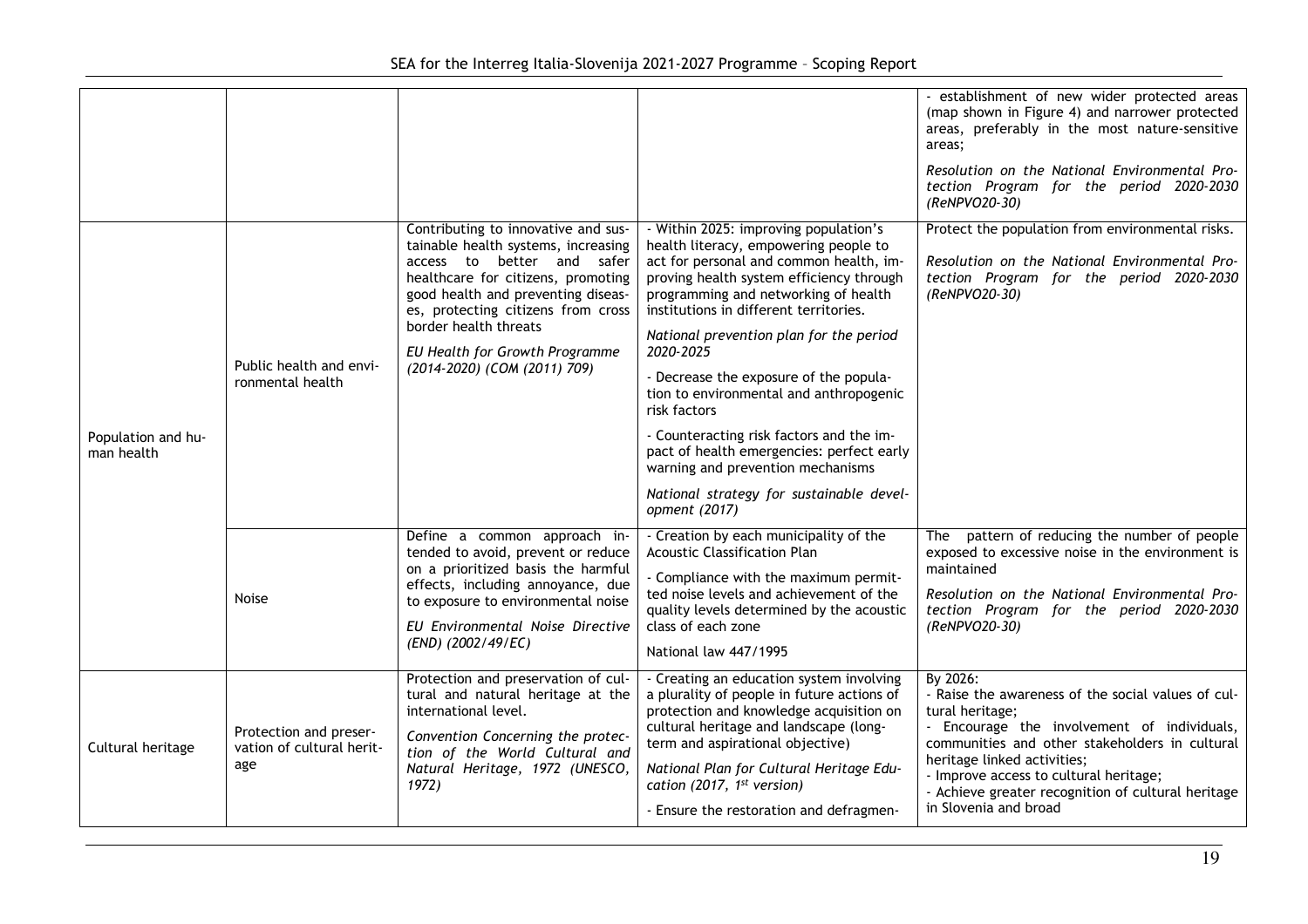|           | Promotion of participa-<br>tory management of<br>cultural heritage               | Promotion of good<br>governance<br>based on participatory manage-<br>ment.<br>European Cultural Heritage Strat-<br>egy for the 21st Century (COE,<br>2017)<br>Protection and preservation, sus-<br>tainable management and planning<br>of European landscapes, assuring<br>higher cooperation between the EU         | tation of ecosystems and foster urban /<br>rural ecological connections<br>- Contribute to the diversification of ac-<br>tivities especially in rural, mountain and<br>inland areas, to the generation of income<br>and employment, to the promotion of<br>sustainable tourism, to urban develop-<br>ment and to the protection of the envi-<br>ronment, cultural heritage, support for<br>cultural industries and tourism industry,<br>the enhancement of local crafts and the<br>recovery of traditional crafts<br>- Intensify activities aimed at education<br>and training, strengthening institutional<br>capacities, transferring know-how, tech-<br>nology, innovation, intervening to pro-<br>tect assets even in post-conflict crisis<br>situations and natural disasters<br>- Program and systematize experimental<br>projects oriented towards a greater<br>knowledge of the landscape and natural<br>heritage aimed at the different catego-<br>ries of public<br>National strategy for sustainable devel-<br>opment (2017) | Cultural Heritage Strategy for the period 2018-<br>2026 (MK, 2019)<br>- Contribute to the diversification of activities<br>especially in rural, mountain and in land areas,<br>to the generation of income and employment, to<br>the promotion of sustainable tourism, to urban<br>development and to the protection and mainte-<br>nance of the cultural heritage, support for cul-<br>tural industries and tourism industry, the en-<br>hancement of local crafts and the recovery<br>of traditional crafts<br>- Intensify activities aimed at education and<br>training, strengthening institutional capacities,<br>transferring know-how, technology, innovation,<br>intervening to protect assets even in postconflict<br>crisis situations and natural disasters.<br>Cultural Heritage Strategy for the period 2020-<br>2023 (MK, 2021)<br>Identification, evaluation and conservation of<br>landscape diversity and landscape features im-<br>portant for the conservation of biodiversity and |
|-----------|----------------------------------------------------------------------------------|----------------------------------------------------------------------------------------------------------------------------------------------------------------------------------------------------------------------------------------------------------------------------------------------------------------------|-----------------------------------------------------------------------------------------------------------------------------------------------------------------------------------------------------------------------------------------------------------------------------------------------------------------------------------------------------------------------------------------------------------------------------------------------------------------------------------------------------------------------------------------------------------------------------------------------------------------------------------------------------------------------------------------------------------------------------------------------------------------------------------------------------------------------------------------------------------------------------------------------------------------------------------------------------------------------------------------------------------------------------------------|-------------------------------------------------------------------------------------------------------------------------------------------------------------------------------------------------------------------------------------------------------------------------------------------------------------------------------------------------------------------------------------------------------------------------------------------------------------------------------------------------------------------------------------------------------------------------------------------------------------------------------------------------------------------------------------------------------------------------------------------------------------------------------------------------------------------------------------------------------------------------------------------------------------------------------------------------------------------------------------------------------|
|           | Protection and preser-<br>vation of landscapes                                   | Member States.<br>The European Landscape Conven-<br>tion (COE, 2000)                                                                                                                                                                                                                                                 |                                                                                                                                                                                                                                                                                                                                                                                                                                                                                                                                                                                                                                                                                                                                                                                                                                                                                                                                                                                                                                         | (cultural) identity.<br>Resolution on the National Environmental Pro-<br>tection Program for the period 2020-2030<br>(ReNPVO20-30) and Cultural Heritage Strategy<br>for the period 2020-2023 (MK, 2021)                                                                                                                                                                                                                                                                                                                                                                                                                                                                                                                                                                                                                                                                                                                                                                                              |
| Landscape | Protection and<br>valorisation of geodiver-<br>sity and geological her-<br>itage | Protection and management of ar-<br>eas of special geological interest,<br>identifying the areas of greatest<br>interest, supporting information<br>and education programs and<br>strengthening co-operation (also at<br>international level)<br>Recommendation Rec(2004)3 on<br>conservation of the geological her- | - Sustainable and effective management<br>of geosites and geoparks (Friuli Venezia<br>Giulia Region)<br>- Increasing knowledge in geodiversity<br>and its importance at all society levels<br>(Friuli Venezia Giulia Region)<br>Regional law 15/2016 (Friuli Venezia<br>Giulia)                                                                                                                                                                                                                                                                                                                                                                                                                                                                                                                                                                                                                                                                                                                                                         | Protection and<br>valorisation of geodiversity and geological herit-<br>age                                                                                                                                                                                                                                                                                                                                                                                                                                                                                                                                                                                                                                                                                                                                                                                                                                                                                                                           |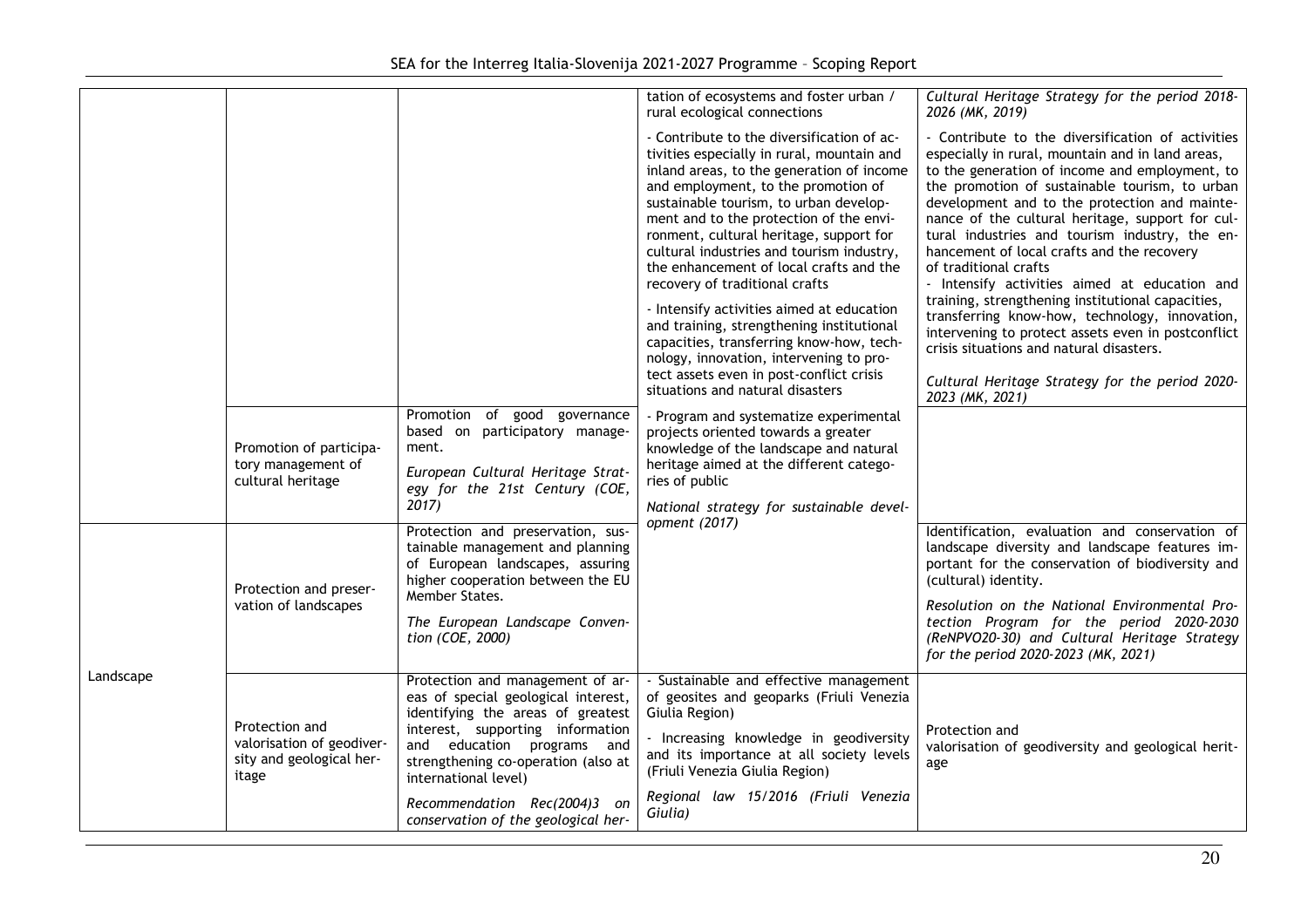|  | - of special geologi ذ<br>i areas<br>ıtage and<br>unu<br>' interest<br>cal |  |
|--|----------------------------------------------------------------------------|--|
|  |                                                                            |  |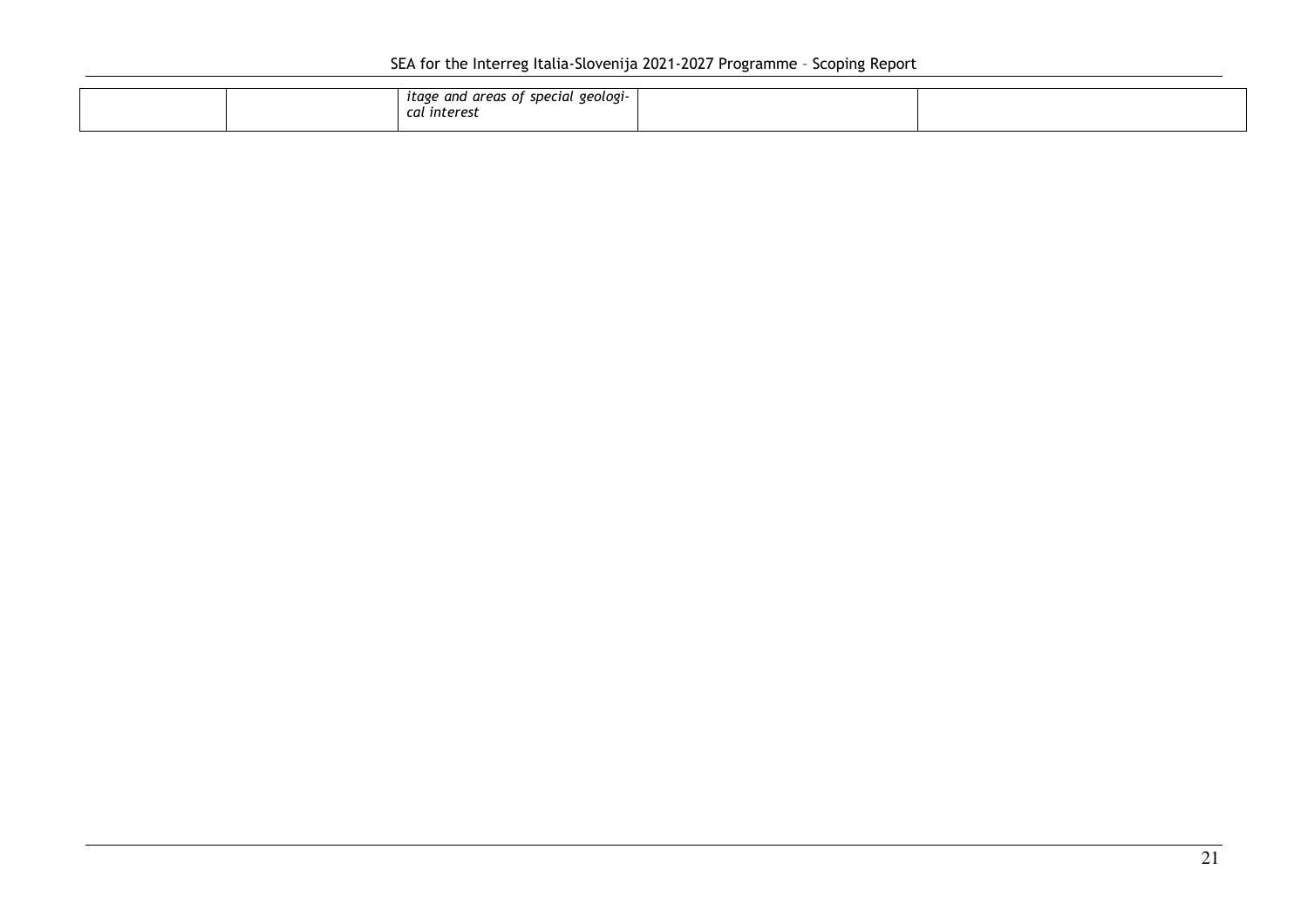### **3.3 The Logical Framework and methodology for the Scoping phase**

In the Scoping procedure the involved Environmental Authorities are requested to associate a potential impact of POs and SOs to each REI, accordingly with the following Logical Framework.

The Programme defines a set of POs, SOs and Specific Actions which determine a number of potential impacts (presented in Table 3). Each potential impact can be associated to the elicited REIs, and assessed by the Environmental authorities using a Likert scale method based on the following 5-classes Table 2:

| <b>Impact</b><br>class | <b>Description</b>                    |
|------------------------|---------------------------------------|
| 0                      | no impact or a very limited impact    |
| $+ +$                  | significant positive impact           |
| $\ddot{}$              | negligible (indirect) positive impact |
|                        | negligible (indirect) negative impact |
|                        | significant negative impact           |

**Table 2: The Likert-scale suggested for Interreg VI Italia-Slovenija 2021-2027 Scoping impact assessment**

Although potential impacts were identified, it has to be stated that at this point, presented Logical Framework represents the current status of a very dynamic programming process, which is still on-going. This means that POs, SOs, but most of all specific actions could still change. We emphasize that such changes will be appropriately addressed in the following steps of the SEA process.

Due to above stated reasons the decision was made to carry out a strategic level assessment in the scoping phase, assessing impacts cumulatively on the level of POs, using the description of SOs and specific actions for deeper understanding of potential impacts.

These will be used, alongside comments from responsible environmental authorities received within the framework of the scoping procedure, to navigate the Interreg Italia-Slovenija 2021-2027 programming team in further programming steps. In the next step of the SEA process, the SEA team will use same inputs to define environmental objectives of the Environmental Report and indicators used to assess impacts of the Interreg Italia-Slovenija 2021-2027 Programme on the environment.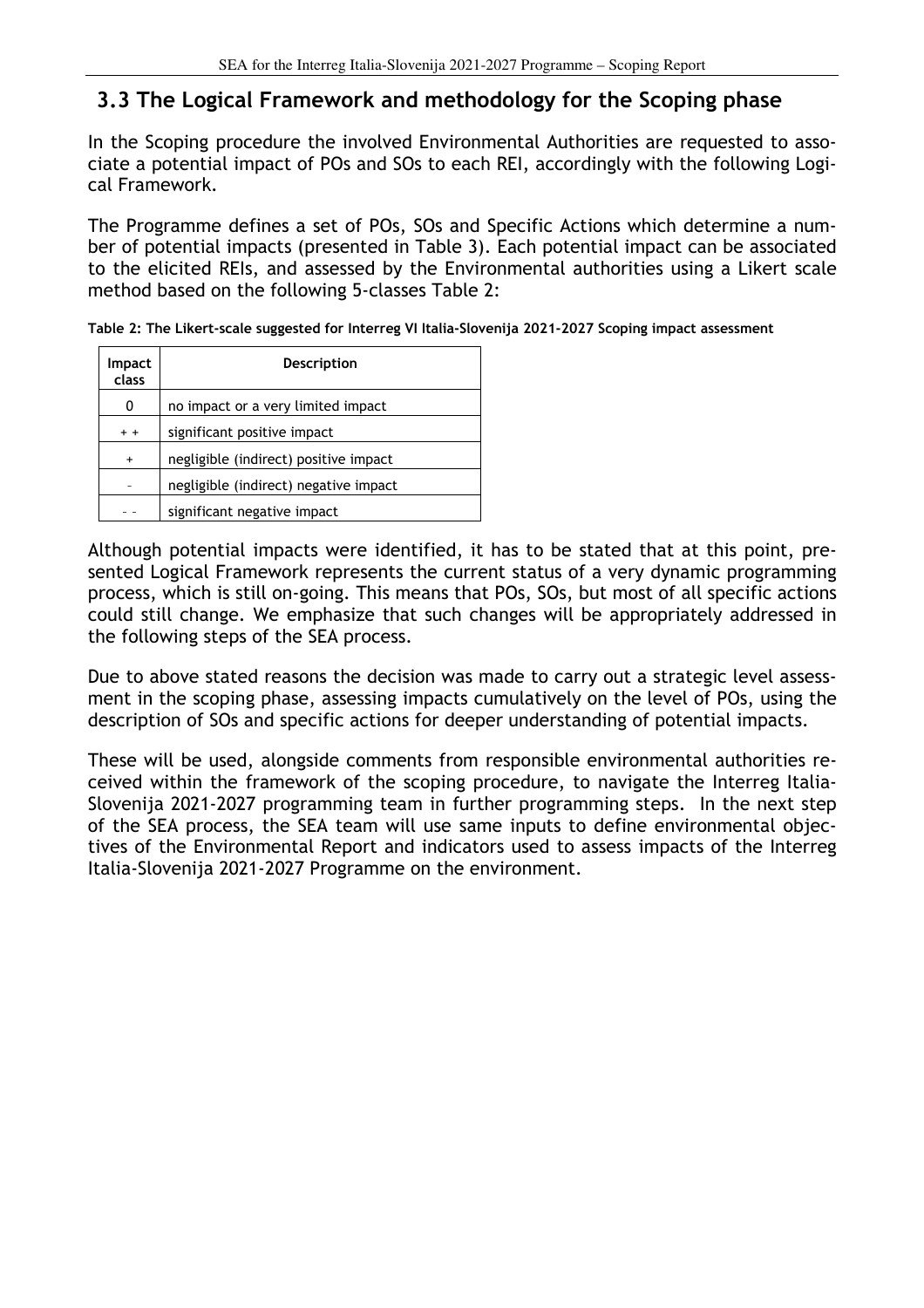#### **Table 3: The Logical Framework of the Interreg VI Italia-Slovenija 2021-2027 – for the Scoping process**

| POs                                                                                                                                                                                                                                                                                                                       | SO <sub>s</sub>                                                                                                                                | <b>Specific actions</b>                                                                                                                                                                                                                                                                                                                                                                                                                                                                                                                                                                                                                                                                                                                                                                                                                                                                                                                                                                 | Potential impacts to be considered in the<br><b>SEA</b><br>(red = negative impacts)                                                                                                                                                                                                                                                                                                                                                        |
|---------------------------------------------------------------------------------------------------------------------------------------------------------------------------------------------------------------------------------------------------------------------------------------------------------------------------|------------------------------------------------------------------------------------------------------------------------------------------------|-----------------------------------------------------------------------------------------------------------------------------------------------------------------------------------------------------------------------------------------------------------------------------------------------------------------------------------------------------------------------------------------------------------------------------------------------------------------------------------------------------------------------------------------------------------------------------------------------------------------------------------------------------------------------------------------------------------------------------------------------------------------------------------------------------------------------------------------------------------------------------------------------------------------------------------------------------------------------------------------|--------------------------------------------------------------------------------------------------------------------------------------------------------------------------------------------------------------------------------------------------------------------------------------------------------------------------------------------------------------------------------------------------------------------------------------------|
| PO 1 - a more competi-<br>tive and smarter Eu-<br>rope by promoting in-<br>novative and smart<br>economic transfor-<br>mation and regional<br>ICT connectivity                                                                                                                                                            | SO 4 - Developing skills for<br>smart specialisation, industrial<br>transition and entrepreneurship                                            | A 1 4.1 - Promoting a cross-border ecosystem for research and inno-<br>vation in common specialisations areas<br>Building partnerships among clusters / business networks,<br>innovation poles and other actors to improve their positioning<br>(and that of the companies involved) in existing or new global<br>value chains:<br>Developing partnerships through the approach of the quadruple<br>$\bullet$<br>helix -public bodies, enterprises, research centres and civil<br>society- in order to stimulate knowledge sharing, open<br>innovation strategies, etc.<br>Supporting the cross-border mobility of researchers to ease<br>knowledge transfer and produce innovation<br>Fostering synergies with Horizon to facilitate the creation of<br>enlarged networks between local actors and the biggest<br>innovation players in EU<br>Supporting the creation of networks among SMEs and<br>University/ research to foster innovation processes through<br>joint pilot actions | • Improved knowledge and skills on circular<br>economy processes<br>• Overall reduction of environmental foot-<br>print<br>• New research on circular economy, envi-<br>ronmental protection and climate change<br>• Reduction in pesticide use<br>• Reduction in the use of raw materials<br>• Reduction in GHG emission<br>• Reducing air pollution<br>• Improvement in environmental and ener-<br>gy performance in SMEs                |
| PO 2 - a greener, low-<br>carbon transitioning<br>towards a net zero<br>carbon economy and<br>resilient Europe by<br>promoting clean and<br>fair energy transition,<br>green and blue invest-<br>ment, the circular<br>economy, climate<br>change mitigation and<br>adaptation and risk<br>prevention and man-<br>agement | SO4 - Promoting climate change<br>adaptation and disaster risk<br>prevention, resilience, taking<br>into account ecosystem-based<br>approaches | A 2.4.1 - Foster resilience capacity to climate change and mitigate<br>risks related to natural disasters<br>Strengthen cross border cooperation among local authorities to<br>$\bullet$<br>build up integrated risk management systems and joint action<br>plan<br>Application of joint tools to counteract the effects of climate<br>change and extreme events and to improve quality of life in the<br>cross-border space<br>Design of coordinated rescue protocols and actions<br>Promote active awareness of risks due to anthropogenic changes<br>$\bullet$<br>and related climate changes on local ecosystems<br>Promote investments for the development / strengthening /<br>$\bullet$<br>modelling of joint early warning and risk monitoring systems as<br>well as small infrastructures for risk prevention and<br>management                                                                                                                                                | • Improved condition (state) and manage-<br>ment of natural heritage Natura 2000 ar-<br>eas and protected areas.<br>• Improvedi monitoring of Natura 2000 sites<br>• Reduction in GHG emissions<br>• Reduction in air pollutants<br>• Reduction in water pollutants<br>• Improved knowledge and skills on circular<br>economy processes<br>• Use of green technologies for the sustain-<br>able enhancement (vineyards, gardens,<br>parks) |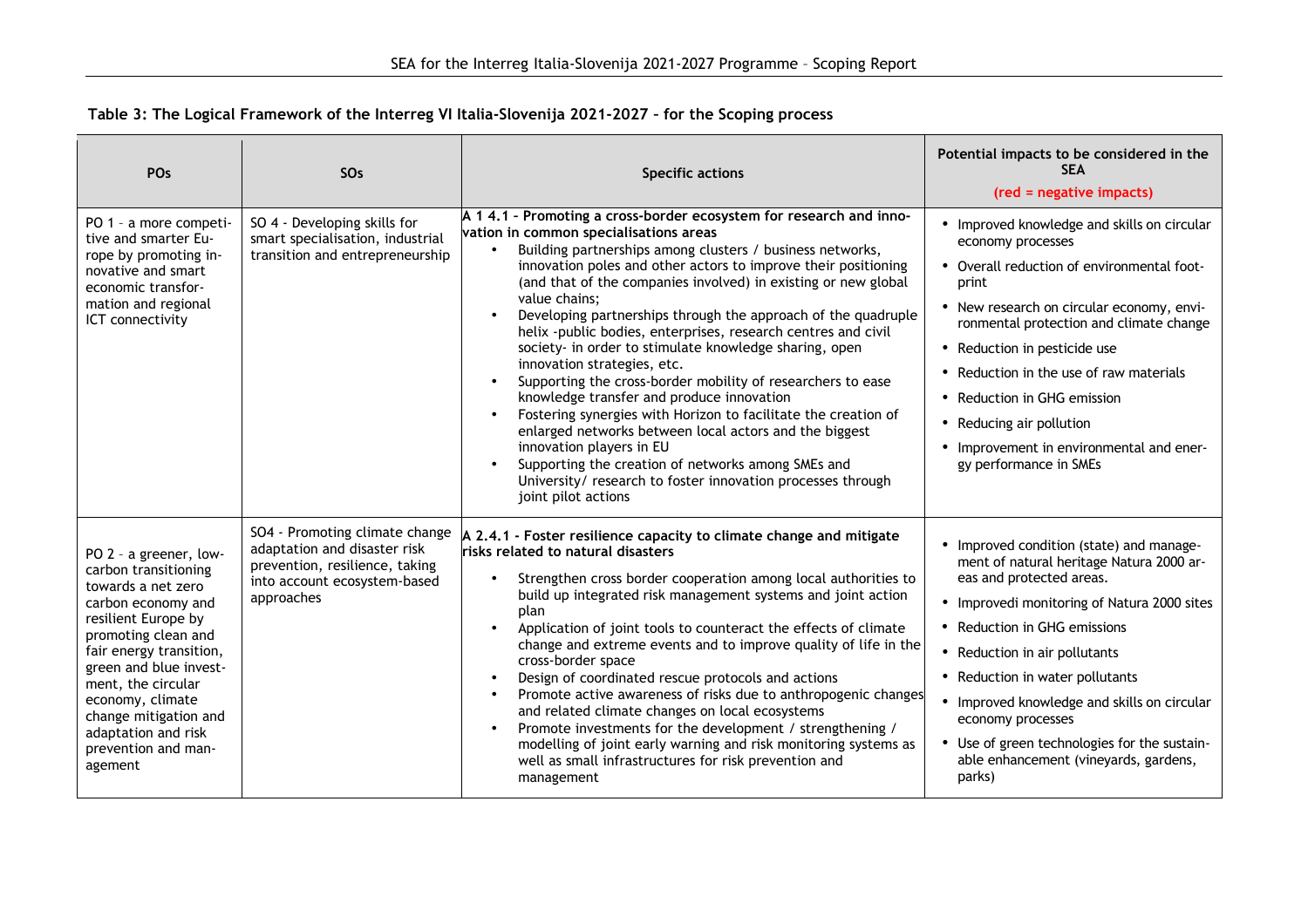| SO6 - promoting the transition<br>to a circular and resource effi-<br>cient economy                                                                                               | A 2.6.1 - Develop shared model/solutions for the circular economy<br>Innovative and sustainable solutions for the conversion of<br>$\bullet$<br>production activities from a linear model towards a circular<br>economy model<br>Developing and testing innovative technologies following the<br>$\bullet$<br>concepts of industrial symbiosis<br>Supporting the creation of experimental supply chains in the<br>context of the circular economy, using digital technologies and<br>artificial intelligence<br>Exchanges of good practices for the design of new models for<br>the optimization of the use of resources and the diffusion of<br>eco-innovations through the quadruple helix approach.<br>Promoting process innovation in SMEs through ICT<br>Developing cross-border services based on ICT solutions in order<br>to increase the efficiency and sustainability of economic<br>activities (logistic, delivery, mobility services, etc.)            | • Improvement and conservation of the<br>coastal and marine habitat<br>• Efficient management of hydraulic risk<br>• Improvement in environmental and ener-<br>gy performance in SMEs<br>• Potential negative impact of new infra-<br>structures (energy sites, e-mobility in-<br>frastructures) |
|-----------------------------------------------------------------------------------------------------------------------------------------------------------------------------------|--------------------------------------------------------------------------------------------------------------------------------------------------------------------------------------------------------------------------------------------------------------------------------------------------------------------------------------------------------------------------------------------------------------------------------------------------------------------------------------------------------------------------------------------------------------------------------------------------------------------------------------------------------------------------------------------------------------------------------------------------------------------------------------------------------------------------------------------------------------------------------------------------------------------------------------------------------------------|--------------------------------------------------------------------------------------------------------------------------------------------------------------------------------------------------------------------------------------------------------------------------------------------------|
| SO7 - Enhancing protection and<br>preservation of nature, biodi-<br>versity, and green infrastruc-<br>ture, including in urban areas,<br>and reducing all forms of pollu-<br>tion | A 2.7.1 - Conservation, protection, promotion of the cross-border<br>area natural capital<br>Promoting, applying, capitalising joint strategies for the<br>conservation and protection of biodiversity in the cross-border<br>area (through the protection of habitats, the reduction of the<br>presence of invasive species, the promotion of protected areas)<br>Preserving and restoring the natural capital of the cross-border<br>area limiting the anthropogenic pressure, also through inclusive<br>actions involving public institutions, businesses, third sector<br>organisations and citizens<br>Promoting green and blue infrastructures (for example green<br>urban spaces, protection of ecosystems, development of<br>ecological quality in agriculture, protection and restoration of<br>coastal and marine biodiversity and Natura 2000 sites)<br>Projects aiming at developing common solutions for jointly<br>reducing and preventing pollution |                                                                                                                                                                                                                                                                                                  |
| SO 8 - Promoting sustainable<br>multimodal urban mobility, as<br>part of transition to a net zero<br>carbon economy                                                               | A 2.8.1 - Joint investments for the development of innovative,<br>inclusive and sustainable mobility<br>Fostering clean transport services and small infrastructures<br>(i.e., cycling routes)<br>Exploiting opportunities coming from ICT to provide improved<br>services (Intelligent Transport Systems technologies, integrated<br>ticketing solutions, etc.)<br>Defining joint plans to develop e-mobility infrastructures and<br>services in urban and rural/coastal sites also for industrial and                                                                                                                                                                                                                                                                                                                                                                                                                                                            |                                                                                                                                                                                                                                                                                                  |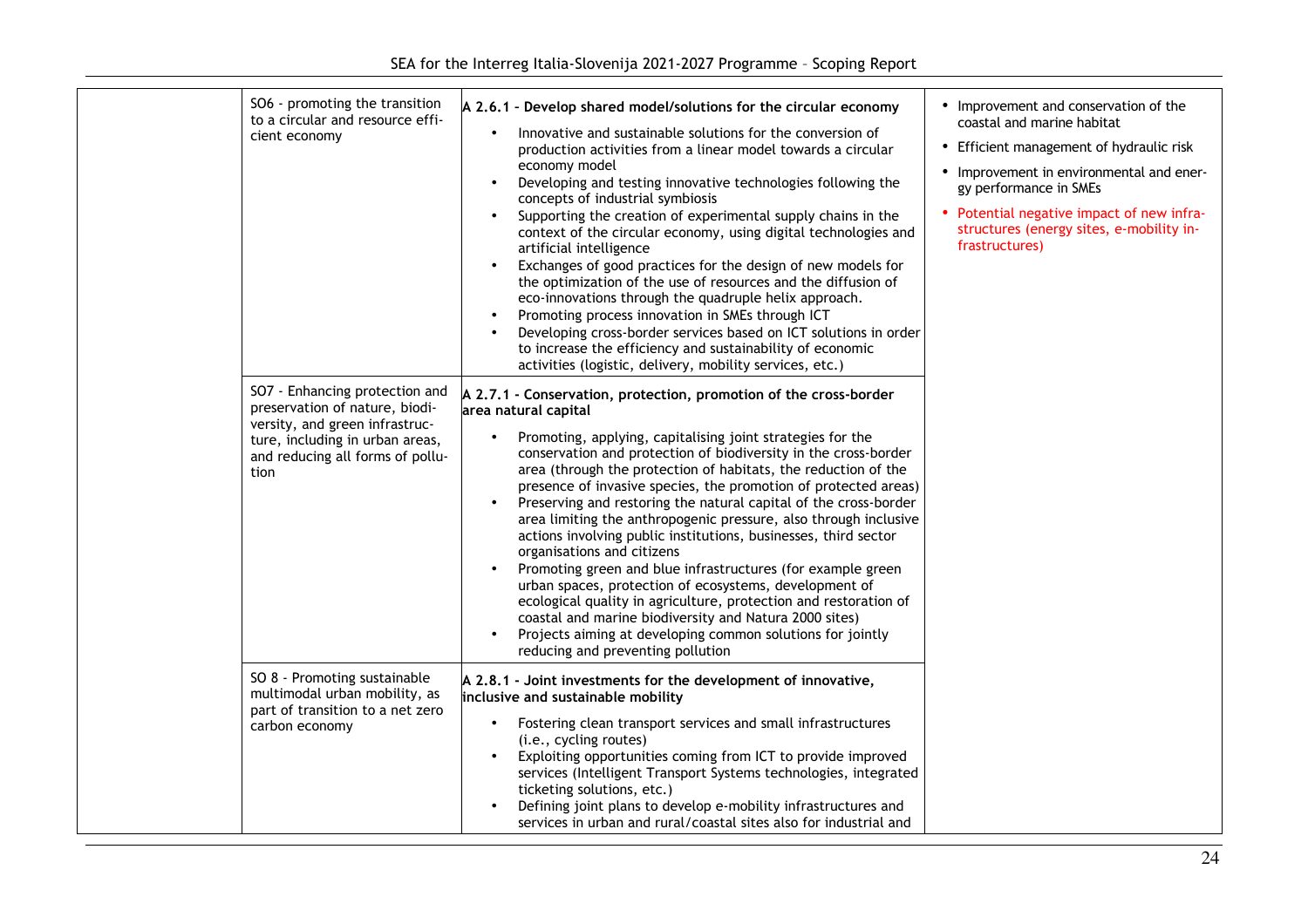|                                                                                                           |                                                                                                                                                                                                                  | tourism purposes<br>Supporting innovating strategies for multimodal accessibility in<br>$\bullet$<br>view of a better connectivity among urban, rural and coastal<br>areas                                                                                                                                                                                                                                                                                                                                                                                                                                                                                                                                                                                                                                                                                                                                                                                                                                                                                                                                                                                                                                                                                                                                                                                                                                                                                                                                                                                                                                                                                                                                                                                                                                         |                                                                                                                                                                                                                                                                                                                                                                                                                                                                                                                                                                                                                                       |
|-----------------------------------------------------------------------------------------------------------|------------------------------------------------------------------------------------------------------------------------------------------------------------------------------------------------------------------|--------------------------------------------------------------------------------------------------------------------------------------------------------------------------------------------------------------------------------------------------------------------------------------------------------------------------------------------------------------------------------------------------------------------------------------------------------------------------------------------------------------------------------------------------------------------------------------------------------------------------------------------------------------------------------------------------------------------------------------------------------------------------------------------------------------------------------------------------------------------------------------------------------------------------------------------------------------------------------------------------------------------------------------------------------------------------------------------------------------------------------------------------------------------------------------------------------------------------------------------------------------------------------------------------------------------------------------------------------------------------------------------------------------------------------------------------------------------------------------------------------------------------------------------------------------------------------------------------------------------------------------------------------------------------------------------------------------------------------------------------------------------------------------------------------------------|---------------------------------------------------------------------------------------------------------------------------------------------------------------------------------------------------------------------------------------------------------------------------------------------------------------------------------------------------------------------------------------------------------------------------------------------------------------------------------------------------------------------------------------------------------------------------------------------------------------------------------------|
| PO 4 - a more social<br>and inclusive Europe<br>implementing the Eu-<br>ropean Pillar of Social<br>Rights | SO 6 - enhancing the role of<br>culture and sustainable tourism<br>in economic development, so-<br>cial inclusion and social innova-<br>tion                                                                     | A 4.6.1 - Implementing sustainable and innovative practices in<br>tourism to boost local economy<br>Developing cross-border tourism products based on the natural<br>and cultural resources of the area (such as itineraries, local<br>cooking and typical products)<br>Creating synergies with the GO 2025 Nova Gorica · Gorica<br>through networking, exchange and cooperation among actors<br>across the border to increase attractiveness of the whole area<br>in all seasons<br>Developing joint strategies, structures and communication<br>platforms for the exchange of experience and know-how in<br>tourism sector<br>Digitalising tourism sector to help product diversification and<br>recovery after the pandemic<br>Promoting the cultural and linguistic minorities<br>A 4.6.2 - Preservation, maintenance and promotion of the cultural<br>heritage<br>Reinforce the resilience of the cultural sector, financing joint<br>$\bullet$<br>solutions for the transition to sustainable business models<br>Promoting action plans and synergies to implement cultural<br>itineraries based on rural, urban and coastal linkages<br>Implementing cross border key themes to promote common<br>cultural heritage: contemporary art, language, folk culture<br>(architecture), culinary heritage, historical heritage, literature,<br>visual arts, music etc.<br>A 4.6.3 - Promoting education and training in cultural and tourism<br>sector to foster employability and social inclusion<br>Increasing the linkage between education and tourism/cultural<br>$\bullet$<br>labour market by investing in bilingual education and training<br>Promoting training targeted at acquisition of skills necessary for<br>recovery from emergencies (e.g., COVID-19 crisis) especially in<br>the tourism sector | • Development of green tourism as an al-<br>ternative<br>• Realization of sustainable tourism visits<br>• Improved quality of tourism supply (with<br>prolonged time of stay)<br>• Improved condition (state) and manage-<br>ment of natural heritage and protected<br>areas.<br>• Increased pressures to the environment<br>due to tourism (disruption of flora and<br>fauna in protected areas and Natura 2000<br>sites)<br>• Increased pressures to the environment<br>due to tourism (higher water and soil pol-<br>lution)<br>adversely affection of tangible and intan-<br>gible attributes of cultural and natural<br>heritage |
| <b>INTERREG Specific Ob-</b><br><i>iectives</i>                                                           | ISO 1.ii - enhance efficient pub-<br>lic administration by promoting<br>legal and administrative coop-<br>eration and cooperation be-<br>tween citizens, civil society ac-<br>tors and institutions, in particu- | A ISO1.ii.1 Increase governance capacity to optimize services for<br>citizens<br>• Sharing and processing cross border data to improve quality and<br>accessibility of public services through the ICT;<br>• Exchange of experience and training programs to enhance the                                                                                                                                                                                                                                                                                                                                                                                                                                                                                                                                                                                                                                                                                                                                                                                                                                                                                                                                                                                                                                                                                                                                                                                                                                                                                                                                                                                                                                                                                                                                           | • Improved management, environmental<br>accessibility and risk management<br>• Efficient management of hydraulic risk<br>• Improved monitoring and management of<br>target water basins and rivers                                                                                                                                                                                                                                                                                                                                                                                                                                    |
|                                                                                                           |                                                                                                                                                                                                                  |                                                                                                                                                                                                                                                                                                                                                                                                                                                                                                                                                                                                                                                                                                                                                                                                                                                                                                                                                                                                                                                                                                                                                                                                                                                                                                                                                                                                                                                                                                                                                                                                                                                                                                                                                                                                                    |                                                                                                                                                                                                                                                                                                                                                                                                                                                                                                                                                                                                                                       |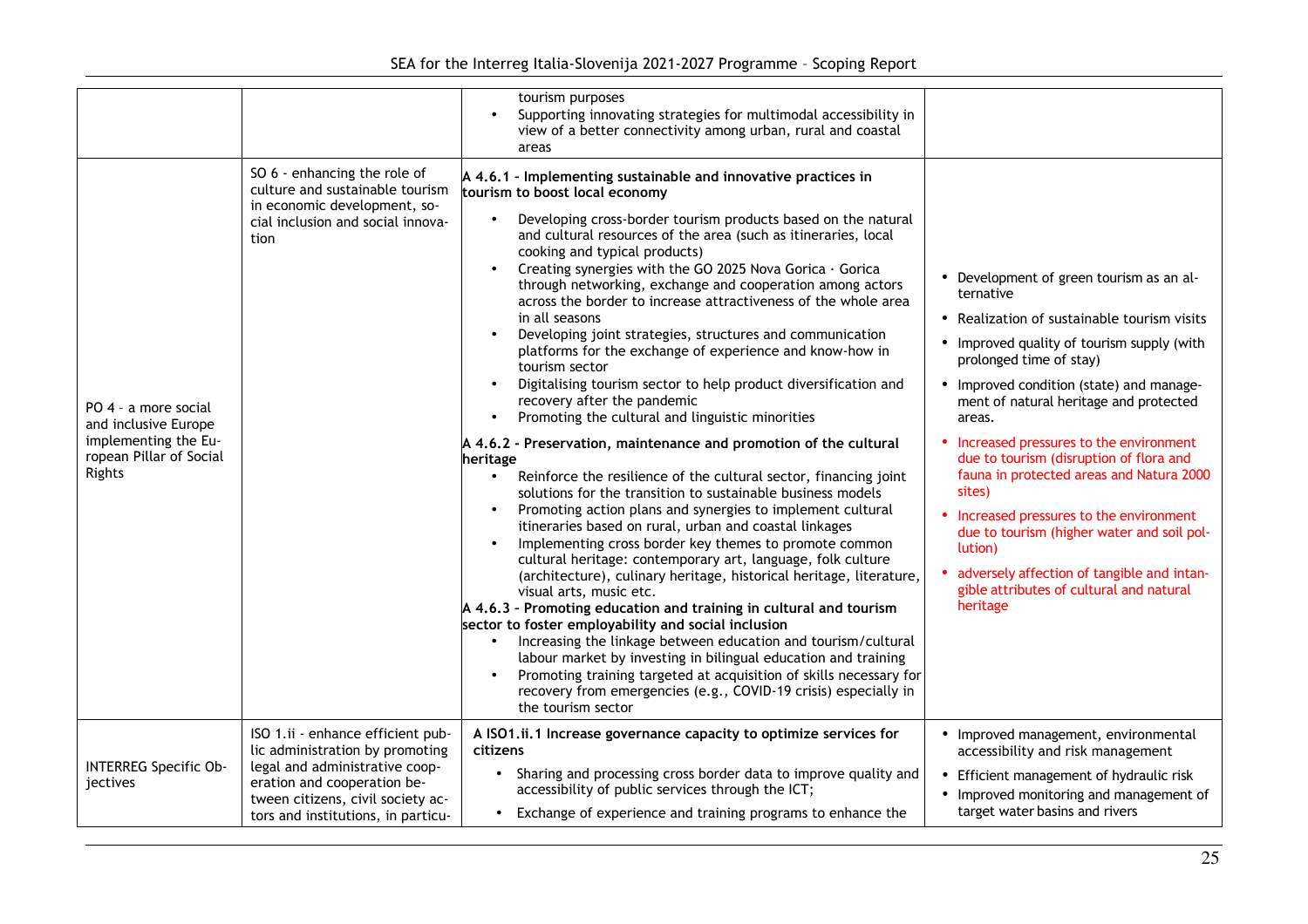| lar, with a view to resolving le-<br>gal and other obstacles in bor-<br>der regions | capacity of public authorities to design and implement integrat-<br>ed cross-border initiatives on strategic issues for the Programme<br>area (inner and maritime mobility, health services, sustainabil-<br>ity, etc.)<br>Improving institutional multilevel governance to reduce admin- | • Circulation on information on common<br>environmental issues<br>• Increased networking and cooperation in<br>the field of nature conservation<br>• Development of green Technologies for a |
|-------------------------------------------------------------------------------------|-------------------------------------------------------------------------------------------------------------------------------------------------------------------------------------------------------------------------------------------------------------------------------------------|----------------------------------------------------------------------------------------------------------------------------------------------------------------------------------------------|
|                                                                                     | istrative cultural and social obstacles and promote common le-<br>gal frameworks in all sectors (labour market, health services,<br>nature and environment protection, climate change adaptation,<br>etc.)                                                                                | cross- border water and dangerous waste<br>management                                                                                                                                        |
|                                                                                     | Actions to support the consolidation of European groups of terri-<br>torial cooperation, in different fields such as: environmental ac-<br>cessibility and risk management                                                                                                                |                                                                                                                                                                                              |
|                                                                                     | Investing jointly in innovative and bilingual digital services for<br>the benefit of the most isolated and remote areas (i.e. through<br>telemedicine, e-services for and disadvantaged groups etc.)                                                                                      |                                                                                                                                                                                              |
|                                                                                     | Investing in CLLD strategies to be defined at cross-border level<br>and implemented through pilot actions                                                                                                                                                                                 |                                                                                                                                                                                              |
|                                                                                     | A ISO1.ii.2 Inter-programme coordination                                                                                                                                                                                                                                                  |                                                                                                                                                                                              |
|                                                                                     | • Actions dedicated to the development of interinstitutional co-<br>operation with ETC programs and with mainstream programmes<br>to maximize the complementarity and the effectiveness of the<br>interventions.                                                                          |                                                                                                                                                                                              |
|                                                                                     | Creation of cross-programme networks to increase sustainability<br>and transferability of results capitalizing projects funded other<br>ETC programme.                                                                                                                                    |                                                                                                                                                                                              |
|                                                                                     | Development of joint monitoring systems to measure the impact<br>of different programmes on common issues concerning the same<br>territory/maritime basin                                                                                                                                 |                                                                                                                                                                                              |
|                                                                                     | Promoting concrete solutions to embed macro regional flagships<br>$\bullet$<br>projects                                                                                                                                                                                                   |                                                                                                                                                                                              |
| ISO 1.iii - build up mutual trust,<br>in particular by encouraging                  | A ISO1.iii.1 Support small-scale and people-to-people cross-border<br>initiatives                                                                                                                                                                                                         |                                                                                                                                                                                              |
| people-to-people actions                                                            | • Supporting all types of joint actions in order to strengthen the<br>cross-border common roots and identity, to build trust and to<br>overcome existing obstacles (language, culture, geography);                                                                                        |                                                                                                                                                                                              |
|                                                                                     | Promoting exchange of experiences, networking, living labs<br>$\bullet$<br>bringing together citizens and local actors to foster cooperation<br>in the field of, sport, education, nature, and other fields of<br>common interest;                                                        |                                                                                                                                                                                              |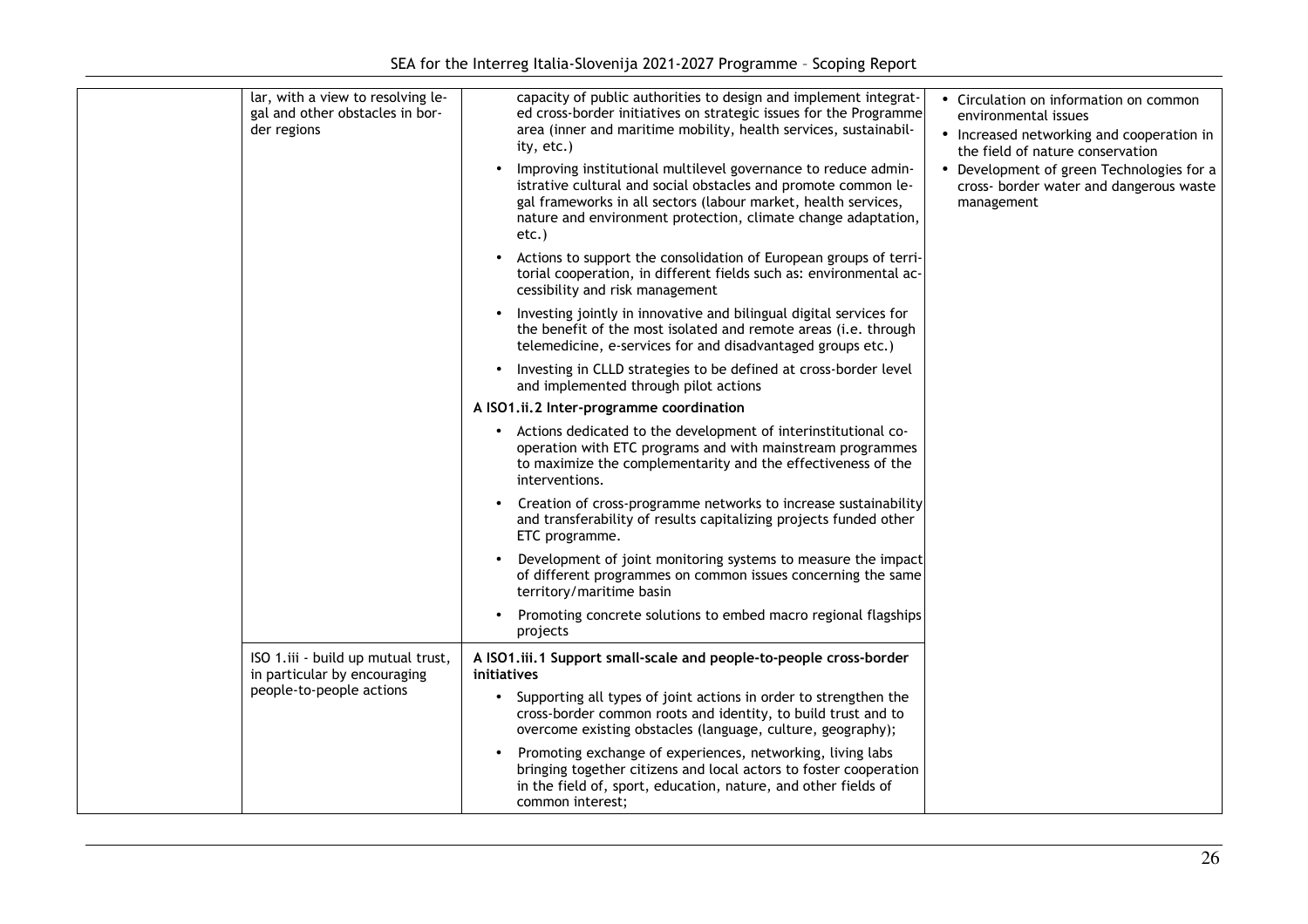|  | Developing pilot initiatives to increase the stakeholder's partic-<br>ipation at all level (within administrative procedures, process<br>for the definition of new laws, designing of cross-border agree-<br>ment); |  |
|--|---------------------------------------------------------------------------------------------------------------------------------------------------------------------------------------------------------------------|--|
|  | Implementing pilot actions involving citizens and enterprises in<br>the design of new public services to meet their demands                                                                                         |  |

| Potential impacts of specific objectives and their actions to be considered by the SEA                                                                                                                                              |                                                                                                                                                   |                                                                                                                                                                                                                                                                                                                                                                                                                                 |              |                   |               |              |                     | Landscape              | Population          |
|-------------------------------------------------------------------------------------------------------------------------------------------------------------------------------------------------------------------------------------|---------------------------------------------------------------------------------------------------------------------------------------------------|---------------------------------------------------------------------------------------------------------------------------------------------------------------------------------------------------------------------------------------------------------------------------------------------------------------------------------------------------------------------------------------------------------------------------------|--------------|-------------------|---------------|--------------|---------------------|------------------------|---------------------|
| POs                                                                                                                                                                                                                                 | <b>Specific Actions</b>                                                                                                                           | Potential impacts to be considered in<br>the SEA                                                                                                                                                                                                                                                                                                                                                                                | Air          | Climate<br>change | <b>Waters</b> | Soil         | <b>Biodiversity</b> | and cultural<br>assets | and human<br>health |
| PO 1 - SO 4 - Develop- A 1 4.1 - Promoting a<br>ing skills for smart<br>specialisation, indus-<br>trial transition and<br>entrepreneurship                                                                                          | cross-border ecosystem<br>for research and inno-<br>vation in common spe-<br>cialisations areas                                                   | • Improved knowledge and skills on<br>circular economy processes<br>• Overall reduction of environmental<br>footprint<br>• New research on circular economy,<br>environmental protection and cli-<br>mate change<br>• Reduction in pesticide use<br>• Reduction in the use of raw materi-<br>als<br>• Reduction in GHG emission<br>• Reducing air pollution<br>• Improvement in environmental and<br>energy performance in SMEs | $\mathbf{0}$ | 0                 | 0             | $\mathbf{0}$ | 0                   | 0                      |                     |
| PO 2 - SO4 - Promot-<br>ing climate change<br>adaptation and disas-<br>ter risk prevention,<br>resilience, taking into gate risks related to<br>account ecosystem-<br>based approaches<br>$PO2 - SO6 - promoting A 2.6.1 - Develop$ | A 2.4.1 - Foster resili-<br>ence capacity to cli-<br>mate change and miti-<br>natural disasters<br>the transition to a cir-shared model/solutions | • Improved condition (state) and<br>management of natural heritage<br>Natura 2000 areas and protected ar-<br>eas.<br>• Improvedi monitoring of Natura 2000<br>sites<br>• Reduction in GHG emissions<br>• Reduction in air pollutants<br>• Reduction in water pollutants                                                                                                                                                         | $\ddot{}$    |                   |               | $+$          | $^{++}$             |                        |                     |
| ficient economy                                                                                                                                                                                                                     | cular and resource ef- for the circular econo-<br>my                                                                                              | • Improved knowledge and skills on<br>circular economy processes                                                                                                                                                                                                                                                                                                                                                                |              |                   |               |              |                     |                        |                     |
| protection and<br>preservation of na-                                                                                                                                                                                               | PO2 - SO7 - Enhancing A 2.7.1 - Conservation,<br>protection, promotion<br>of the cross-border area                                                | • Use of green technologies for the<br>sustainable enhancement (vine-<br>yards, gardens, parks)                                                                                                                                                                                                                                                                                                                                 |              |                   |               |              |                     |                        |                     |

#### **Table 4: The environmental impacts identification and assessment table of Interreg VI Italia-Slovenija 2021-2027 Scoping procedure**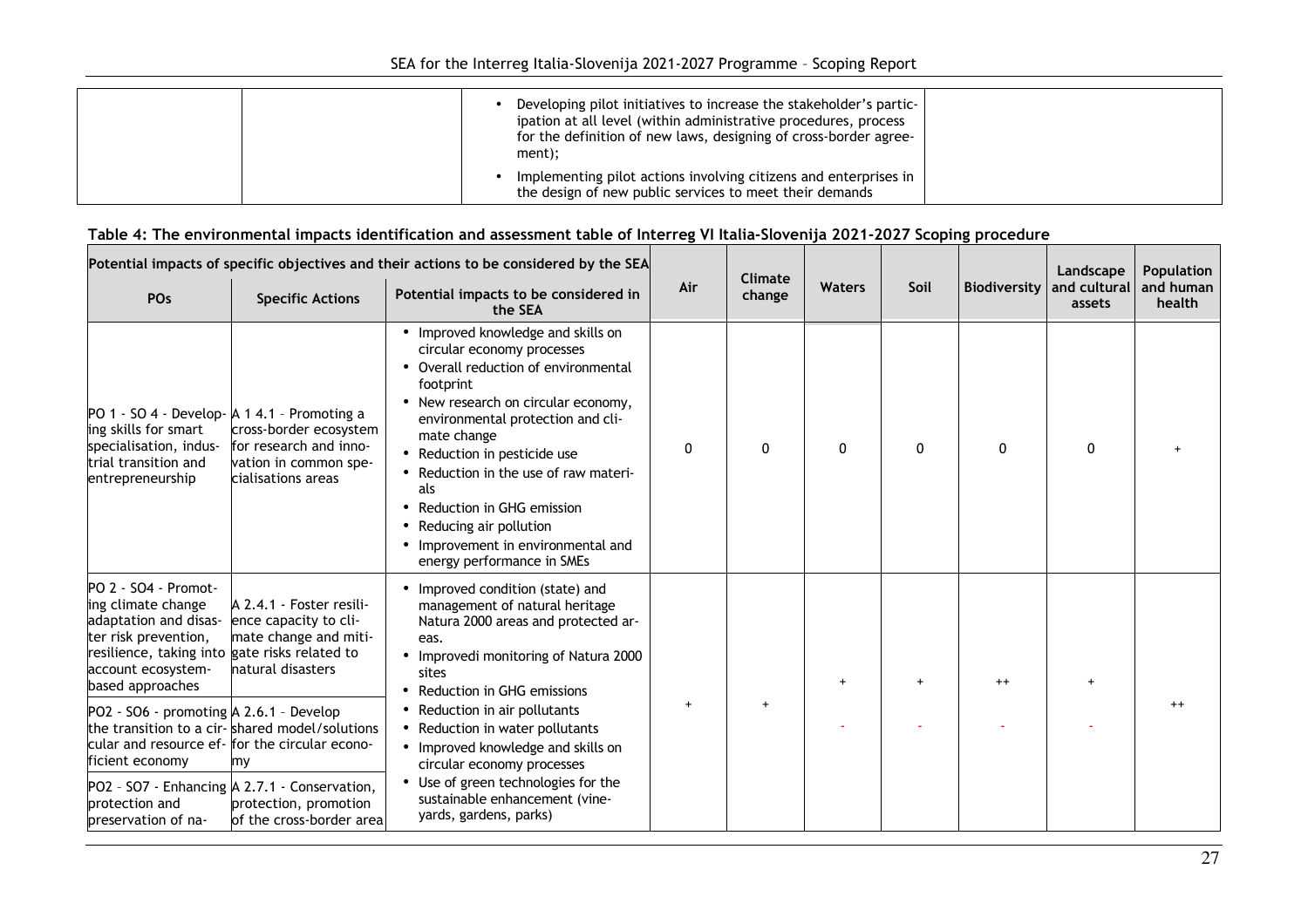| SEA for the Interreg Italia-Slovenija 2021-2027 Programme - Scoping Report |  |  |
|----------------------------------------------------------------------------|--|--|
|                                                                            |  |  |

| ture, biodiversity, and natural capital<br>green infrastructure,<br>including in urban ar-<br>eas, and reducing all<br>forms of pollution<br>$ PQ2 - SO8 - Promoting  A 2.8.1 - Joint invest-$<br>sustainable multimod-<br>al urban mobility, as<br>part of transition to a<br>net zero carbon econ-<br>omy | ments for the develop-<br>ment of innovative, in-<br>clusive and sustainable<br>mobility                                                  | • Improvement and conservation of<br>the coastal and marine habitat<br>• Efficient management of hydraulic<br>risk<br>• Improvement in environmental and<br>energy performance in SMEs<br>• Potential negative impact of new in-<br>frastructures (energy sites, e-<br>mobility infrastructures)                                                                                                                      |              |          |          |          |          |              |  |
|-------------------------------------------------------------------------------------------------------------------------------------------------------------------------------------------------------------------------------------------------------------------------------------------------------------|-------------------------------------------------------------------------------------------------------------------------------------------|-----------------------------------------------------------------------------------------------------------------------------------------------------------------------------------------------------------------------------------------------------------------------------------------------------------------------------------------------------------------------------------------------------------------------|--------------|----------|----------|----------|----------|--------------|--|
|                                                                                                                                                                                                                                                                                                             | A 4.6.1 - Implementing<br>sustainable and innova-<br>tive practices in tourism<br>to boost local economy                                  | • Development of green tourism as an<br>alternative<br>• Realization of sustainable tourism<br>visits<br>• Improved quality of tourism supply                                                                                                                                                                                                                                                                         |              |          |          |          |          |              |  |
| PO4 - SO 6 - enhancingheritage<br>the role of culture and<br>sustainable tourism in<br>economic develop-<br>ment, social inclusion<br>and social innovation                                                                                                                                                 | A 4.6.2 - Preservation,<br>maintenance and pro-<br>motion of the cultural                                                                 | (with prolonged time of stay)<br>• Improved condition (state) and<br>management of natural heritage and<br>protected areas.                                                                                                                                                                                                                                                                                           |              |          |          |          | $++$     | $^{++}$      |  |
|                                                                                                                                                                                                                                                                                                             | A 4.6.3 - Promoting ed-<br>ucation and training in<br>cultural and tourism<br>sector to foster em-<br>ployability and social<br>inclusion | • Increased pressures to the environ-<br>ment due to increased tourism flows<br>(disruption of flora and fauna in pro-<br>tected areas and Natura 2000 sites)<br>• Increased pressures to the environ-<br>ment due to increased tourism flows<br>(higher soil and water pollution,<br>higher water consumption)<br>• Adversely affection of tangible and<br>intangible attributes of cultural and<br>natural heritage |              |          |          |          |          |              |  |
| ISO 1.ii - enhance ef-<br>ficient public admin-<br>istration by promoting<br>legal and administra-<br>tive cooperation and<br>cooperation between<br>citizens, civil society<br>actors and institu-<br>tions, in particular,<br>with a view to resolv-<br>ing legal and other<br>obstacles in border        | A ISO1.ii.1 Increase<br>governance capacity to<br>optimize services for<br>citizens                                                       | • Improved management, environmen-<br>tal accessibility and risk manage-<br>ment<br>• Efficient management of hydraulic<br>risk                                                                                                                                                                                                                                                                                       |              |          |          |          |          |              |  |
|                                                                                                                                                                                                                                                                                                             | A ISO1.ii.2 Inter-<br>programme coordina-<br>tion                                                                                         | • Improved monitoring and manage-<br>ment of target water basins and riv-<br>ers<br>• Circulation on information on com-<br>mon environmental issues<br>• Increased networking and coopera-                                                                                                                                                                                                                           | $\mathbf{0}$ | $\Omega$ | $\Omega$ | $\Omega$ | $\Omega$ | $\mathbf{0}$ |  |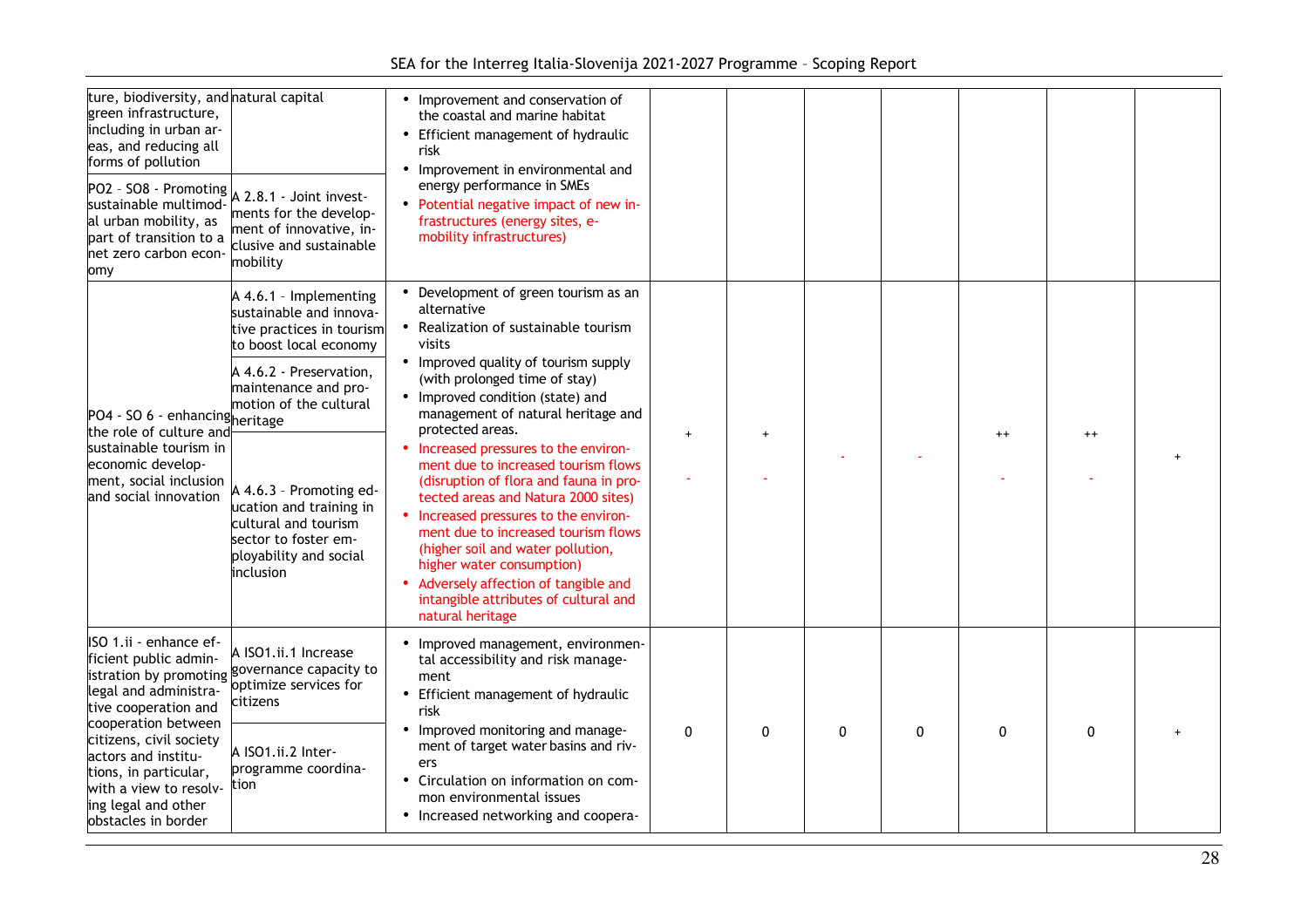| regions                                                                                                                                         | tion in the field of nature conserva-                                                                                                                           |  |  |  |
|-------------------------------------------------------------------------------------------------------------------------------------------------|-----------------------------------------------------------------------------------------------------------------------------------------------------------------|--|--|--|
| uSO 1.iii - build up mu- A ISO1.iii.1 Support<br>tual trust, in particu-<br>lar by encouraging<br>people-to-people ac-<br>linitiatives<br>tions | tion<br>Development of green Technologies<br>small-scale and people-<br>for a cross- border water and dan-<br>to-people cross-border<br>gerous waste management |  |  |  |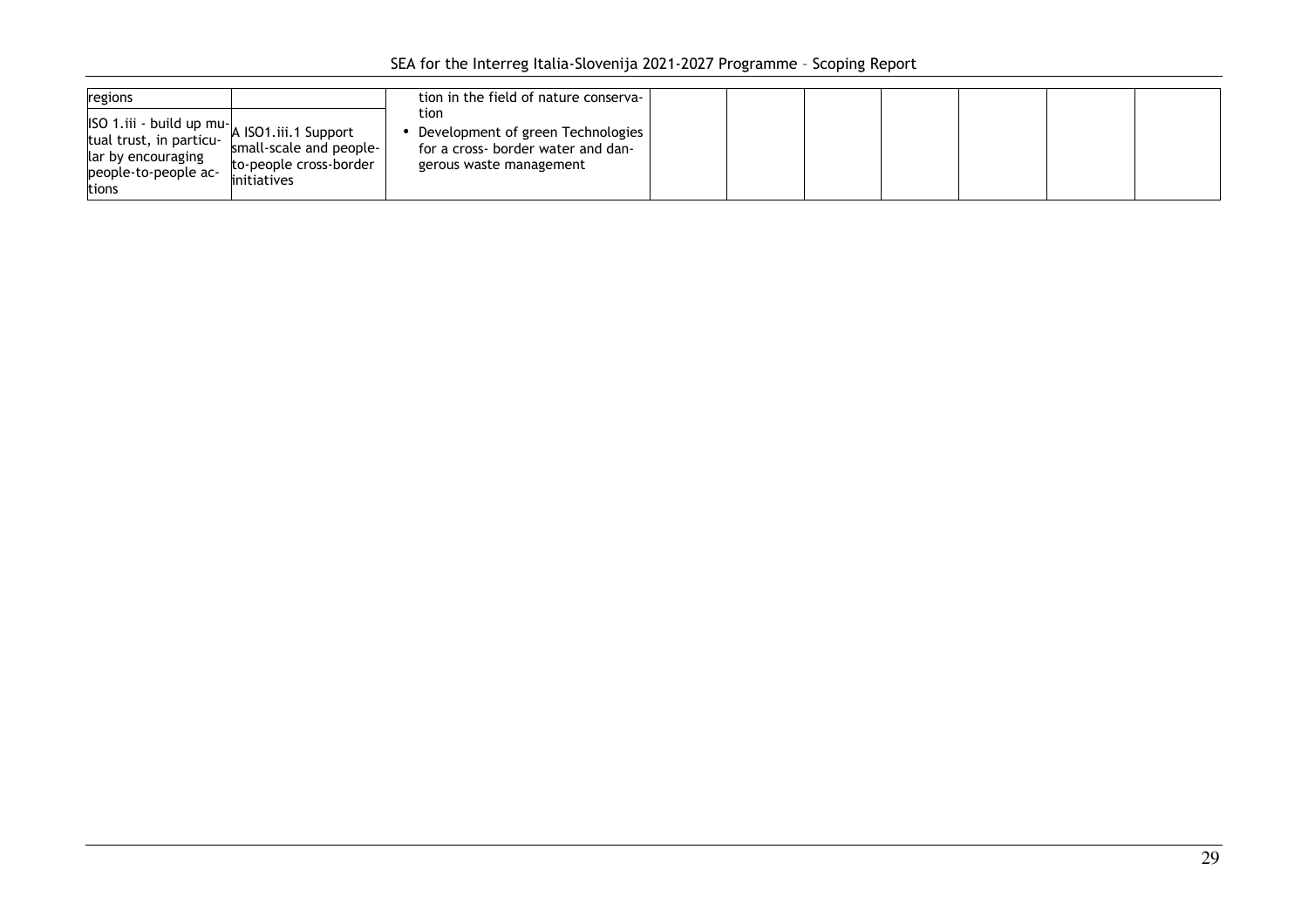It is clear from Table 4 results that Interreg Italia-Slovenija 2021-2027 Programme will most likely have predominantly positive impacts. Only two real points of concern or potentially negative impact were recognized:

- Increased pressures to the environment due to increased tourism.
- Potential negative impact of new small-scale infrastructures.

On the other hand, Interreg Italia-Slovenija 2021-2027 Programme offers further opportunity for enhancements of positive impacts on environment. For example – currently, the Programme predominantly focuses on adaptation to climate changes, however almost no effort (except from sustainable mobility) is put to mitigation of climate change.

Subsequently, we recommend to the programming team to address above recognized key issues in the following programming steps, especially on the level of description of proposed/potentially supported activities.

This being said, we have to emphasize that at this point, presented Logical Framework still represents the current status of a very dynamic programming process, which is still on-going. This means that POs, SOs, but most of all specific actions could still change. We emphasize again that such changes will be appropriately addressed in the following steps of the SEA process.

We must also point out the implementation power of this programme, which is one of the key reasons the SEA team was quite reserved when assessing the actual significance of identified impacts. Namely, even a well written action with potentially very positive/negative impacts depends on the amount of funds invested into it, types of projects actually implemented and final effects of their results.

In the next step of the SEA process, the SEA team will use the inputs form the scoping procedure to define environmental objectives of the Environmental Report and indicators used to assess impacts of the Interreg Italia-Slovenija 2021-2027 Programme on the environment.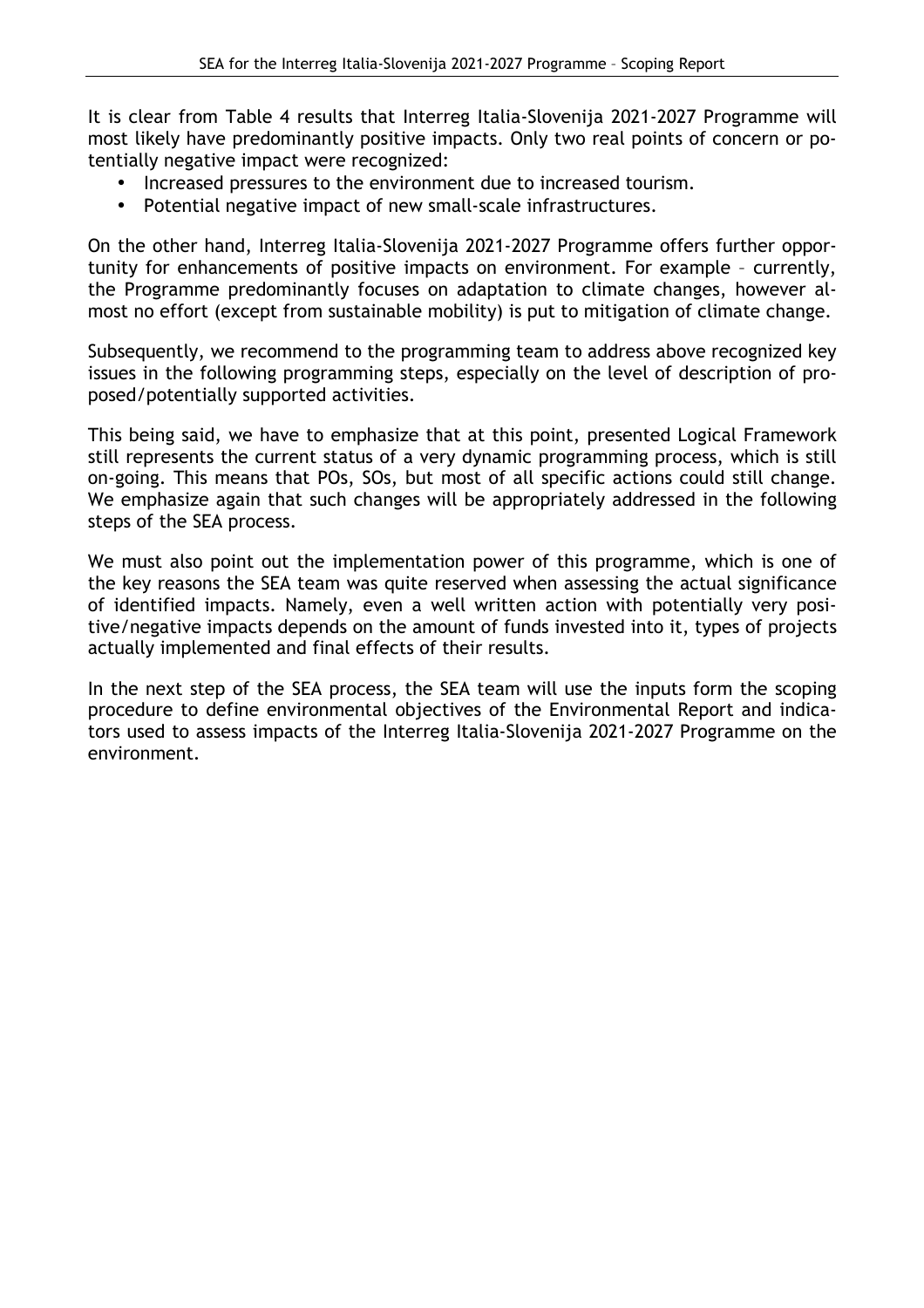## **4. Received comments to the draft of the Scoping Report with responses of the SEA team and the Programming team**

The draft of the Scoping Report for the Interreg VI Italia-Slovenija 2021-2027 Programme was sent out to responsible Environmental Authorities in the programme area in June 2021. In both countries a written scoping procedure was carried out, collecting written responses and comments about the Scoping Report. In Slovenia, this process was finalized with an on-line scoping workshop, organized on September 7th, 2021.

In this chapter all received comments were summarized. Some of them refer not only to the Scoping Report, but also to the IP itself, which is why the decision was made that the response to individual comments have been provided by the SEA team or the Programing team. As requested by SEA procedure, such response will ensure transparency of the decision-making process and will provide a sound base for the next steps in the SEA process.

Although comments or observations of responsible Environmental Authorities were summarized for the purpose of this Report, their full comments are presented in full in the attachment to this report (Attachment: Received comments to the Preliminary Scoping Report for the Interreg VI Italia-Slovenija 2021-2027 Programme).

With responses to received comments on the draft of the Scoping Report, the scoping process is concluded. At the same time, this Scoping Report represents a foundation for the following steps of the SEA process and will be heavily relied upon during the preparation of the Environmental Report and Appropriate Assessment for the Interreg Italia-Slovenija 2021-2027 Programme.

We emphasize again that presented Logical Framework of the IP still represents the current status of a very dynamic programming process, which is still on-going. This means that POs, SOs, but most of all specific actions could still change. Such possible changes will be appropriately addressed in the following steps of the SEA process.

In such cases, all provided comments will be (if necessary) revisited and (if necessary) included in the Environmental Report and Appropriate Assessment.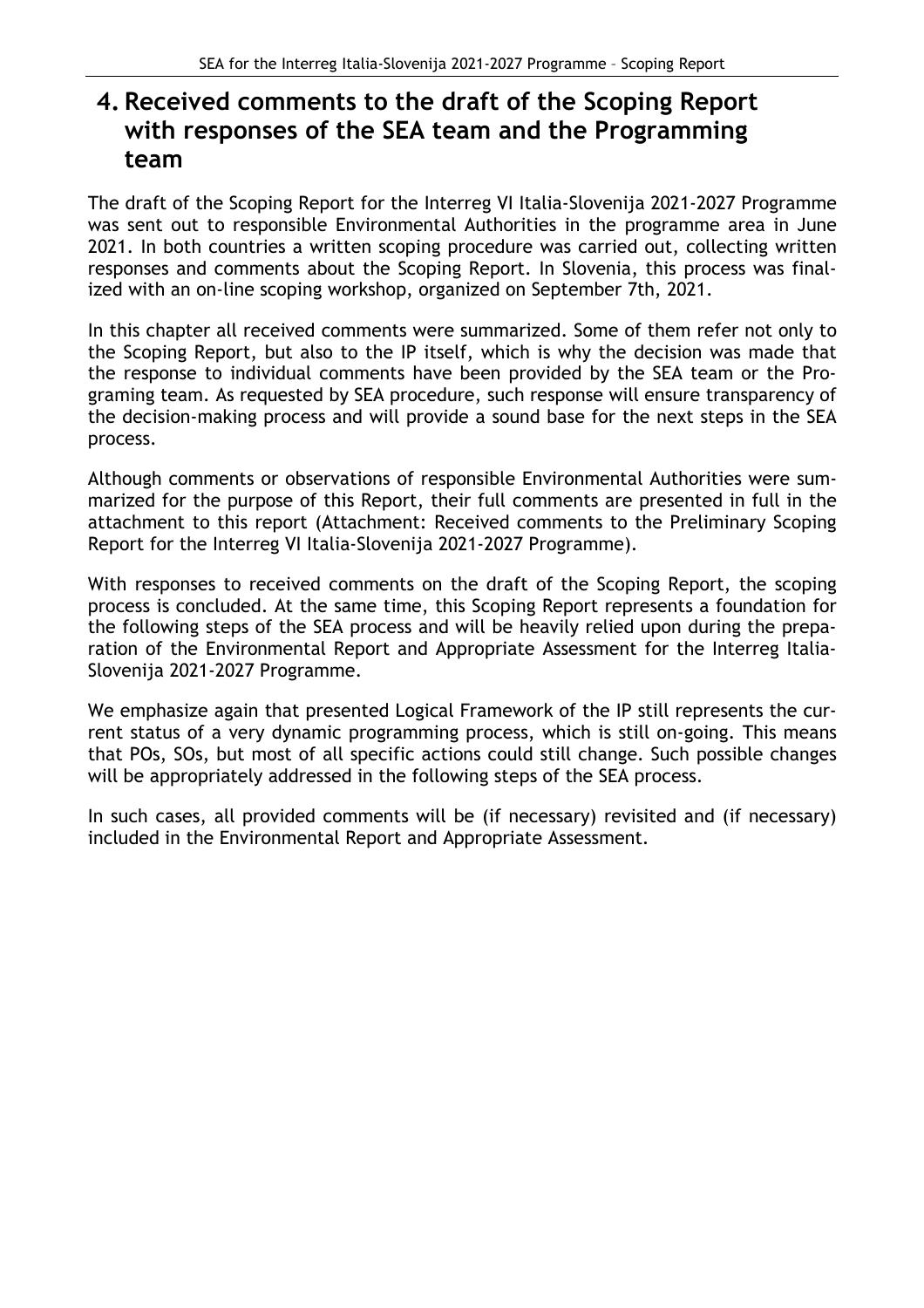| Table 5: Received comments to the Preliminary Scoping Report for the Interreg VI Italia-Slovenija 2021-2027 Programme with responses of the SEA team |
|------------------------------------------------------------------------------------------------------------------------------------------------------|
| and the Programming team                                                                                                                             |

| <b>Macroarea</b> | <b>Office</b>                                                            | <b>Observation</b>                                                                                                                      | <b>Reply by SEA experts</b>                                                                                                                                                                                                                                                                 | <b>Reply by IP experts</b>                                            |
|------------------|--------------------------------------------------------------------------|-----------------------------------------------------------------------------------------------------------------------------------------|---------------------------------------------------------------------------------------------------------------------------------------------------------------------------------------------------------------------------------------------------------------------------------------------|-----------------------------------------------------------------------|
| <b>FVG</b>       | DG Environment, Ener-<br>gy and Sustainable De-<br>velopment, Water man- | The Environmental issue "Internal, Transition and Marine<br>Waters" should consider even ground waters                                  | NOTED - to be addressed in the Environmental Re-<br>port:                                                                                                                                                                                                                                   |                                                                       |
|                  | agement Office                                                           |                                                                                                                                         | The issue has been added in a specific paragraph of<br>the Environmental Report (4.3.3 Ground Water) within<br>the Chapter 4, dedicated to Water.                                                                                                                                           |                                                                       |
|                  |                                                                          |                                                                                                                                         | In the final version of the Scoping report the issue has<br>been considered (Table 1, dedicated to the Environ-<br>mental policy framework.)                                                                                                                                                |                                                                       |
|                  |                                                                          | Objectives must be supported by actions aimed to reduce                                                                                 | <b>NOT A SEA TOPIC:</b>                                                                                                                                                                                                                                                                     | REJECTED:                                                             |
|                  |                                                                          | ground water withdrawal for civic, industrial and irrigation<br>use                                                                     | This issue is addressed directly by the IP.                                                                                                                                                                                                                                                 | Observation inconsistent with the TF<br>decisions                     |
|                  | DG Environment, Ener-                                                    | Six corrections on the Draft of the scoping Report text                                                                                 | NOTED - already addressed in this Scoping Report                                                                                                                                                                                                                                            |                                                                       |
|                  | gy and Sustainable De-<br>velopment, Geologic<br>Office                  |                                                                                                                                         | The text of the Scoping Report has been emended<br>and the mistakes corrected following the suggestions.                                                                                                                                                                                    |                                                                       |
|                  |                                                                          | Sensitive transborders basins such as Classical Kars<br>must be considered                                                              | NOTED - to be addressed in the Environmental Re-<br>port:                                                                                                                                                                                                                                   |                                                                       |
|                  |                                                                          |                                                                                                                                         | The issue has been added in a specific paragraph of<br>the Environmental Report (4.3.3 Ground Water) within<br>the Section 4,3 dedicated to Water.                                                                                                                                          |                                                                       |
|                  |                                                                          | Considering the raise in the interest for geological herit-<br>age, a new PO and SO on geodiversity protection is<br>strongly suggested | NOT A SEA TOPIC:                                                                                                                                                                                                                                                                            | NOTED:                                                                |
|                  |                                                                          |                                                                                                                                         | This issue is addressed directly by the IP.                                                                                                                                                                                                                                                 | To be integrated within the existing ac-<br>tions relating to PO2 SO7 |
|                  |                                                                          | Among the Relevant Environmental Issues, consider<br>"Geodiversity and geological heritage"                                             | NOTED - to be addressed in the Environmental Re-<br>port:                                                                                                                                                                                                                                   |                                                                       |
|                  |                                                                          |                                                                                                                                         | A very good point. The issue has been added in a<br>specific paragraph of the Environmental Report (4.6.3)<br>Geodiversity and geological heritage) within the Sec-<br>tion 4.6 dedicated to Landscape and Cultural heritage.                                                               |                                                                       |
|                  |                                                                          |                                                                                                                                         | In the final version of the Scoping report, we added<br>information on this topic, (see 3.2 The Relevant Envi-<br>ronmental Issues); the placement of the issue within<br>the more general "Landscape and Cultural heritage"<br>have been decided together with the Managing Au-<br>thority |                                                                       |
|                  | Public health authority,<br><b>FVG Region</b>                            | Identify sustainable measures devoted to contrast the<br>pressures of tourists on the local environmental condi-                        | NOTED – to be addressed in the Environmental Re-                                                                                                                                                                                                                                            | NOTED:                                                                |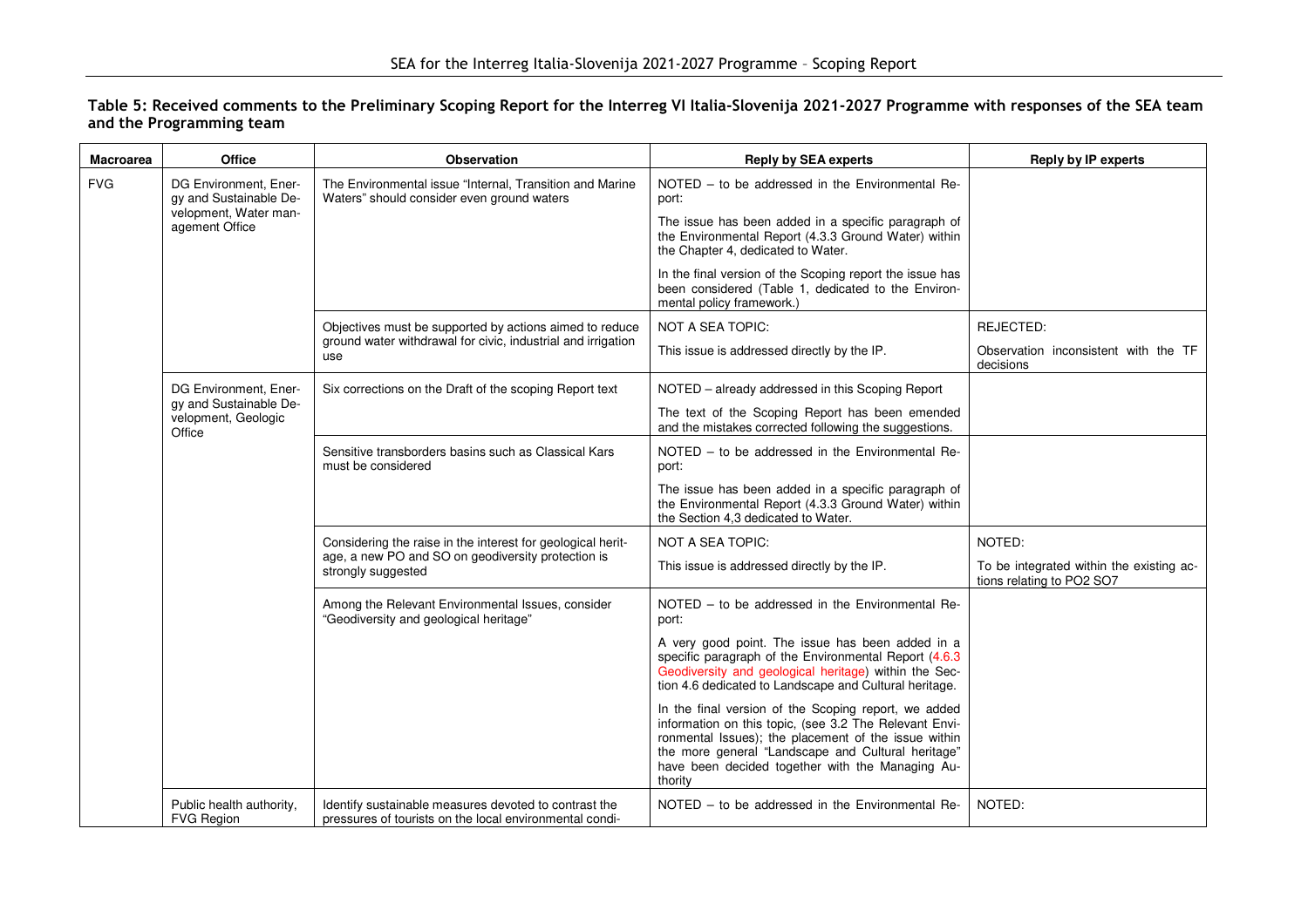SEA for the Interreg Italia-Slovenija 2021-2027 Programme – Scoping Report

|                 | tions                                                                                                                                                                                                                                                     | port:<br>The remark has been considered for both the SEA En-<br>vironmental Report and for the Programme. In the first<br>case, it will be considered among the indications for<br>mitigation and compensation measures (Chapter 5 -<br>Potential significant impacts on the environment,<br>measures to prevent, mitigate or compensate negative<br>impacts, alternatives). In the second, the IP will take<br>count of the indication accordingly with the findings of<br>the Environmental Report.                                                                           | To be integrated within the existing ac-<br>tions relating to PO2 SO7 |
|-----------------|-----------------------------------------------------------------------------------------------------------------------------------------------------------------------------------------------------------------------------------------------------------|---------------------------------------------------------------------------------------------------------------------------------------------------------------------------------------------------------------------------------------------------------------------------------------------------------------------------------------------------------------------------------------------------------------------------------------------------------------------------------------------------------------------------------------------------------------------------------|-----------------------------------------------------------------------|
| <b>ARPA FVG</b> | Complete the information framework of the Scoping Re-<br>port (Table of environmental policies) with some addition                                                                                                                                        | NOTED - already addressed in this Scoping Report<br>In the final version of the Scoping report the issue has<br>been considered (Table 1, dedicated to the Environ-<br>mental policy framework.)                                                                                                                                                                                                                                                                                                                                                                                |                                                                       |
|                 | Suggestion of documents where to find out information to<br>complete the state of the art for Environmental issues                                                                                                                                        | NOTED – to be addressed in the Environmental Re-<br>port:<br>The suggestion has been registered and it will be use-<br>ful for the definition of Chapter 4 of the Environmental<br>Report (Chapter 4. - Environmental objects, current<br>state of the environment and the zero option)                                                                                                                                                                                                                                                                                         |                                                                       |
|                 | Complete the information on the 264 geosites                                                                                                                                                                                                              | NOTED – to be addressed in the Environmental Re-<br>port:<br>Coupling the suggestion with Regional Geologic Of-<br>fice, we will consider it (see supra)                                                                                                                                                                                                                                                                                                                                                                                                                        |                                                                       |
|                 | Suggestion for the Environmental Report of SEA to match<br>with more precision potential impacts and Specific Ac-<br>tions, reporting in the ER even the description of criteria<br>and methodology to be used for the selection of grantable<br>projects | NOTED - to be addressed in the Environmental Re-<br>port:<br>The remark is correct. Nonetheless, at this level of the<br>process we do not have a definitive version of Specific<br>Actions (SAs) to be matched precisely with potential<br>impacts. Defined SAs will be considered in the Envi-<br>ronmental Report and associated to impacts in one-by-<br>one scheme, together with selection criteria for pro-<br>jects (Chapter 5 - Potential significant impacts on the<br>environment, measures to prevent, mitigate or com-<br>pensate negative impacts, alternatives). |                                                                       |
|                 | Draft the ER accordingly with ISPRA guidelines 124/2015<br>"Operational indications for SEA reporting                                                                                                                                                     | NOTED – to be addressed in the Environmental Re-<br>port:<br>The whole SEA procedure follows the Italian legisla-<br>tion and suggested procedure (being the Managing<br>Authority based in Italy). In line with it, the SEA sticks<br>to ISPRA guidelines from the beginning and to the<br>end, In any case, we acknowledge the suggestion                                                                                                                                                                                                                                     |                                                                       |
|                 | Consider in the ER the procedure for the elaboration of<br>the Italia-Slovenia IP, and the contribution of the SEA in                                                                                                                                     | NOTED – to be addressed in the Environmental Re-                                                                                                                                                                                                                                                                                                                                                                                                                                                                                                                                |                                                                       |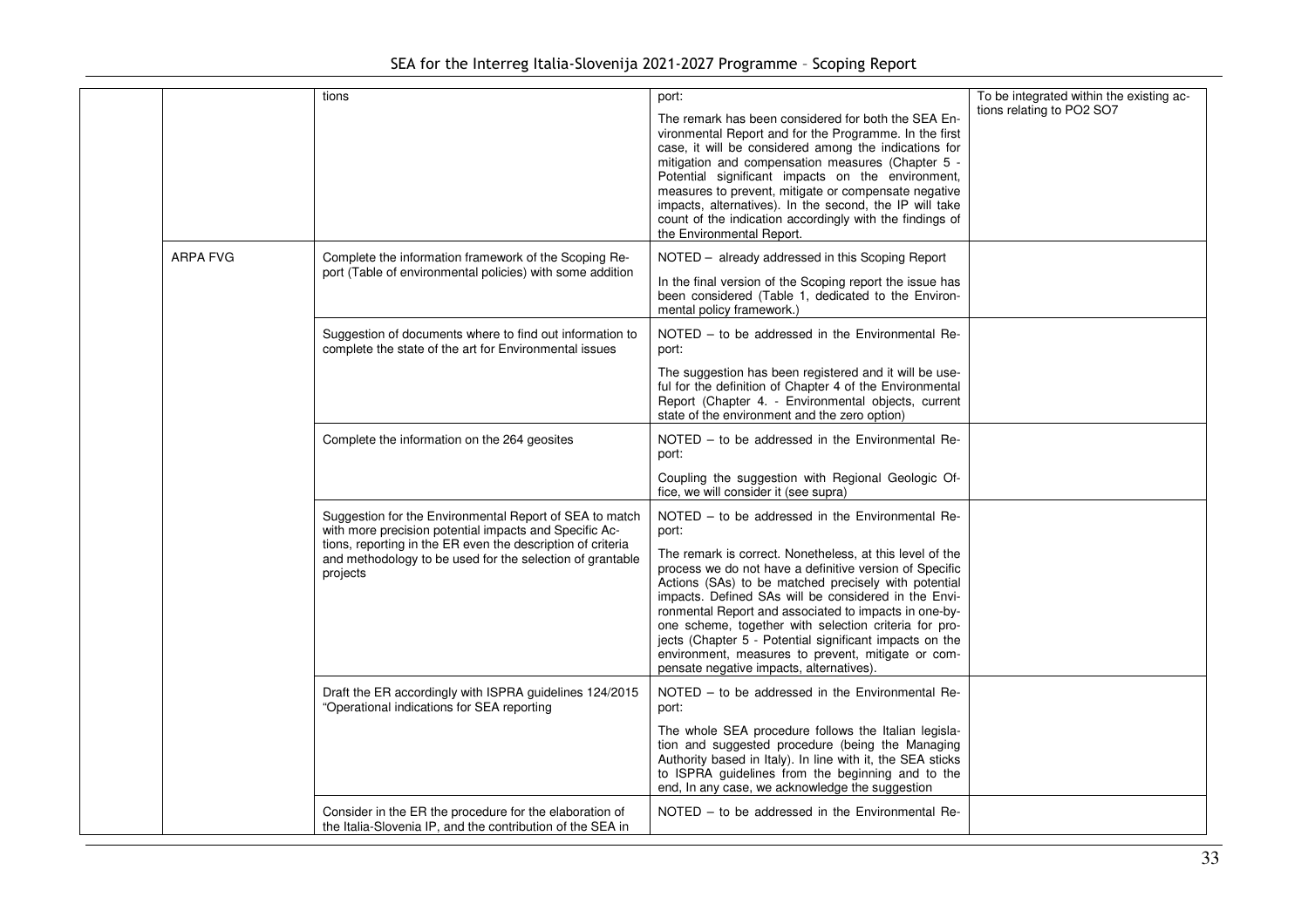|  | each phase of the process (Scoping included)                                                                                                                                               | port:                                                                                                                                                                                                                                                                                                                                                                                                                                                                                                                                                               |                                                                           |
|--|--------------------------------------------------------------------------------------------------------------------------------------------------------------------------------------------|---------------------------------------------------------------------------------------------------------------------------------------------------------------------------------------------------------------------------------------------------------------------------------------------------------------------------------------------------------------------------------------------------------------------------------------------------------------------------------------------------------------------------------------------------------------------|---------------------------------------------------------------------------|
|  |                                                                                                                                                                                            | The whole SEA procedure follows the Italian legisla-<br>tion and suggested procedure (being the Managing<br>Authority based in Italy). In line with it, each phase of<br>the SEA will have an influence on Italia-Slovenia IP.<br>and it will be highlighted in a dedicated section of the<br>Environmental Report (1.4 Contribution of the SEA to<br>the Programme), In any case, we acknowledge the<br>suggestion                                                                                                                                                 |                                                                           |
|  | Consider the main results of the previous planning period<br>for the programme (2014-2020), mainly with respect to<br>environmental issues and weaknesses, monitoring results<br>included; | NOTED - to be addressed in the Environmental Re-<br>port:<br>The issue has just been considered in the Draft ver-<br>sion of the Scoping Report and it will continue to be<br>considered in the Environmental Report, transversely<br>to the different topics.                                                                                                                                                                                                                                                                                                      |                                                                           |
|  | Contemplate the opportunity of designing environmental<br>criteria to be inserted in the calls for the selection of pro-<br>jects                                                          | NOTED - to be addressed in the Environmental Re-<br>port:<br>The aim of the Environmental Report is to highlight<br>potential impacts and propose possible mitigation and<br>compensation measures. In this sense, the Environ-<br>mental Report will contemplate the opportunity of de-<br>signing environmental criteria in the Programme ten-<br>ders whenever the assessment will suggest it                                                                                                                                                                    | NOTED:<br>To be addressed in the implementation<br>phase of the Programme |
|  | Ensure the measurability of prospected results through a<br>set of indicators to be defined in the ER                                                                                      | NOTED – to be addressed in the Environmental Re-<br>port:<br>Accordingly with the SEA Italian legislation and the<br>mentioned ISPRA Guidelines, a set of indicators (Sec-<br>tion 6.2 - Environmental indicators) within a monitoring<br>and ex-post assessment procedure (Section 6.2 Im-<br>plementation of the monitoring system) will be consid-<br>ered in the Environmental Report (Chapter 6.- Monitor-<br>ing and ex-post assessment Measures). In any case,<br>we acknowledge the suggestion                                                              |                                                                           |
|  | Consider in ER alternate scenarios related to the IP and<br>connected environmental sustainability issues, Option<br>zero (i.e. no intervention) included                                  | NOTED - to be addressed in the Environmental Re-<br>port:<br>Accordingly with the SEA Italian legislation and the<br>mentioned ISPRA Guidelines, alternate scenarios will<br>be considered in the Environmental Report, both with-<br>out (Chapter 4. - Environmental objects, current state<br>of the environment and the zero option), and with in-<br>tervention (Chapter 5.- Potential significant impacts on<br>the environment, measures to prevent, mitigate or<br>compensate negative impacts, alternatives). In any<br>case, we acknowledge the suggestion |                                                                           |
|  | With respect to Scoping Report, reframe Table 3 match-                                                                                                                                     | NOTED - to be addressed in the Environmental Re-                                                                                                                                                                                                                                                                                                                                                                                                                                                                                                                    |                                                                           |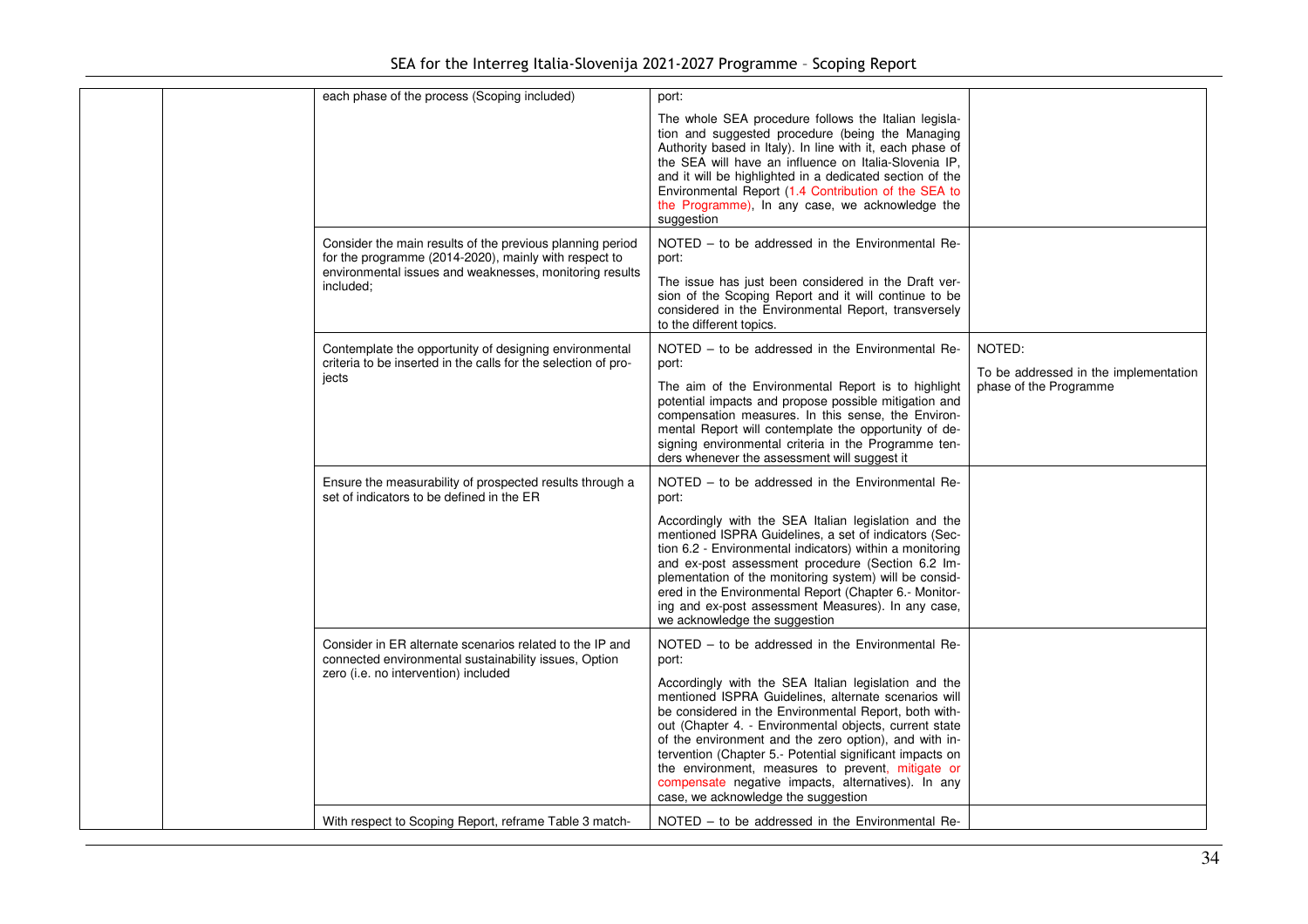| SEA for the Interreg Italia-Slovenija 2021-2027 Programme - Scoping Report |  |  |
|----------------------------------------------------------------------------|--|--|
|                                                                            |  |  |

| In the Preliminary Report it has not been possible, due<br>to the lack of final definition of actions. We will consid-<br>er the suggestion for the ER<br>NOTED - to be addressed in the Environmental Re-<br>With respect to ER, describe tools and methods that will<br>be put into effect to assess the impacts of the single ac-<br>port:<br>tions and of the programme as a whole (secondary im-<br>We will accept this suggestion in a specific section (2.3)<br>pacts, cumulated impacts and synergies in the short-,<br>Assessment of direct, secondary, cumulated impacts<br>middle- and long-run) during and after the programme<br>and synergies in the short-, middle- and long-run), in<br>implementation<br>the chapter dedicated to methodology of the Environ-<br>mental Report devoted to it (Chapter 2. - Methodologi-<br>cal approach)<br>NOTED - to be addressed in the Environmental Re-<br>The ER and the SEA document must identify mitigation<br>and compensation measures to stop, mitigate or com-<br>port:<br>pensate possible negative impacts on the environment<br>As previously stated, Chapter 5 of the Environmental<br>due to the programme implementation<br>Report will address the issue (Chapter 5 - Potential<br>significant impacts on the environment, measures to<br>prevent, mitigate or compensate negative impacts,<br>alternatives). Again, the Environmental Report will<br>contemplate the opportunity of designing environmen-<br>tal criteria in the Programme tenders whenever the<br>assessment will suggest it<br>NOTED - to be addressed in the Environmental Re-<br>Define a monitoring system for both controlling the im-<br>pacts on the environment due to the programme imple-<br>port:<br>mentation, and the reaching of set sustainability targets<br>Accordingly with the SEA Italian legislation and the<br>mentioned ISPRA Guidelines, a monitoring procedure<br>(Section 6.2 Implementation of the monitoring system)<br>will be considered in the Environmental Report (Chap-<br>ter 6.- Monitoring and ex-post assessment Measures).<br>In any case, we acknowledge the suggestion<br><b>VEN</b><br>Remark in the ER the role of SEA with respect to IP pro-<br>NOTED - to be addressed in the Environmental Re-<br>Organizational Unit SEA<br>and Appropriate As-<br>gramme, and deviations from current environmental dy-<br>port:<br>namics and providing instructions on possible options<br>sessment<br>Coupling the suggestion with ARPA FVG, we will con-<br>sider it (see supra)<br>NOTED - to be addressed in the Environmental Re-<br>Consider in the analysis the topics of the Regional Strat-<br>egy for sustainable development and Agenda 2030<br>port: |  | ing each potential impact to an action | port:                                                |  |
|--------------------------------------------------------------------------------------------------------------------------------------------------------------------------------------------------------------------------------------------------------------------------------------------------------------------------------------------------------------------------------------------------------------------------------------------------------------------------------------------------------------------------------------------------------------------------------------------------------------------------------------------------------------------------------------------------------------------------------------------------------------------------------------------------------------------------------------------------------------------------------------------------------------------------------------------------------------------------------------------------------------------------------------------------------------------------------------------------------------------------------------------------------------------------------------------------------------------------------------------------------------------------------------------------------------------------------------------------------------------------------------------------------------------------------------------------------------------------------------------------------------------------------------------------------------------------------------------------------------------------------------------------------------------------------------------------------------------------------------------------------------------------------------------------------------------------------------------------------------------------------------------------------------------------------------------------------------------------------------------------------------------------------------------------------------------------------------------------------------------------------------------------------------------------------------------------------------------------------------------------------------------------------------------------------------------------------------------------------------------------------------------------------------------------------------------------------------------------------------------------------------------------------------------------------------------------------------------------------------------------------------------------------------------------------------------------------------------------------------------|--|----------------------------------------|------------------------------------------------------|--|
|                                                                                                                                                                                                                                                                                                                                                                                                                                                                                                                                                                                                                                                                                                                                                                                                                                                                                                                                                                                                                                                                                                                                                                                                                                                                                                                                                                                                                                                                                                                                                                                                                                                                                                                                                                                                                                                                                                                                                                                                                                                                                                                                                                                                                                                                                                                                                                                                                                                                                                                                                                                                                                                                                                                                            |  |                                        |                                                      |  |
|                                                                                                                                                                                                                                                                                                                                                                                                                                                                                                                                                                                                                                                                                                                                                                                                                                                                                                                                                                                                                                                                                                                                                                                                                                                                                                                                                                                                                                                                                                                                                                                                                                                                                                                                                                                                                                                                                                                                                                                                                                                                                                                                                                                                                                                                                                                                                                                                                                                                                                                                                                                                                                                                                                                                            |  |                                        |                                                      |  |
|                                                                                                                                                                                                                                                                                                                                                                                                                                                                                                                                                                                                                                                                                                                                                                                                                                                                                                                                                                                                                                                                                                                                                                                                                                                                                                                                                                                                                                                                                                                                                                                                                                                                                                                                                                                                                                                                                                                                                                                                                                                                                                                                                                                                                                                                                                                                                                                                                                                                                                                                                                                                                                                                                                                                            |  |                                        |                                                      |  |
|                                                                                                                                                                                                                                                                                                                                                                                                                                                                                                                                                                                                                                                                                                                                                                                                                                                                                                                                                                                                                                                                                                                                                                                                                                                                                                                                                                                                                                                                                                                                                                                                                                                                                                                                                                                                                                                                                                                                                                                                                                                                                                                                                                                                                                                                                                                                                                                                                                                                                                                                                                                                                                                                                                                                            |  |                                        |                                                      |  |
|                                                                                                                                                                                                                                                                                                                                                                                                                                                                                                                                                                                                                                                                                                                                                                                                                                                                                                                                                                                                                                                                                                                                                                                                                                                                                                                                                                                                                                                                                                                                                                                                                                                                                                                                                                                                                                                                                                                                                                                                                                                                                                                                                                                                                                                                                                                                                                                                                                                                                                                                                                                                                                                                                                                                            |  |                                        |                                                      |  |
| sion of the Scoping Report and it will continue to be<br>considered in the Environmental Report, transversely<br>to the different topics.                                                                                                                                                                                                                                                                                                                                                                                                                                                                                                                                                                                                                                                                                                                                                                                                                                                                                                                                                                                                                                                                                                                                                                                                                                                                                                                                                                                                                                                                                                                                                                                                                                                                                                                                                                                                                                                                                                                                                                                                                                                                                                                                                                                                                                                                                                                                                                                                                                                                                                                                                                                                  |  |                                        | The issue has just been considered in the Draft ver- |  |
| NOTED - to be addressed in the Environmental Re-<br>Consider internal and external coherence of the IP pro-<br>gramme with the planning documents for Veneto Region<br>port:<br>Applied to the Programme area and not strictly to Ve-                                                                                                                                                                                                                                                                                                                                                                                                                                                                                                                                                                                                                                                                                                                                                                                                                                                                                                                                                                                                                                                                                                                                                                                                                                                                                                                                                                                                                                                                                                                                                                                                                                                                                                                                                                                                                                                                                                                                                                                                                                                                                                                                                                                                                                                                                                                                                                                                                                                                                                      |  |                                        |                                                      |  |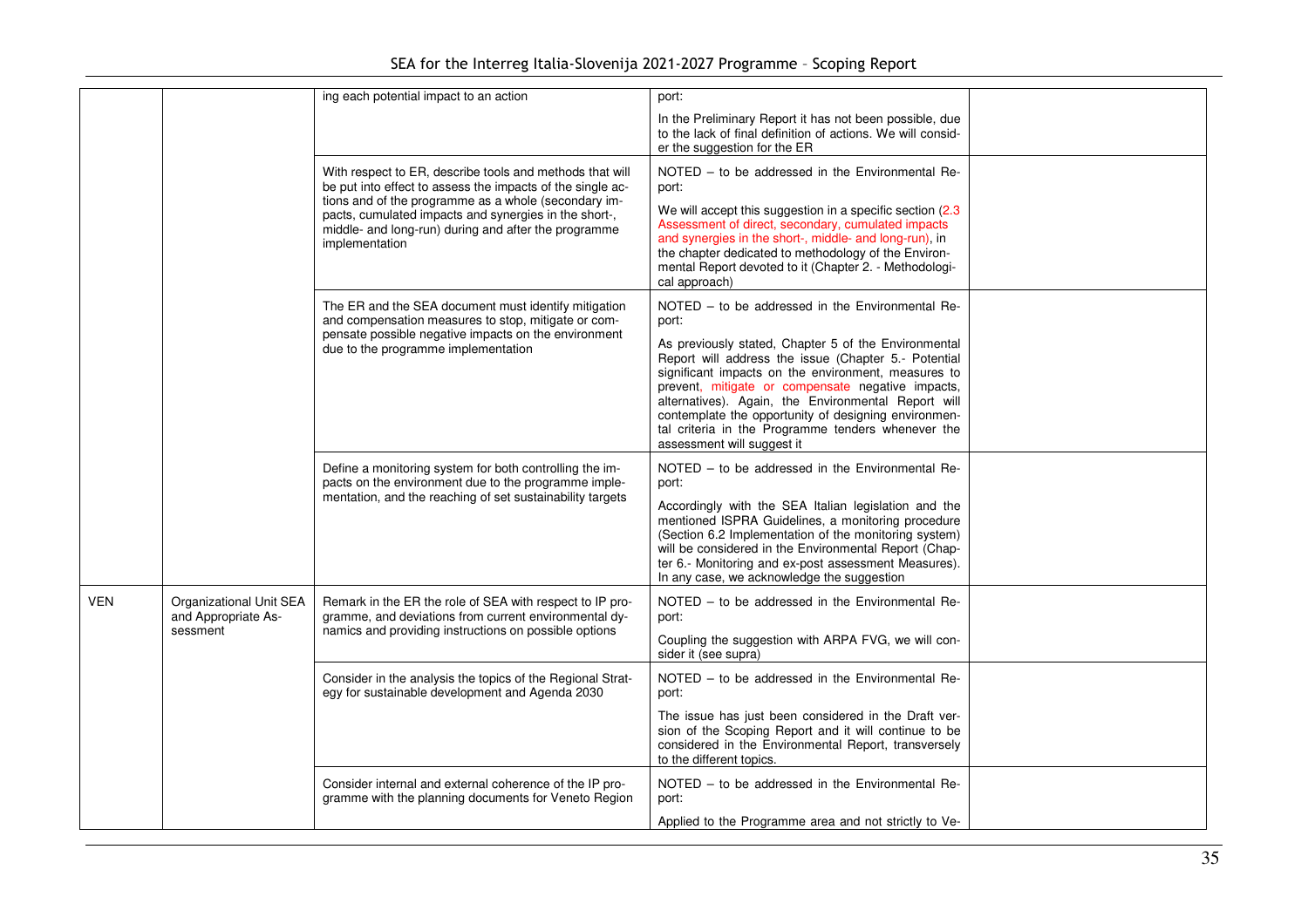|  |                                                                                                                                                                                                                                                                                                                                         | neto Region, the suggestion has been registered and it<br>will be useful for the definition of Chapter 3. Of the En-<br>vironmental Report (Chapter 3. - Coherence with the<br>planning and programming context).                                                                                                                                                                                                                     |  |
|--|-----------------------------------------------------------------------------------------------------------------------------------------------------------------------------------------------------------------------------------------------------------------------------------------------------------------------------------------|---------------------------------------------------------------------------------------------------------------------------------------------------------------------------------------------------------------------------------------------------------------------------------------------------------------------------------------------------------------------------------------------------------------------------------------|--|
|  | For each environmental object, a focus on Veneto territo-<br>ry must be considered, to highlight possible environmen-<br>tal critical issues                                                                                                                                                                                            | REJECTED:<br>The assessment run in the Environmental Report is<br>strategic for the whole area. This means that each and<br>only territory of the Programme Area will be consid-<br>ered in the Environmental Report itself (See Picture 1<br>in this Scoping Report)                                                                                                                                                                 |  |
|  | Specific chapters on different environmental objects (terri-<br>tory, sustainable development natural risks, air quality,<br>water quality, noise, landscape and cultural landscape,<br>biodiversity, soil and ground, must be considered in the<br>ER, with updated analysis, critical issues, mitigation and<br>compensation measures | NOTED – to be addressed in the Environmental Re-<br>port:<br>Accordingly with the SEA Italian legislation and the<br>mentioned ISPRA Guidelines, Environmental Report<br>will deal with all the requested environmental objects.<br>They will be addressed in a dedicated section (Chap-<br>ter 4. - Environmental objects, current state of the en-<br>vironment and the zero option). In any case, we<br>acknowledge the suggestion |  |
|  | Consider and assess prescriptions and recommendations<br>by Environmental authorities                                                                                                                                                                                                                                                   | NOTED - already addressed in this Scoping Report<br>Accordingly with the SEA Italian legislation and the<br>mentioned ISPRA Guidelines, this is one of the pur-<br>poses of the Scoping procedure, and the present Sec-<br>tion of the Scoping Report is devoted to it.                                                                                                                                                               |  |
|  | Consider, describe and assess in the ER the possible<br>alternatives for actions with a potential environmental im-<br>pact                                                                                                                                                                                                             | NOTED – to be addressed in the Environmental Re-<br>port:<br>Coupling the suggestion with ARPA FVG, we will con-<br>sider it (see supra)                                                                                                                                                                                                                                                                                              |  |
|  | With respect to normative, consider the opportunity of<br>Appropriate assessment (VINCA/Dodatek))                                                                                                                                                                                                                                       | NOTED - to be addressed along with the Environmen-<br>tal Report:<br>The remark is relevant and proposed even by the Slo-<br>venian Environmental Authorities. We will run an Ap-<br>propriate assessment of the Programme along with the<br><b>Environmental Report</b>                                                                                                                                                              |  |
|  | ER must follow instructions from DPR 152/06 (Italian<br>normative on SEA)                                                                                                                                                                                                                                                               | NOTED – to be addressed in the Environmental Re-<br>port:<br>Coupling the suggestion with ARPA FVG, we will con-<br>sider it (see supra)                                                                                                                                                                                                                                                                                              |  |
|  | Define a monitoring system for both controlling the im-<br>pacts on the environment due to the programme imple-<br>mentation, and the reaching of set sustainability targets                                                                                                                                                            | NOTED - to be addressed along with the Environmen-<br>tal Report:<br>Coupling the suggestion with ARPA FVG, we will con-<br>sider it (see supra)                                                                                                                                                                                                                                                                                      |  |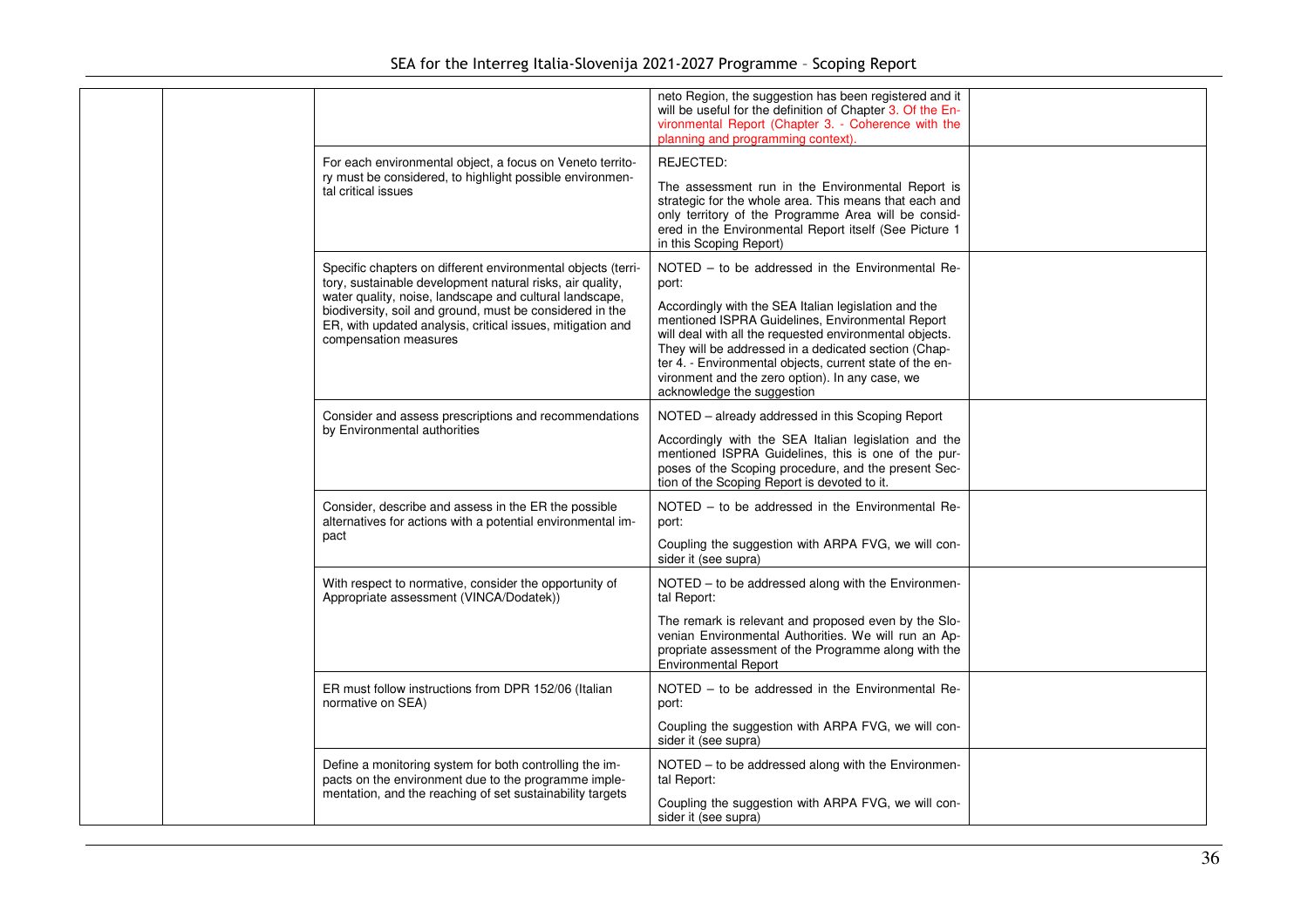|                 | Institute of the Republic<br>of Slovenia for Nature<br>Conservation | Due to the strategic level of evaluation in this concrete<br>SEA, as well as the fact that such impacts will not be<br>considered on the lower assessment levels, special atten-<br>tion must be put on wider impacts of various sectors -<br>e.g. impacts of increased tourism flows, resulting in in-<br>creased numbers of visitors and increased pressures on<br>the natural environment. Such impacts should be consid-<br>ered in the Environmental Report and adequate mitigation<br>measures should be proposed. As an example, we pre-<br>sent the following mitigation measures recognized in the<br>Environmental Report for the Interreg Slovenia-Austria<br>2021-2027 Programme:<br>• Carrying capacity studies should be prepared prior to<br>development of projects for important nature protect-<br>ed areas in order to reduce increased tourism flow<br>pressures.<br>• Visitor Management Plans should be requested as a<br>part of project application forms for all projects fo-<br>cused on tourism development in biodiversity rich ar-<br>eas (e.g. Natura 2000, protected areas). | NOTED – to be addressed in the Environmental Re-<br>port:<br>As already proposed by the Draft Scoping Report,<br>such impacts will be focused on in the Environmental<br>Report.<br>In regard to both proposed mitigation measures and as<br>discussed during the on-line scoping meeting, the SEA<br>can only enhance/mitigate on the level of the IP. This<br>means that it is not possible to propose measures out-<br>side scope and mandate of the Managing Authority<br>and Joint Secretariat - and the preliminary preparation<br>of Carrying Capacities Studies is a clear example of<br>such.<br>Nonetheless, both proposed mitigation measures will<br>be taken into consideration during development of the<br>Environmental Report. At this point we believe that<br>both Carrying Capacities Studies and Visitor Manage-<br>ment Plans could be promoted as integral parts of pro-<br>jects in high-biodiversity sensitive areas co-financed<br>by the IP. | NOTED:<br>To be integrated within the existing ac-<br>tions relating to PO2 SO7 |
|-----------------|---------------------------------------------------------------------|-------------------------------------------------------------------------------------------------------------------------------------------------------------------------------------------------------------------------------------------------------------------------------------------------------------------------------------------------------------------------------------------------------------------------------------------------------------------------------------------------------------------------------------------------------------------------------------------------------------------------------------------------------------------------------------------------------------------------------------------------------------------------------------------------------------------------------------------------------------------------------------------------------------------------------------------------------------------------------------------------------------------------------------------------------------------------------------------------------------|-------------------------------------------------------------------------------------------------------------------------------------------------------------------------------------------------------------------------------------------------------------------------------------------------------------------------------------------------------------------------------------------------------------------------------------------------------------------------------------------------------------------------------------------------------------------------------------------------------------------------------------------------------------------------------------------------------------------------------------------------------------------------------------------------------------------------------------------------------------------------------------------------------------------------------------------------------------------------|---------------------------------------------------------------------------------|
| <b>SLOVENIA</b> |                                                                     | Natural values, especially non-biodiversity related ones,<br>should be added as a specific topic with a specific indica-<br>tor.                                                                                                                                                                                                                                                                                                                                                                                                                                                                                                                                                                                                                                                                                                                                                                                                                                                                                                                                                                            | NOTED - to be addressed in the Environmental Re-<br>port:<br>The Draft of the Scoping Report was prepared in line<br>with the Italian legislation (as the Managing Authority<br>is based in Italy). In line with it, the SEA should ad-<br>dress key topics, as presented in the Draft of the<br>Scoping Report. All natural values will be addressed<br>as a part of the "Biodiversity" topic within the Environ-<br>mental Report.                                                                                                                                                                                                                                                                                                                                                                                                                                                                                                                                    |                                                                                 |
|                 |                                                                     | Appropriate Assessment (VINCA/DODATEK) was re-<br>quested to be prepared, alongside the Environmental Re-<br>port.                                                                                                                                                                                                                                                                                                                                                                                                                                                                                                                                                                                                                                                                                                                                                                                                                                                                                                                                                                                          | NOTED – to be addressed in the Environmental Re-<br>port:<br>As the Appropriate Assessment (VINCA/DODATEK)<br>was requested to be prepared by responsible Envi-<br>ronmental Authorities in both countries, it will be pre-<br>pared, alongside the Environmental Report.                                                                                                                                                                                                                                                                                                                                                                                                                                                                                                                                                                                                                                                                                               |                                                                                 |
|                 | Ministry of Health & Na-<br>tional Institute of Public<br>Health    | Airconditioning devices, as a source of noise pollution<br>were pointed out.                                                                                                                                                                                                                                                                                                                                                                                                                                                                                                                                                                                                                                                                                                                                                                                                                                                                                                                                                                                                                                | REJECTED:<br>As discussed and agreed during the on-line scoping<br>workshop, the IP will not support installation of air-<br>conditioning devices as a specific activity. Also, the<br>level of IP and subsequently the SEA, is too strategic<br>for this issue to be addressed within the Environmental<br>Report as a specific environmental issue.                                                                                                                                                                                                                                                                                                                                                                                                                                                                                                                                                                                                                   |                                                                                 |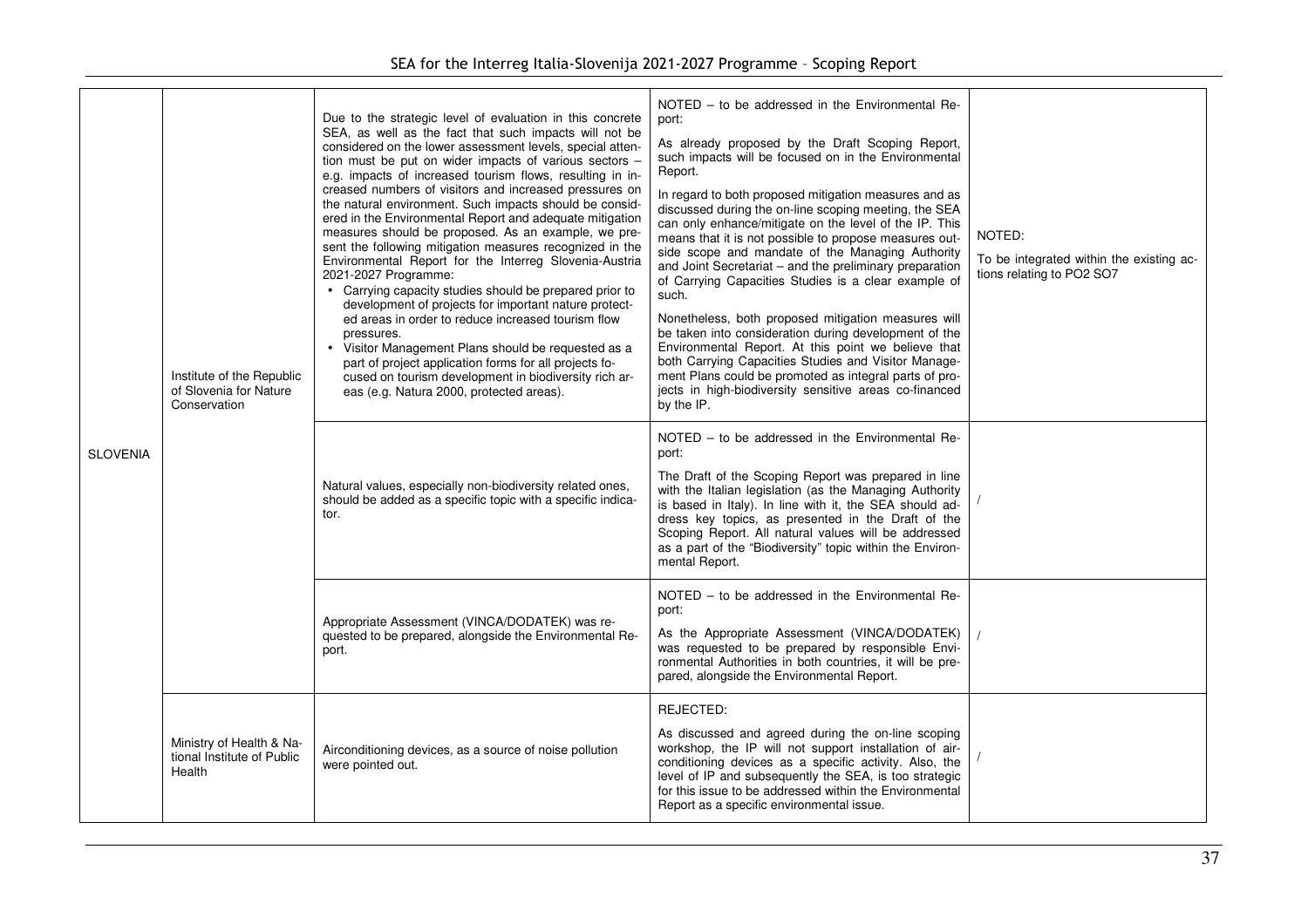|  |                                                                            | Reduction of social inequalities of citizens should be ad-<br>dressed as a specific health issue.                                                                  | <b>NOT A SEA TOPIC:</b><br>As discussed and agreed during the on-line scoping<br>workshop, this issue is addressed directly by the IP.                                                                                                                                                                                                                                                                                                                                                                                                                                                                                                                                                                                                                                                                                                   | NOTED:<br>To be integrated within the existing ac-<br>tions relating to PO4 SO6 |
|--|----------------------------------------------------------------------------|--------------------------------------------------------------------------------------------------------------------------------------------------------------------|------------------------------------------------------------------------------------------------------------------------------------------------------------------------------------------------------------------------------------------------------------------------------------------------------------------------------------------------------------------------------------------------------------------------------------------------------------------------------------------------------------------------------------------------------------------------------------------------------------------------------------------------------------------------------------------------------------------------------------------------------------------------------------------------------------------------------------------|---------------------------------------------------------------------------------|
|  |                                                                            | Forest, its protection regimes and management to be in-<br>cluded as a specific environmental topic - also with a<br>clear link to expected climate change issues. | NOTED – to be addressed in the Environmental Re-<br>port:<br>The Preliminary Scoping Report was prepared in line<br>with the Italian legislation (as the Managing Authority<br>is based in Italy). In line with it, the SEA should ad-<br>dress key topics, as presented in the Preliminary<br>Scoping Report. Forests will be addressed as a part of<br>the "Biodiversity" topic within the Environmental Re-<br>port. However, as discussed and agreed during the<br>on-line scoping workshop, the IP is of a "non-<br>investment" character, and no major negative impacts<br>are expected on forests.<br>In case the final IP version recognizes forests also in<br>light of climate change mitigation measures, this will<br>also be addressed properly within the Environmental<br>Report as a part of the "Climate Change" topic. | NOTED:<br>To be integrated within the existing ac-<br>tions relating to PO2 SO4 |
|  | Ministry of Agriculture,<br>Forestry and Food &<br>Slovenia Forest Service | Agricultural land, loss, degradation and fragmentation to<br>be included as a specific environmental topic.                                                        | NOTED – to be addressed in the Environmental Re-<br>port:<br>The Preliminary Scoping Report was prepared in line<br>with the Italian legislation (as the Managing Authority<br>is based in Italy). In line with it, the SEA should ad-<br>dress key topics, as presented in the Preliminary<br>Scoping Report. Agricultural land will be addressed as<br>a part of the "Soil" topic within the Environmental Re-<br>port. However, as discussed and agreed during the<br>on-line scoping workshop, the IP is of a "non-<br>investment" character, and no major negative impacts<br>are expected on soil due to soil pollution or agricultural<br>land loss, degradation and fragmentation.                                                                                                                                               |                                                                                 |
|  |                                                                            | Concrete infrastructure projects (e.g. new renewable en-<br>ergy infrastructure) are to be stated and assessed.                                                    | REJECTED:<br>As discussed and agreed during the on-line scoping<br>workshop, the IP is of a "non-investment" character.<br>This means that no major infrastructure projects of the<br>described sort will be co-funded and subsequently no<br>major negative impacts are expected on soil due to<br>soil pollution or agricultural land loss, degradation and<br>fragmentation. This is why we consider this comment<br>not relevant for the SEA and the Environmental Re-<br>port.                                                                                                                                                                                                                                                                                                                                                      |                                                                                 |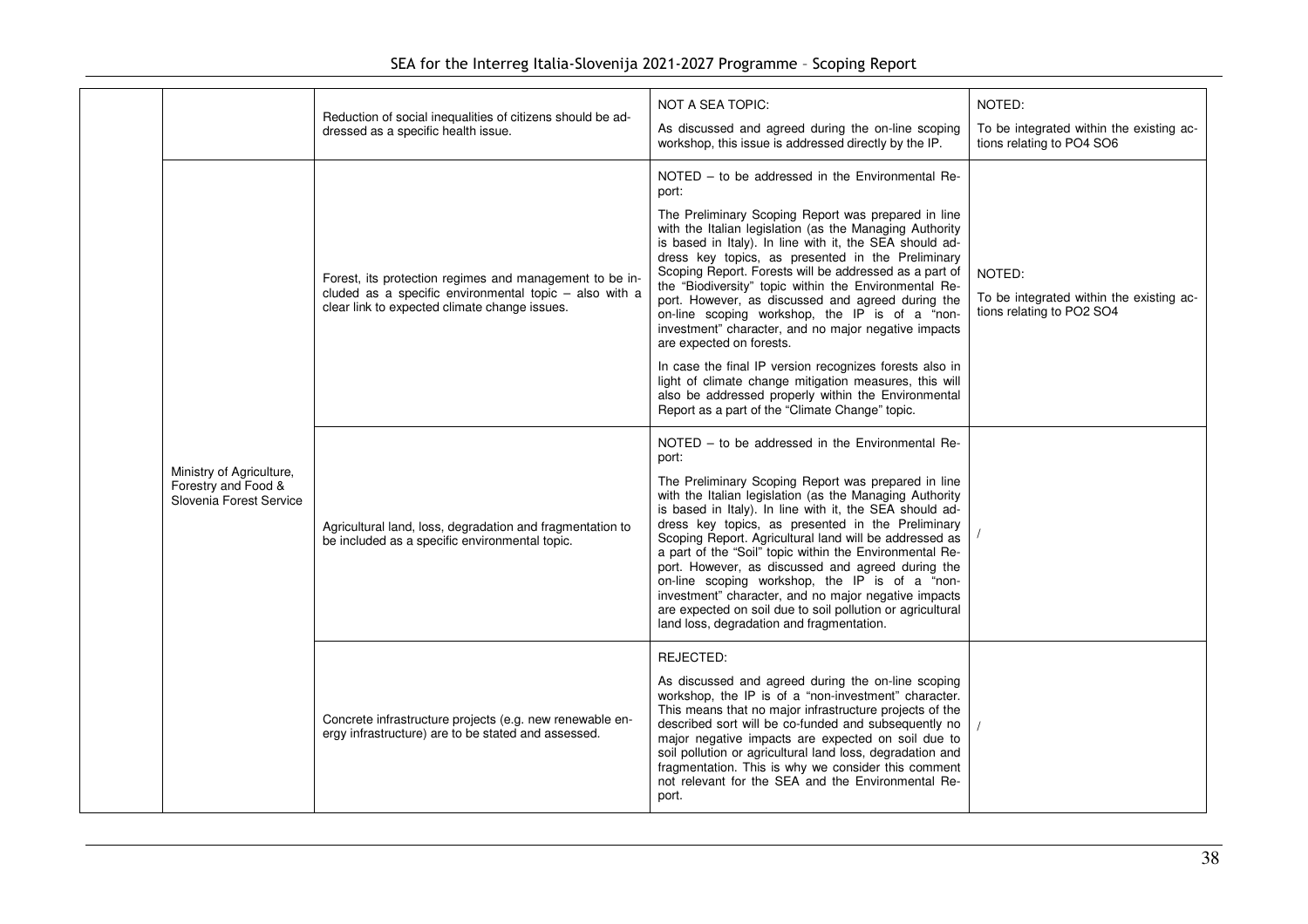|  |                             | Comments linked to improvement of the content of the<br>chapter 3.2 Relevant Environmental Issues.                                                  | NOTED - already addressed in this Scoping Report:<br>New information provided in comments was (as sug-<br>gested) already incorporated in this Scoping Report<br>and will be used also in the Environmental Report.                                                                                                                |                                                                                                              |
|--|-----------------------------|-----------------------------------------------------------------------------------------------------------------------------------------------------|------------------------------------------------------------------------------------------------------------------------------------------------------------------------------------------------------------------------------------------------------------------------------------------------------------------------------------|--------------------------------------------------------------------------------------------------------------|
|  | Ministry of Culture         | Comments linked to improvement of the content of the<br>chapter 3.3 The logical Framework and methodology for<br>the Scoping phase.                 | NOT A SEA TOPIC:<br>As discussed and agreed during the on-line scoping<br>workshop, this comment is linked to the content of the<br>IP itself and can not be considered a SEA topic at this<br>point.                                                                                                                              | NOTED:<br>Provided comments will be taken into<br>consideration in the IP content finaliza-<br>tion process. |
|  |                             | Cultural heritage to be assessed as a potential for circular<br>economy.                                                                            | <b>NOT A SEA TOPIC:</b><br>As discussed and agreed during the on-line scoping<br>workshop, this comment is linked to the content of the<br>IP itself and can not be considered a SEA topic at this<br>point.                                                                                                                       | REJECTED:<br>Observation inconsistent with the TF<br>decisions                                               |
|  | Slovenian Water Agen-<br>cy | Comments linked to improvement of the content of the<br>chapter 1. Introduction to Interreg Italia-Slovenija 2021-<br>2027 Programme                | NOTED - to be addressed in the Environmental Re-<br>port:<br>This comment is linked to the content of the IP itself<br>and can not be fully considered a SEA topic at this<br>point.<br>However, we consider additional provided information<br>useful - thus, it will be (as suggested) used also in the<br>Environmental Report. |                                                                                                              |
|  |                             | Comments linked to improvement of the content of the<br>chapter 3.2 Relevant Environmental Issues - 3. INTER-<br>NAL, TRANSITION AND MARINE WATERS. | NOTED - to be addressed in the Environmental Re-<br>port:<br>This comment is linked to the content of the IP itself<br>and can not be fully considered a SEA topic at this<br>point.<br>However, we consider additional provided information<br>useful - thus, it will be (as suggested) used also in the<br>Environmental Report. |                                                                                                              |
|  |                             | Comments linked to improvement of the content of the<br>chapter 3.2 Relevant Environmental Issues                                                   | NOTED – to be addressed in the Environmental Re-<br>port:<br>All relations between Environmental elements and Key<br>environmental issues will be explained and dealt with<br>in the Environmental Report, where also final potential<br>impacts will be identified - all based on the latest<br>available IP version.             |                                                                                                              |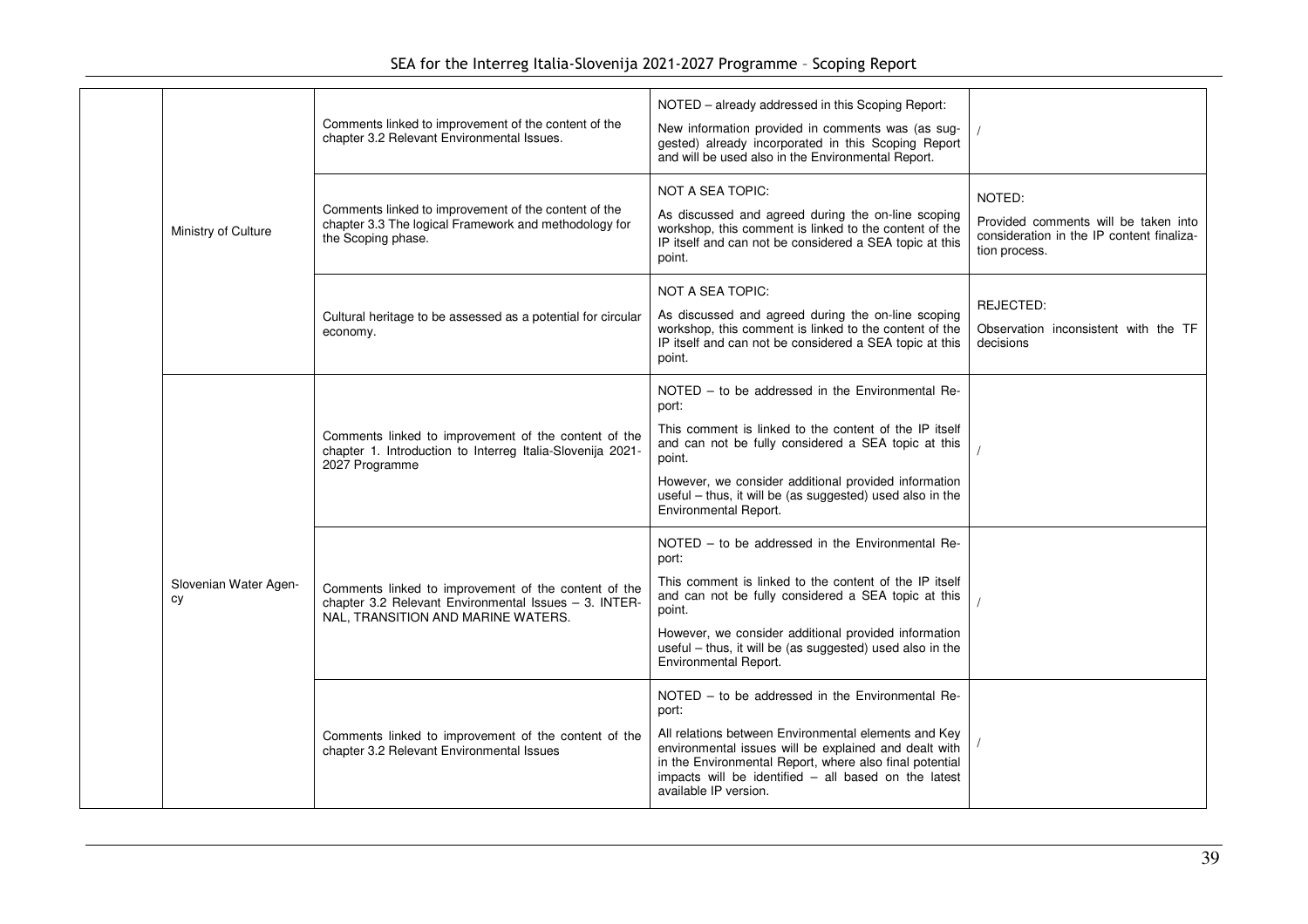|                                                  | Comments linked to improvement of the content of the<br>chapter 3.2 Relevant Environmental Issues - Table 1:<br>Environmental Issues and related objectives on interna-<br>tional and national levels relevant for the Interreg VI Italia-<br>Slovenija 2021-2027 area:                                                                      | NOTED - already addressed in this Scoping Report:<br>New information provided in comments was (as sug-<br>gested) already incorporated in this Scoping Report<br>and will be used also in the Environmental Report.                                                                                                                                                                                                                                                                                                                                                                                                                                                                                                                                                                                                                                                                                                                                                                                                                                                                                                                                                                                                                                                                                                                                                                                                                                                                                                                                                                                                                                                                                                                                                                                                                                                                      |  |
|--------------------------------------------------|----------------------------------------------------------------------------------------------------------------------------------------------------------------------------------------------------------------------------------------------------------------------------------------------------------------------------------------------|------------------------------------------------------------------------------------------------------------------------------------------------------------------------------------------------------------------------------------------------------------------------------------------------------------------------------------------------------------------------------------------------------------------------------------------------------------------------------------------------------------------------------------------------------------------------------------------------------------------------------------------------------------------------------------------------------------------------------------------------------------------------------------------------------------------------------------------------------------------------------------------------------------------------------------------------------------------------------------------------------------------------------------------------------------------------------------------------------------------------------------------------------------------------------------------------------------------------------------------------------------------------------------------------------------------------------------------------------------------------------------------------------------------------------------------------------------------------------------------------------------------------------------------------------------------------------------------------------------------------------------------------------------------------------------------------------------------------------------------------------------------------------------------------------------------------------------------------------------------------------------------|--|
| Ministry of the Environ-                         | Comments linked to improvement of the content of the<br>chapter 3.3 The logical Framework and methodology for<br>the Scoping phase - Table 4: The environmental impacts<br>identification and assessment table of Interreg VI Italia-<br>Slovenija 2021-2027 Scoping procedure (comments on<br>the scoping scoring methodology and results). | REJECTED:<br>Explanation of the scoring in the case of PO 1 - SO4 -<br>proposed positive impacts are of secondary nature (IP<br>is only developing skills for smart specialization, indus-<br>trial transition and entrepreneurship), with a very lim-<br>ited impact. Thus, the scoring is in line with the pro-<br>posed methodology.<br>Comment to PO 2 - SO4/6/7/8 is not relevant due to<br>the a "non-investment" character of the IP, which is<br>why no major infrastructure is expected to be co-<br>financed by the IP. This is why they are not listed in<br>the IP.<br>Explanation of the scoring in the case of PO $4 - SO6$<br>- for both topics (waters and climate change) we have<br>both positive impacts (due to reinforcement of green<br>and sustainable tourism and subsequently reduced<br>pressures), as well as negative impacts (due to in-<br>creased tourism flows and subsequently enhanced<br>pressures).<br>Explanation of the scoring in the case of ISO 1.ii/iii -<br>proposed positive impacts are of secondary nature (IP<br>is only developing enhance efficient public administra-<br>tion by promoting legal and administrative cooperation<br>and cooperation between citizens, civil society actors<br>and institutions, in particular, with a view to resolving<br>legal and other obstacles in border regions), with a<br>very limited impact. Thus, the scoring is in line with the<br>proposed methodology.<br>NOTED – to be addressed in the Environmental Re-<br>port:<br>Regardless of above explanations, we emphasize that<br>no topic was eliminated from the Environmental Report<br>during the scoping process and potential impacts will<br>be reconsidered after the preparation of the new ver-<br>sion of the IP, as changes to proposed activities are<br>expected. At that point all above comments will be re-<br>considered. |  |
| ment and Spatial Plan-<br>ning - Environment Di- | No concrete comment, just a collection of all already<br>above-described comments from Slovenian Environmen-                                                                                                                                                                                                                                 | ALREADY RESOLVED, AS STATED ABOVE.                                                                                                                                                                                                                                                                                                                                                                                                                                                                                                                                                                                                                                                                                                                                                                                                                                                                                                                                                                                                                                                                                                                                                                                                                                                                                                                                                                                                                                                                                                                                                                                                                                                                                                                                                                                                                                                       |  |